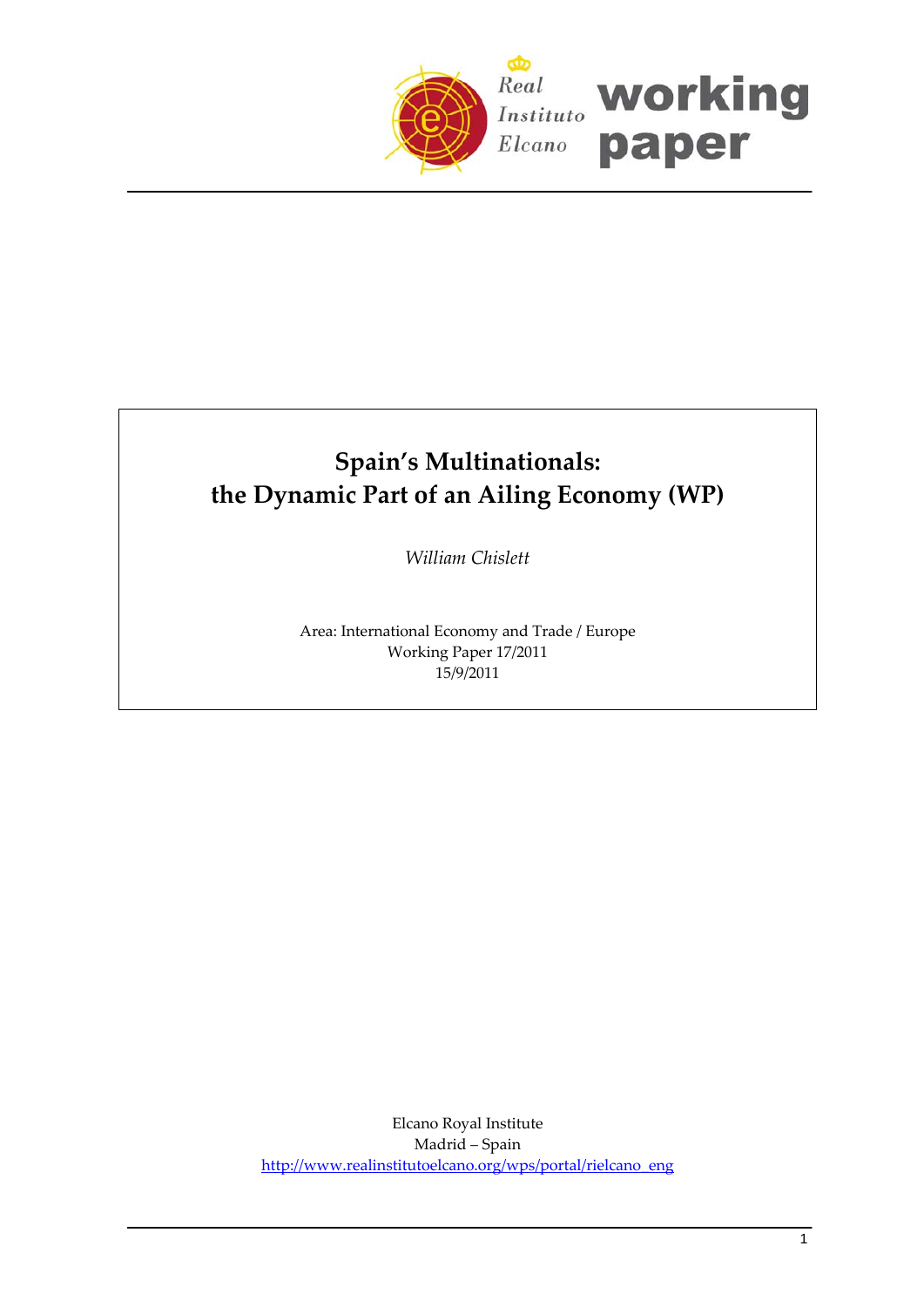

# **Spain's Multinationals: the Dynamic Part of an Ailing Economy (WP)**

*William Chislett* [\\*](#page-1-0)

# **Contents**

- (1) Summary
- (2) Background
- (3) Current Situation
- (4) Telecommunications: Telefónica
- (5) Energy: Repsol YPF and Gas Natural Fenosa
- (6) Banks: Santander and BBVA
- (7) Electricity: Iberdrola and Gamesa
- (8) Construction and Infrastructure: Ferrovial, Acciona, ACS, FCC, Sacyr Vallehermoso and OHL
- (9) Other Multinationals: Abengoa, Acerinox, CAF, Ebro Puleva, Iberostar, Indra, La Seda, Mapfre, Mondragon Cooperative Corporation, NH Hoteles, Prisa, Prosegur and Sol Meliá
- (10) Family‐owned Multinationals: Antolín‐Irausa, Inditex, Pronovias, Roca and Talgo
- (11) Brands
- (12) The Paradox of Exports
- (13) Conclusion
- Appendix (a) Foreign Direct Investment Outflows by Selected Country, 1990‐2010 (US\$ billion)
- Appendix (b) Outward Stock as a percentage of GDP by Selected Country, 1990‐2010

Appendix (c) Net Foreign Direct Investment Inflows of Spain and the United States in Latin America and the Caribbean (US\$ million), 2005‐10

Selective bibliography

# **(1) Summary**

 $\overline{a}$ 

Spain's outward direct investment continues to rise. At the end of 2010, it stood at US\$660.1 billion, higher than Italy's and Germany's in GDP terms. More than 20 companies have attained leading positions in their respective fields in the global market. Meanwhile, exports have become the engine of economic growth. While the US, the UK, Germany, France and Italy have lost global market share to varying degrees over the last decade, mainly to China and other emerging countries, Spain's share of world merchandise exports has remained virtually unchanged. The challenge for Spain is to keep up this performance.

<span id="page-1-0"></span><sup>\*</sup> Former correspondent of The Times in Madrid (1975-78) and the Financial Times in Mexico (1978-84) and *author of three books on Spain for the Elcano Royal Institute.*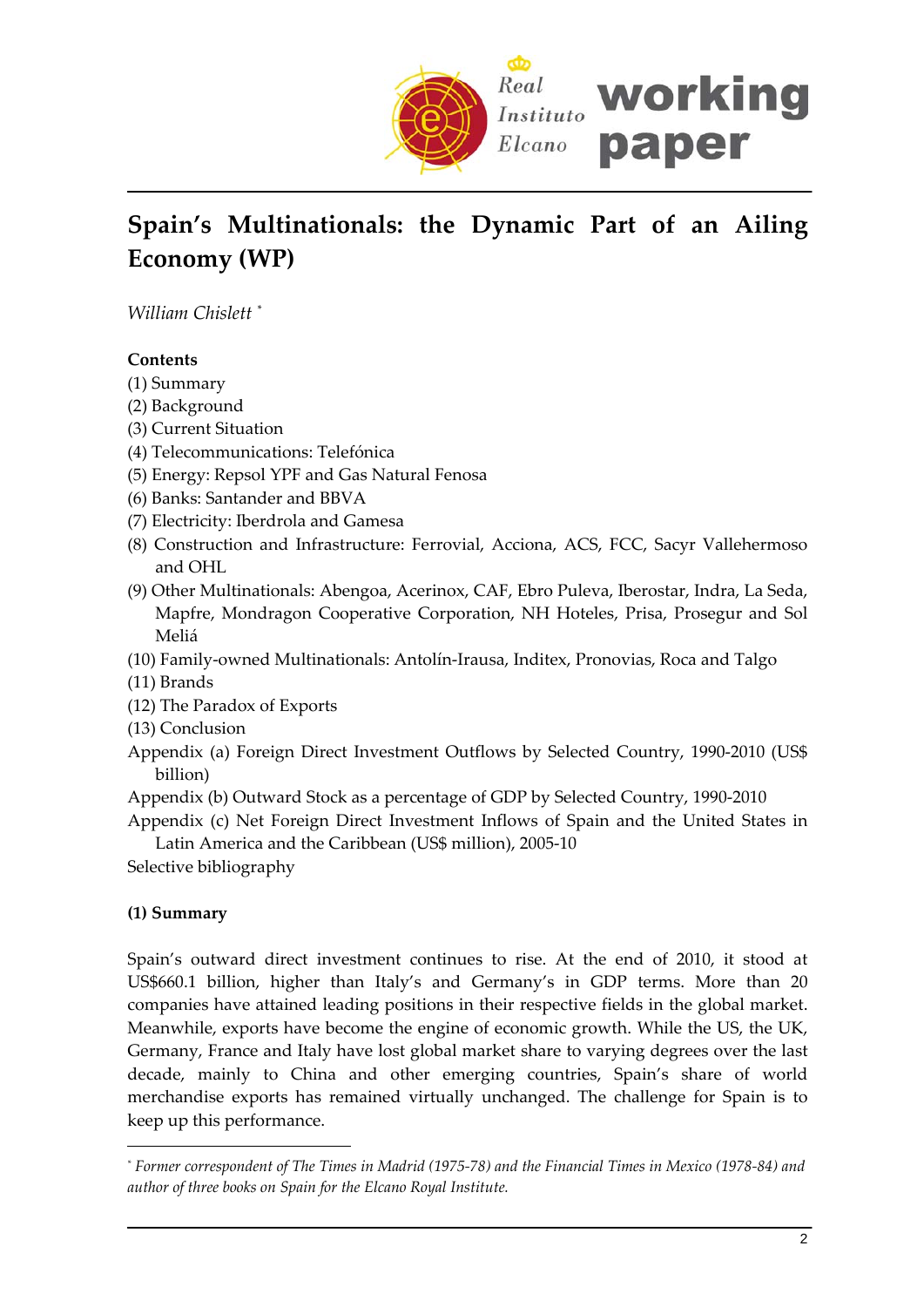

### **(2) Background[1](#page-2-0)**

Spanish companies began to invest abroad in the 1960s, but it was not until the country joined the European Community in 1986 and adopted the euro as its currency in 1999, which enabled companies to raise funds for their acquisitions at rates unimaginable just a few years back, that outward investment took off. EU membership changed the strategic focus of corporate Spain from one of defending the relatively mature home market –much more open to other EU countries– to aggressively expanding abroad. The liberalisation of the domestic market as European single market directives began to unfold made the big Spanish companies, especially the state‐run companies in oligopolistic sectors such as telecommunications (Telefónica), oil and natural gas (Repsol and Gas Natural) and electricity (Endesa)[2](#page-2-1) –all of which were to be privatised and become cash rich– and the big private‐sector banks, Santander and BBVA, conscious of the need to reposition themselves in the more competitive environment. The tougher environment was underscored by an inward FDI boom in the first years after EU entry when hardly a week passed without an acquisition and it seemed that Spain was up for sale.

The strategic response to the threat of acquisition was to become bigger and go on the offensive. Liberalisation at home gave Spanish companies the opportunity to do this. And they seized it. Outward investment surged from an annual average of US\$2.3 billion in 1985‐95 to US\$21.7 billion in 1995‐2004 and US\$40 billion in 2005‐07 (see Appendix A). In 1999 the stock of outward investment almost reached the level of inward investment and that same year Spain overtook the average developed country in the world in terms of its cumulative investments abroad.

Latin America was a natural first choice for Spanish companies wishing to invest abroad in a significant way. Between 1993 and 2000, during the first phase of significant investment abroad, Telefónica, Santander and BBVA, the oil and natural gas conglomerate Repsol, Gas Natural, the power companies Endesa, Iberdrola and Unión Fenosa and some construction and infrastructure companies invested in the region. Latin America accounted for 61% of total net investment during this period –which averaged €13.1 billion a year excluding the Special Purpose Entities (ETVEs) whose sole purpose is to hold foreign equity–, compared with 22.5% by the EU‐15 and 9% by the US and Canada. Only the US, whose economy is 12 times larger than Spain's and in whose backyard Latin America lies, invested more. During the second phase of investment, between 2001 and 2006, when total net investment averaged €26.8 billion a year, Latin America's share was 16%, the EU‐15's 67% and the US and Canada's 6.4%.

 $\overline{a}$ 

<span id="page-2-0"></span><sup>&</sup>lt;sup>1</sup> I would like to thank the following for helping me prepare this paper: José Antonio Herce and María Romero Paniagua of Analistas Financieros Internacionales (Afi); Nuria Lafuente de Mier, of BBVA; Ana María Rivera Pérez, of the Madrid Stock Exchange; José Juan Ruíz, Chief Economist of Grupo Santander's Americas division; Carlos Solchaga, former Finance Minister (1985‐93) and Director‐Partner of Solchaga Recio; and José Luis del Valle, advisor to the Chairman of Gamesa.

<span id="page-2-1"></span><sup>2</sup> Endesa has been more than 90% owned by Italy's Enel since 2009.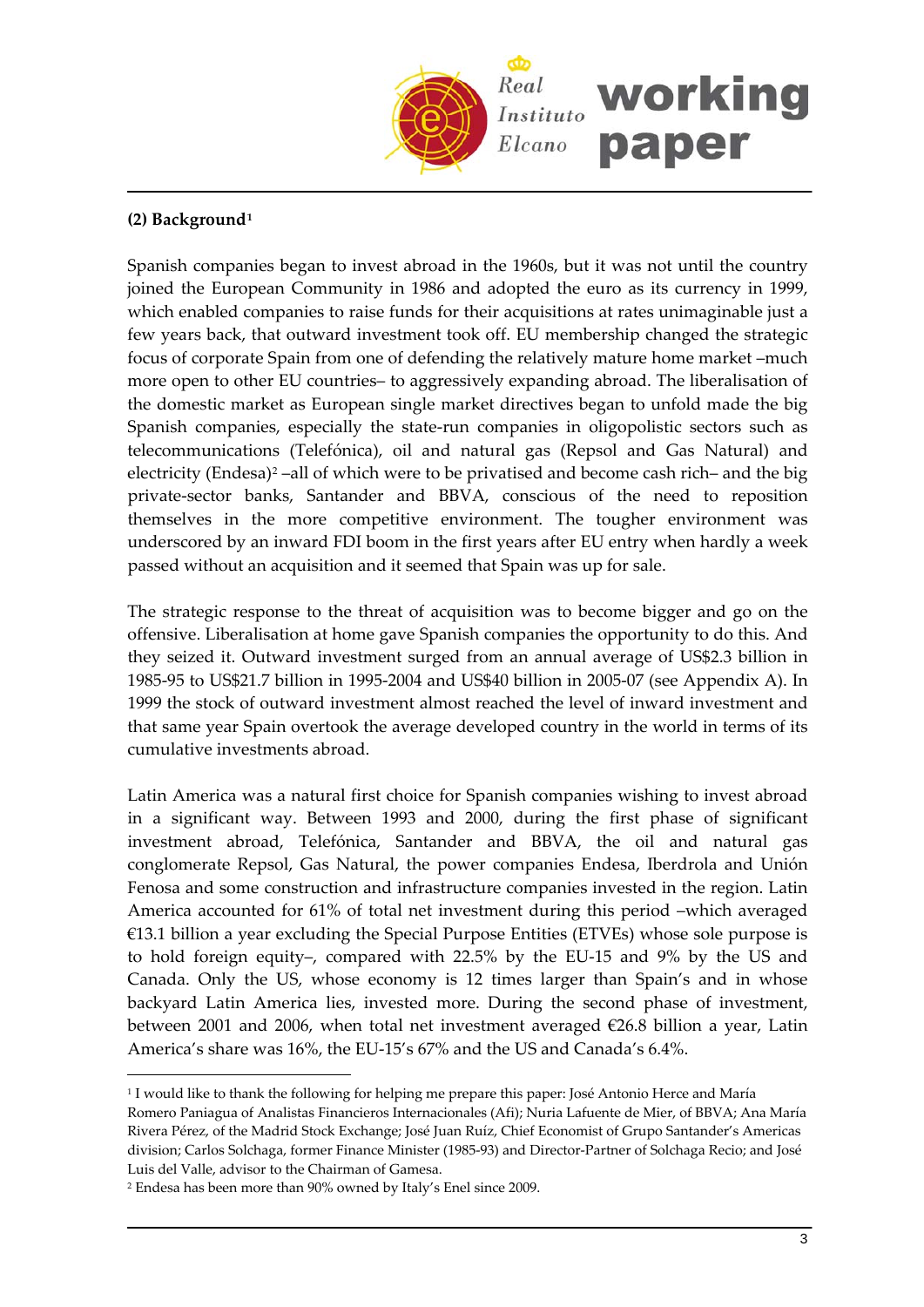

As well as the companies' own push factors, there were several pull factors. Two of them were purely economic: liberalisation and privatisation opened up sectors of the Latin American economy that were hitherto off limits, and there is an ongoing need for capital to develop the region's generally poor infrastructure. Two are cultural: the first is the common language and the ease, therefore, with which management styles can be transferred. Another attraction is the sheer size of the Latin American market and its degree of underdevelopment. The macroeconomic fundamentals of Latin America as a whole and some countries in particular, such as Mexico and Brazil, had also become sounder as a result of major reforms, making the region a less risky place to invest. Mexico, Chile and Brazil have achieved investment‐grade status, which means the risk of debt default is minimal and institutional investors are less hesitant about investing in their financial markets. Lastly, democracy has been gradually taking root in an increasing number of countries.

The initial move into Latin America was, as Mauro Guillén has pointed out, the 'path of least resistance' for Spanish companies facing deregulation and take‐over threats on their home ground.<sup>[3](#page-3-0)</sup> Spanish executives were ideally suited to handling new businesses in Latin America as they had gained a lot of experience of how to compete in industries under deregulation in their own country. By the early 2000s, Spanish companies had become among the largest operators in telecommunications, electricity, water and financial services throughout Latin America and the region a major contributor to the bottom line of a significant number of Spanish companies and banks.

While the 1980s were a 'lost decade' for Latin America, as countries struggled with foreign debt crises, the first decade of the 21st century has seen the continuation of a profound transformation that began in the 1990s and is benefiting Spanish investments in the region.

The shift away from Latin America as of the early 2000s, after Argentina's financial meltdown, which hit Spanish banks and companies there but hardly affected the Spanish economy as whole, and into Europe, particularly the UK, and the US and Asia, to a lesser extent, was marked by several emblematic investments: Santander's €12.5 billion purchase of the UK bank Abbey in 2004, the acquisition by Banco Bilbao Vizcaya Argentaria (BBVA) of two small banks in California and Texas and Telefónica's purchase in 2005 of a stake in China Netcom and in 2006 its €26 billion acquisition of the  $O_2$  mobile telephony operator in the UK, Germany and Ireland.

In 2010, Spain accounted for just 4% of foreign direct investment in Latin America compared with 17% by the US, 13% by the Netherlands and 9% by China.

 $\overline{a}$ 

<span id="page-3-0"></span><sup>3</sup> See his *The Rise of Spanish Multinationals*, Cambridge University Press, 2005.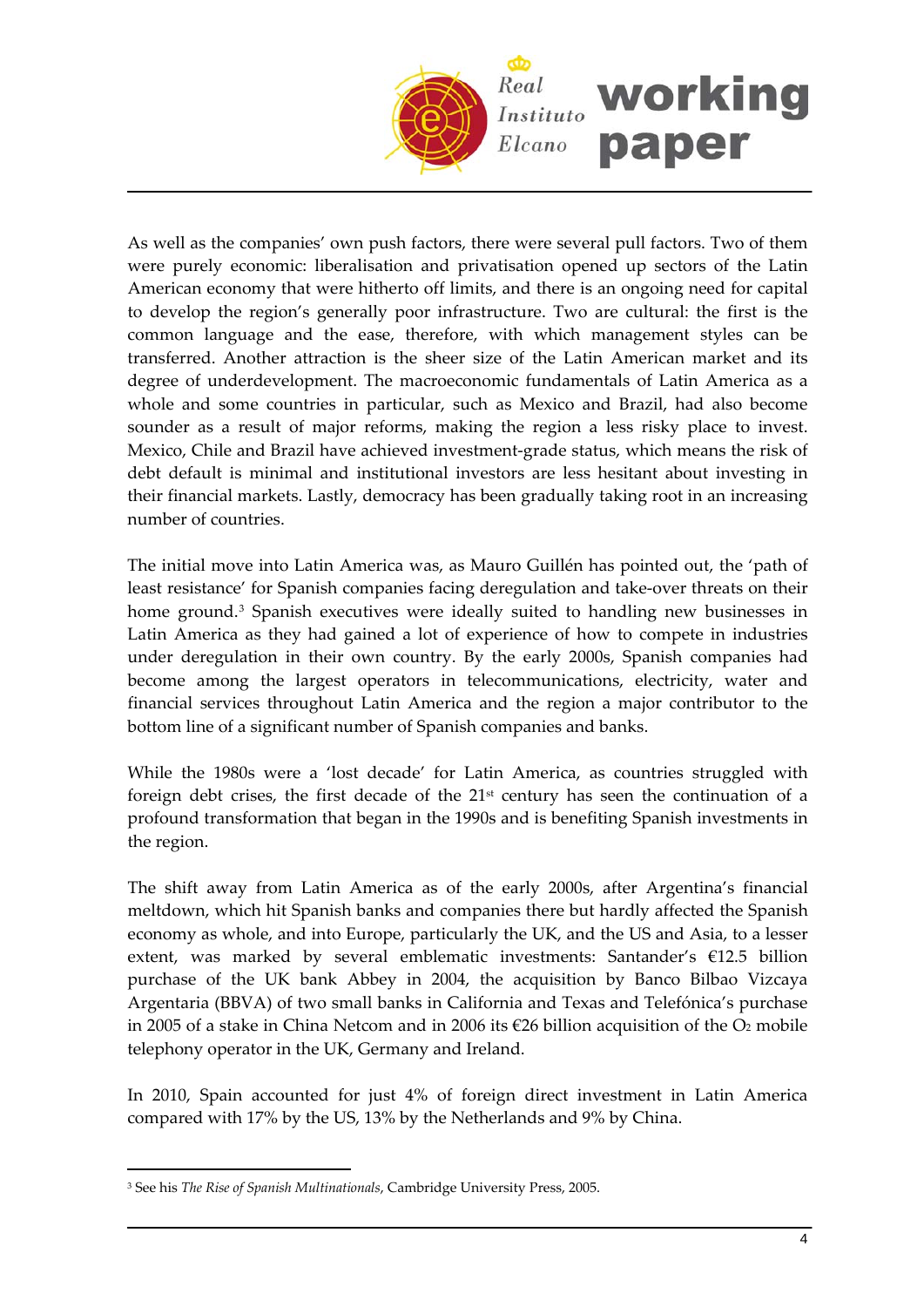

Today, there is a striking number of Spanish companies that have diversified into foreign markets, thanks to which they have withstood relatively well the sharp downturn in their home economy since 2008. This is particularly true of the big Spanish companies in the Ibex 35 stock exchange index, more than half of whose revenues in the first six months of 2011 were generated abroad (see Figure 1). Several listed companies make more than twothirds of their sales and profits abroad and in the case of Gamesa, which makes wind turbines, more than 90%. With their home economy in a bad shape, Spanish chief executives 'go to great lengths these days to emphasise how un‐Spanish their companies are when presenting their results to international investors'.[4](#page-4-0)

Spain, along with South Korea and Taiwan, has produced the largest number of truly global multinationals among the countries that in the 1960s had not yet developed a solid industrial base. There is also a host of small and successful 'pocket‐sized' multinationals.

| Company                | rigue 1. Domestic and international Revenues of IDEX 39 Companies, First Hall 2011 (70 Of total)<br><b>Sector</b> | International | Domestic |
|------------------------|-------------------------------------------------------------------------------------------------------------------|---------------|----------|
| Abertis                | Motorways                                                                                                         | 55.08         | 44.92    |
| Acciona                | Construction                                                                                                      | 32.82         | 67.18    |
| Acerinox               | Metals                                                                                                            | 90.22         | 9.78     |
| Banco Sabadell         | Banking                                                                                                           | 4.60          | 95.40    |
| ACS                    | Construction and services                                                                                         | 52.50         | 47.50    |
| <b>Banco Santander</b> | Banking                                                                                                           | 80.56         | 19.44    |
| Bankinter              | Banking                                                                                                           | 0.92          | 99.08    |
| <b>BBVA</b>            | Banking                                                                                                           | 57.97         | 42.03    |
| Ebro Foods             | Food                                                                                                              | 92.18         | 7.82     |
| Enagás                 | Electricity                                                                                                       | 100.00        | 0.00     |
| Endesa                 | Electricity                                                                                                       | 35.02         | 64.98    |
| <b>FCC</b>             | Construction                                                                                                      | 49.50         | 50.50    |
| Ferrovial              | Construction                                                                                                      | 65.56         | 34.44    |
| Gamesa                 | Windturbines                                                                                                      | 91.11         | 8.89     |
| Gas Natural            | Gas                                                                                                               | 39.28         | 60.72    |
| Grifols                | Pharmaceuticals                                                                                                   | 80.48         | 19.52    |
| <b>Iberdrola</b>       | Electricity                                                                                                       | 51.79         | 48.21    |
| Indra                  | Electronics                                                                                                       | 39.21         | 60.79    |
| Mapfre                 | Insurance                                                                                                         | 50.18         | 49.82    |
| OHL                    | Construction                                                                                                      | 70.21         | 29.79    |
| Red Eléctrica          | Electricity                                                                                                       | 2.70          | 97.30    |
| Repsol                 | Oil                                                                                                               | 52.95         | 47.05    |
| Sacyr-Vallehermoso     | Construction                                                                                                      | 36.58         | 63.42    |
| Telefónica             | Telecoms                                                                                                          | 71.72         | 28.28    |
| Total                  |                                                                                                                   | 59.35         | 40.65    |

|  | Figure 1. Domestic and International Revenues of Ibex 35 Companies, First Half 2011 (% of total) |  |  |
|--|--------------------------------------------------------------------------------------------------|--|--|
|  |                                                                                                  |  |  |

Source: *El País* based on figures from the National Securities Market Commission.

 $\overline{a}$ 

A significant number of these companies have attained leading positions in their fields (see Figure 2). The two largest banks, Santander and BBVA, are among the world's top 50 financial transnational corporations (TNCs), with 407 and 142 foreign affiliates

<span id="page-4-0"></span><sup>4</sup> See Victor Mallet, 'Profits Trump Patriotism in Spanish Boardrooms', *Financial Times*, 5/VIII/2011.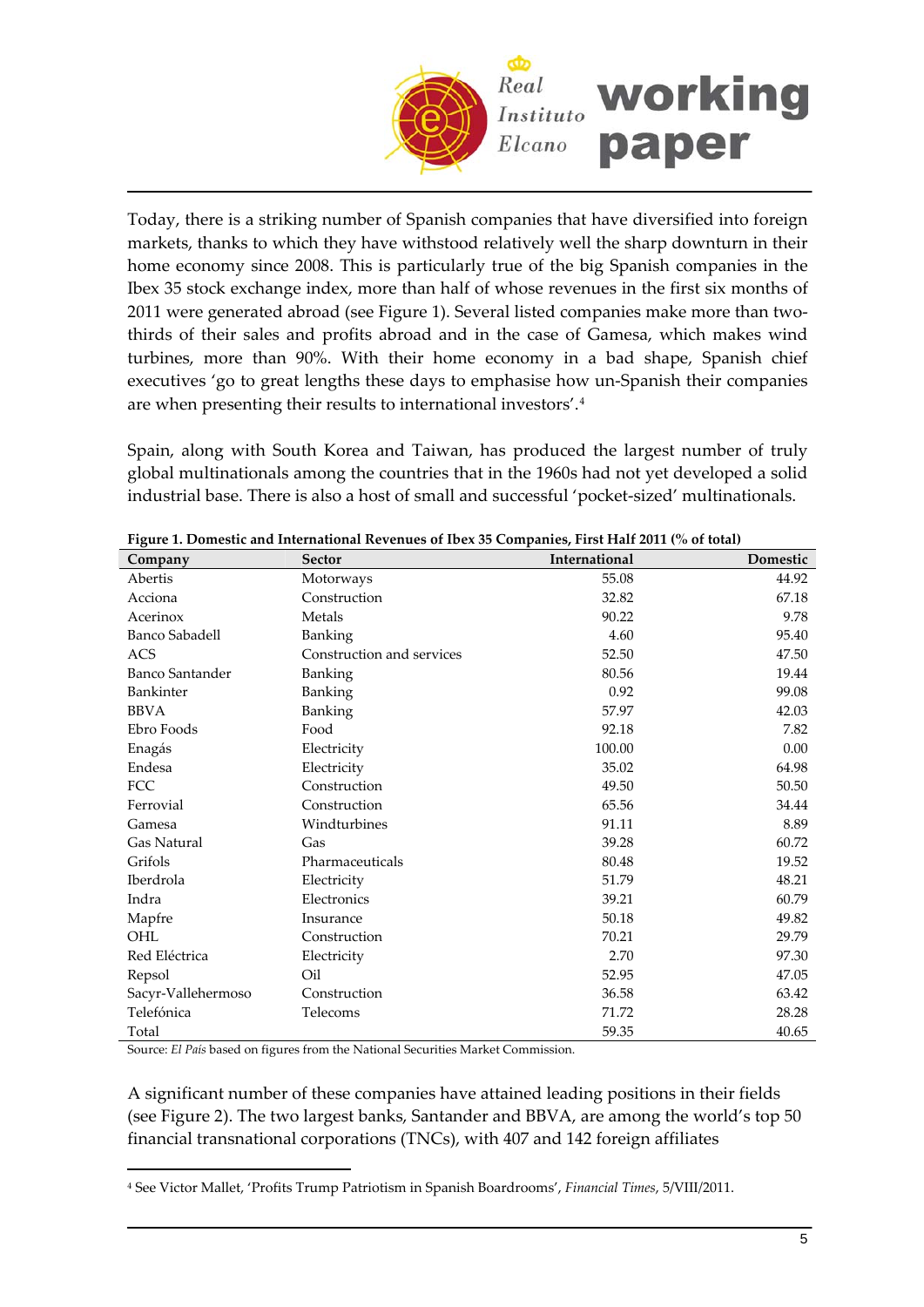

respectively, according to UNCTAD's latest World Investment Report, and four companies –Telefónica, Iberdrola, Ferrovial and Repsol YPF– are ranked among the world's top 100 non‐financial TNCs.

| Company                | Industry              | <b>Global Market Position</b>                           |
|------------------------|-----------------------|---------------------------------------------------------|
| Ebro Puleva            | Food processing       | #1 producer of rice, and 2 <sup>nd</sup> of pasta       |
| Grupo SOS              | Food processing       | #1 producer of olive oil                                |
| Chupa Chups            | Food processing       | #1 producer of lollipops and #2 of candy                |
| Viscofán               | Food processing       | #1 producer of artificial casings for the meat industry |
| Freixenet              | Sparkling wine        | #1 producer of sparkling wine                           |
| Tavex                  | <b>Textiles</b>       | #1 producer of denim                                    |
| Zara (Inditex)         | Clothing              | #2 most valuable clothing brand (Interbrand 2010)       |
| Pronovias              | Clothing              | #1 maker of bridal wear                                 |
| Acerinox               | <b>Steel</b>          | #3 producer of stainless steel                          |
| Repsol-Gas Natural (2) | Gas                   | #1 distributor of natural gas                           |
| Roca                   | Sanitary equipment    | #1 maker of sanitary equipment                          |
| Grupo Antolín          | Automobile components | #1 producer of interior linings                         |
| Zanini                 | Automobile components | #1 producer of wheel trims                              |
| Gamesa                 | Machinery             | #6 manufacturer of wind turbines                        |
| Indo                   | Optical equipment     | #3 manufacturer of lenses                               |
| Mondragón              | Diversified           | #1 worker-owned cooperative group                       |
| Grupo Ferrovial        | Infrastructure        | #4 developer & manager of transport infrastructure      |
|                        |                       | (Public Works Financing 2010)                           |
| <b>ACS</b>             | Infrastructure        | #1 developer & manager of transport infrastructure      |
|                        |                       | (Public Works Financing 2010); #4 construction          |
|                        |                       | company (Forbes ranking 2010)                           |
| Acciona                | Infrastructure        | #1 developer of wind farms                              |
| Iberdrola              | Electricity           | #1 wind farm operator                                   |
| Telefónica             | Telecom               | #5 telecom operator by total customers                  |
| Santander              | Banking               | #4 bank by market capitalisation and first in the euro  |
|                        |                       | zone, #1 franchise in Latin America                     |
| Prosegur               | Security              | #3 company by sales                                     |
| Sol Meliá              | Hotels                | #17 Sol Meliá hotels by number of beds                  |
| Real Madrid            | Sports                | #1 football club by revenue                             |

|  | Figure 2. Spanish Multinationals with the Largest Global Market Positions (1) |
|--|-------------------------------------------------------------------------------|
|--|-------------------------------------------------------------------------------|

(1) Latest available, mainly end of 2009.

(2) Joint venture between Repsol‐YPF and Gas Natural.

Source: compiled by Esteban García‐Canal & Mauro F. Guillén.

Spain has seven companies in the FT Global 500 2011, down from nine in 2010, compared to 160 US firms, 34 British, 27 Chinese, 24 French and 19 German (see Figure 3).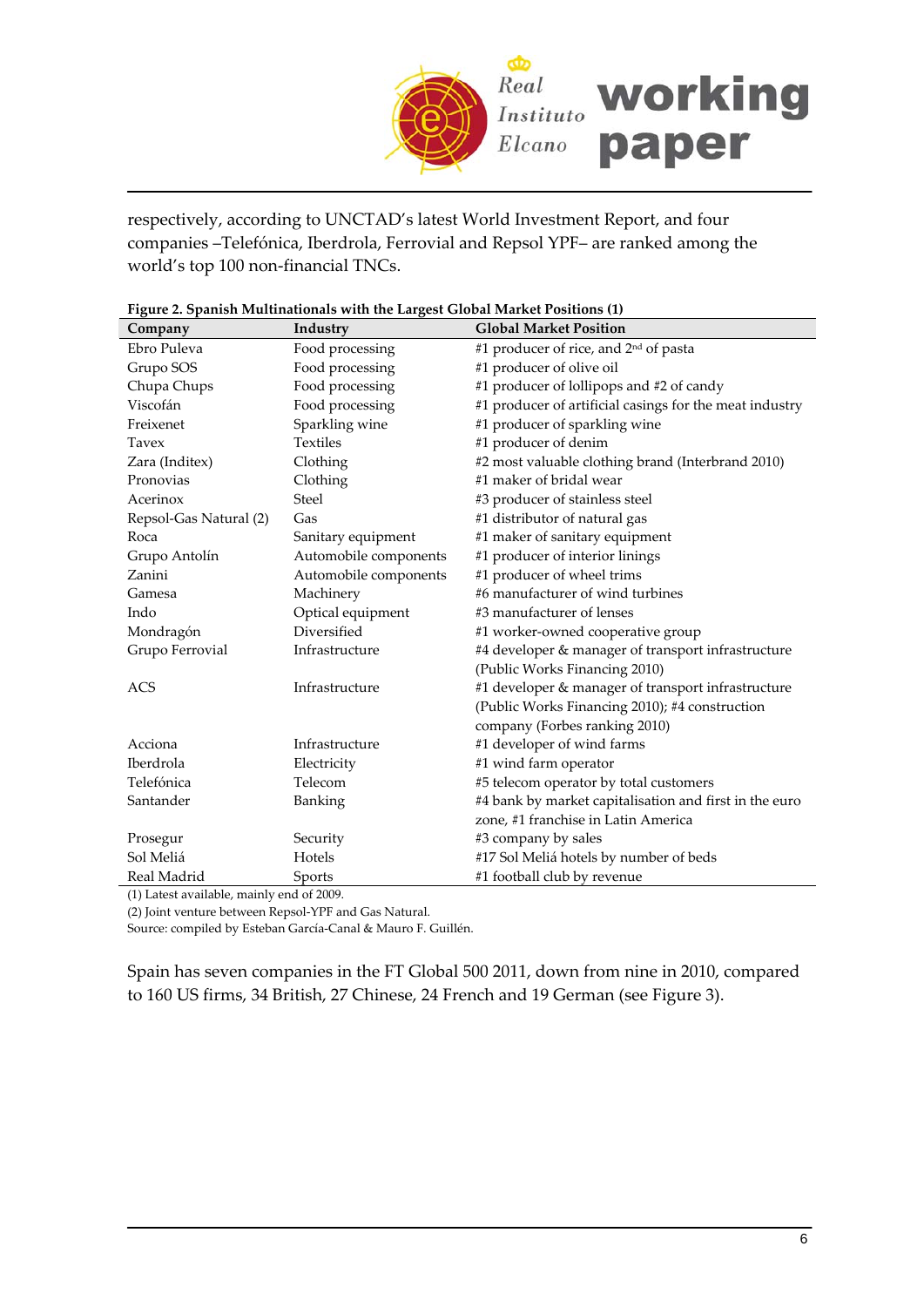

| Figure 3. Spanish Companies in the FT Global 500 2011 (1) |                     |                            |
|-----------------------------------------------------------|---------------------|----------------------------|
| <b>Company Ranking</b>                                    | Sector              | Market value (US\$ bn) (2) |
| 44. Telefónica (48)                                       | Telecoms            | 114.4                      |
| 55. Santander (46)                                        | Banks               | 98.1                       |
| 134. BBVA (128)                                           | Banks               | 54.5                       |
| 148. Iberdrola (152)                                      | Electricity         | 50.6                       |
| 153. Inditex (164)                                        | General retailers   | 50.0                       |
| 190. Repsol YPF (260)                                     | Oil & gas producers | 41.8                       |
| 384. Criteria CaixaCorp (486)                             | Financial services  | 23.7                       |
|                                                           |                     |                            |

(1) 2010 ranking in brackets. (2) At 31/III/2011.

Source: Financial Times.

The Spanish economy became far too dependent on internal, as opposed to external, demand as the driver of growth, particularly the construction sector. The collapse of this sector and related services brutally exposed the shortcomings of a lopsided economic model and largely caused the stated unemployment rate to skyrocket from 8% in 2007 to more than 20% today (46% for those under the age of 25), double the EU rate.

The depressed state of the home building sector is graphically illustrated by the number of housing starts, which at 123,888 in 2010, were one‐sixth the peak level of 2006 (see Figure 4). The stock of unsold new homes is close to 700,000.

|      | Total housing starts (1) | Stock of unsold new homes |
|------|--------------------------|---------------------------|
| 2005 | 717,463                  | 195,184                   |
| 2006 | 762.540                  | 273,363                   |
| 2007 | 617,340                  | 413,642                   |
| 2008 | 328,490                  | 613,512                   |
| 2009 | 159,286                  | 688,044                   |
| 2010 | 123,616                  | 687,523                   |

#### **Figure 4. Housing Starts and Stock of Unsold New Homes, 2005‐10**

(1) Free and officially sponsored.

Source: Development Ministry.

 $\overline{a}$ 

The economy needs to become more internationalised through exports and direct investment abroad in order to create jobs on a more sustainable basis and employment of a higher quality.

Between 1988 and 2010, the contribution of external demand to GDP growth was positive in only five years and its largest contribution was in 1993, when Spain suffered its last recession and companies were forced to sell abroad to offset the contraction in their home market (see Figure 5).[5](#page-6-0) Something similar has been happening since 2008. Indeed exports are the current engine of growth, albeit very weak (0.7% year-on-year in the second

<span id="page-6-0"></span><sup>&</sup>lt;sup>5</sup> The difference between domestic and external demand gives the figure for GDP growth. For example, in 2009 the contribution of domestic demand to GDP growth was 6.4 p.p. negative and that of external demand was 2.7 p.p. positive, which meant GDP shrank by 3.7%.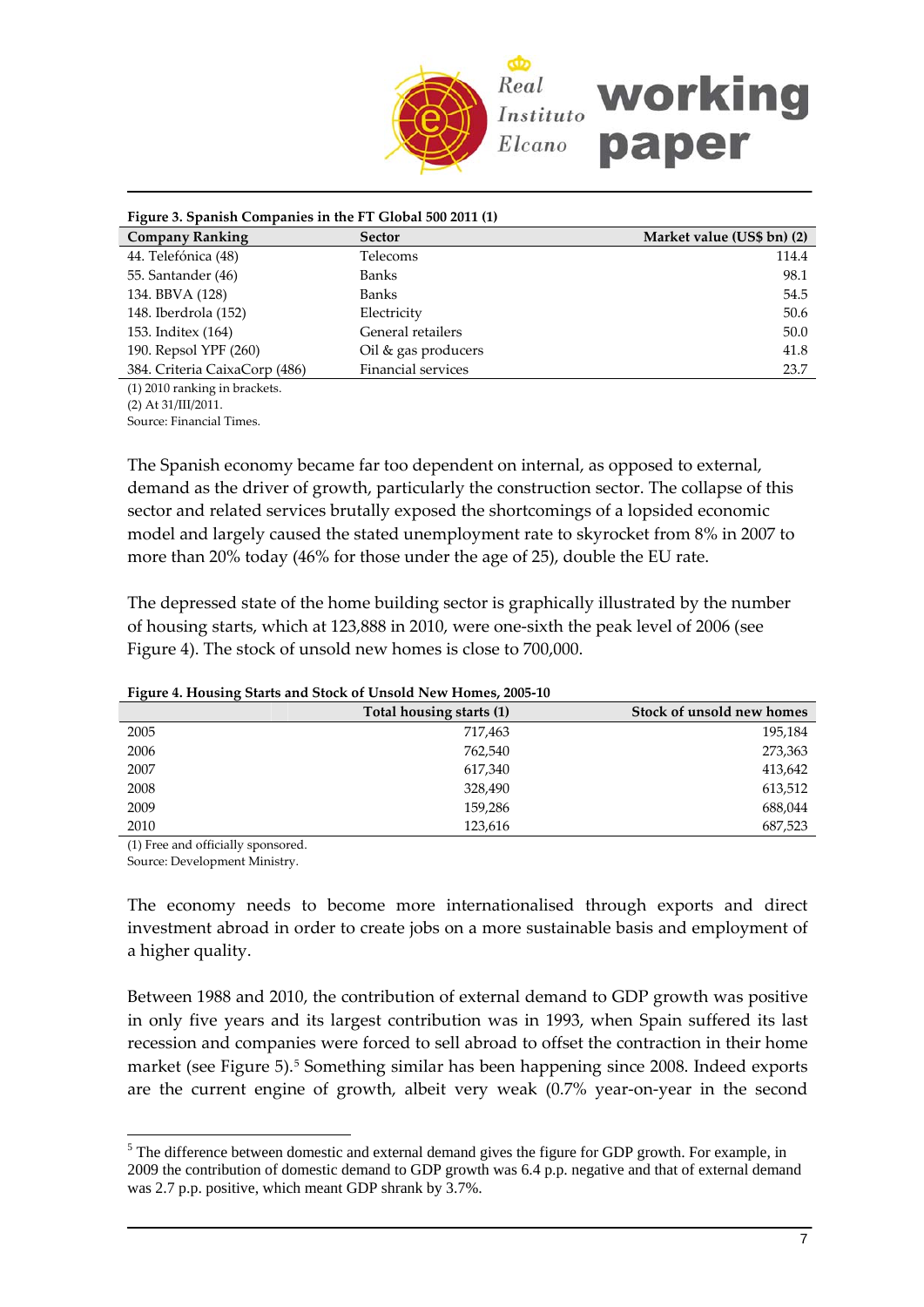

quarter of 2011). In the first half of 2011 Spain achieved a rare trade surplus with the EU of €1.57 billion. The overall trade balance, however, remained negative because of the high energy bill (see the exports section).

Spain's structural problem is that external demand is only ever positive when the economy is in the doldrums, as Figure 5 shows. Once the economy starts to expand again at a reasonable rate external demand's contribution becomes negative again. The challenge for the country is to follow the example of Germany, whose economy has recovered more quickly than the other large euro zone countries precisely because it is much more export-oriented and internationalised than Spain's in good times and not just in bad ones. This goes a long way toward explaining why Germany's jobless rate is 7%, one‐third of Spain's 21%. Germany's rate is the lowest since records for a reunified Germany began in 1991, while Spain's is the highest in 14 years. The comparison is even more stark in absolute terms: Germany, with a population of 82 million, has close to 3 million people out of work while Spain (population 46 million) has around 5 million.

| ັບ    | <b>GDP</b> Growth | <b>Domestic Demand</b> | ັ<br><b>External Demand</b> |
|-------|-------------------|------------------------|-----------------------------|
| 1988  | 5.2               | 7.1                    | $-1.9$                      |
| 1990  | 3.7               | 5.0                    | $-1.3$                      |
| 1993  | $-1.2$            | $-4.5$                 | 3.4                         |
| 1997  | 3.9               | 3.4                    | 0.5                         |
| 2000  | 5.0               | 5.4                    | $-0.4$                      |
| 2001  | 3.6               | 3.9                    | $-0.3$                      |
| 2002  | 2.7               | 3.3                    | $-0.6$                      |
| 2003  | 3.1               | 3.9                    | $-0.8$                      |
| 2004  | 3.3               | 4.9                    | $-1.6$                      |
| 2005  | 3.6               | 5.3                    | $-1.6$                      |
| 2006  | 4.0               | 5.5                    | $-1.5$                      |
| 2007  | 3.6               | 4.4                    | $-0.8$                      |
| 2008  | 0.9               | $-0.6$                 | 1.5                         |
| 2009  | $-3.7$            | $-6.4$                 | 2.7                         |
| 2010  | $-0.2$            | $-1.2$                 | $1.0\,$                     |
| 2011E | 0.8               | $-1.0$                 | 1.8                         |

**Figure 5. Contribution of Domestic and External Demand to GDP Growth (annual % change)**

Note: differences are due to rounding.

Source: National Statistics Office (INE) for 1988‐2010 and Analistas Financieros Internacionales (Afi) for 2011.

#### **(3) Current Situation**

The stock of Spain's outward investment stood at US\$660.1 billion at the end of 2010 (see Figure 6), compared with a stock of inward investment of US\$614.4 billion. In GDP terms, Spain's stock of outward investment soared from 3.0% in 1990 to 46.9% in 2010, higher than Italy's in relative and absolute terms (see Figure 7 and Appendix A), while that of inward investment over the same period increased from 12.7% to 43.7%.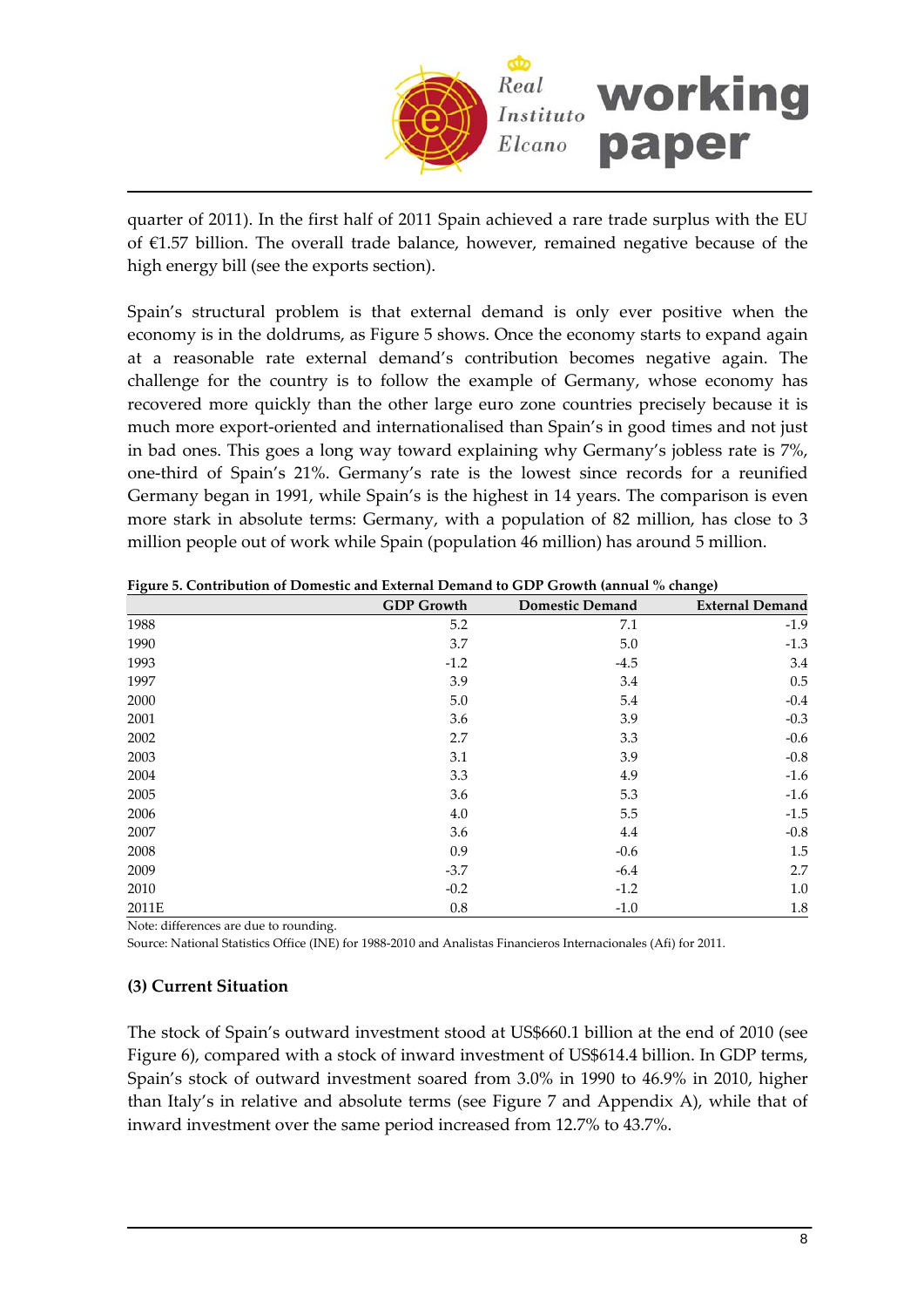

**Figure 6. Outward Stocks of Foreign Direct Investment 2010, Selected EU Countries (US\$ million and % of GDP)**

|              | UK                                           | France    | Germanv   | Spain   | Italy   |
|--------------|----------------------------------------------|-----------|-----------|---------|---------|
| US\$ million | 1,689,330                                    | 1,523,046 | 1,421,332 | 660.160 | 348.737 |
| % of GDP     | 75.3                                         | 59.1      | 43.0      | 46.9    | 23.2    |
|              | Source: World Investment Report 2011 LINCTAD |           |           |         |         |

Source: World Investment Report 2011, UNCTAD.

#### **Figure 7. Outward Flows of Foreign Direct Investment 2010, Selected EU Countries (US\$ million)**

|              | Germany                                       | France | Spain  | Italv  | UK     | EU      |
|--------------|-----------------------------------------------|--------|--------|--------|--------|---------|
| US\$ million | 104.857                                       | 84.112 | 21.598 | 21.005 | 11.020 | 407.251 |
|              | Source: World Investment Report 2011, UNCTAD. |        |        |        |        |         |

Spain's outflows of direct investment have exceeded inward investment most years since 1997 and picked up in 2010 after plummeting in 2009, as it did in almost all countries, mainly due to the global economic crisis (see Figure 8 and Appendix B). Spain's outward investment in 2010 of US\$21.6bn was more than double that of 2009 and the 14<sup>th</sup> largest in the world.

| Country            | 2010 | 2009 |
|--------------------|------|------|
| <b>US</b>          | 329  | 283  |
| Germany            | 105  | 78   |
| France             | 84   | 103  |
| Hong Kong, China   | 76   | 64   |
| China              | 68   | 57   |
| Switzerland        | 58   | 33   |
| Japan              | 56   | 75   |
| Russian Federation | 52   | 44   |
| Canada             | 39   | 42   |
| Belgium            | 38   | 22   |
| Netherlands        | 32   | 27   |
| Sweden             | 30   | 26   |
| Australia          | 26   | 16   |
| Spain              | 22   | 10   |
| Italy              | 21   | 21   |

**Figure 8. Global Foreign Direct Investment Outflows, Top 15 Home Economies, 2009 and 2010 (US\$ bn)**

Source: World Investment Report, 2011, UNCTAD.

 $\overline{a}$ 

Spain has come a long way in expanding its global presence since the end of the Franco dictatorship in 1975. The country is ranked  $9<sup>th</sup>$  out of 54 countries in the first global presence index drawn up by the Elcano Royal Institute (see Figure 9).<sup>[6](#page-8-0)</sup> As expected, the US is first and China is very much in the ascendant.

The index, based on 14 variables in the economic, military, scientific, social and cultural fields, is a much wider measurement of globalisation than traditional ones such as the degree of openness of economies. It will be produced every year.

<span id="page-8-0"></span><sup>6</sup> See http://www.realinstitutoelcano.org/wps/portal/rielcano\_eng/GlobalPresenceIndex‐IEPG.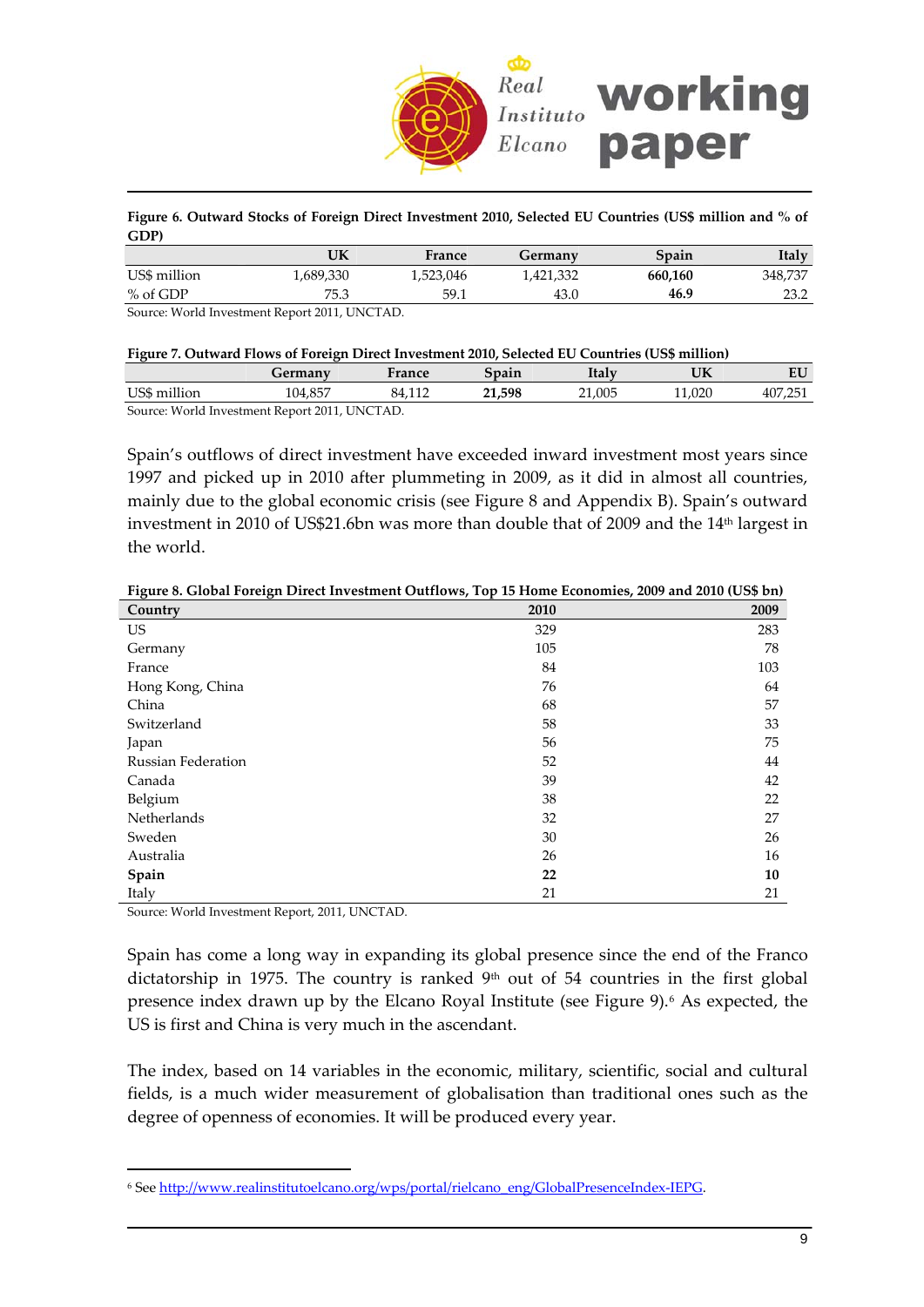

| Figure 9. Top Ten Countries in the Elcano Global Presence Index |         |
|-----------------------------------------------------------------|---------|
| Country                                                         | Points  |
| 1. US                                                           | 1,000,0 |
| 2. Germany                                                      | 387.6   |
| 3. France                                                       | 334.9   |
| 4. UK                                                           | 329.7   |
| 5. China                                                        | 291.2   |
| 6. Japan                                                        | 273.0   |
| 7. Russia                                                       | 255.3   |
| 8. Italy                                                        | 192.4   |
| 9. Spain                                                        | 189.4   |
| 10. Canada                                                      | 176.7   |
|                                                                 |         |

Source: Elcano Royal Institute.

Spain's results in the five categories reflect the country's strong and sustained internationalisation (see Figure 10). Its highest ranking is in migration and tourism (3rd position) and its lowest in technological development (17<sup>th</sup>).

**Figure 10. Components of the Elcano Global Presence Index**

| 1. Economy (US\$ million)<br>Exports of goods<br>China (US\$1,043,165)<br>12th. US\$186,217<br>Exports of services<br>7th. US\$108,715<br>US (US\$446,370)<br>Russia (US\$169,325)<br>Energy exports<br>28th. US\$5,450<br>Outward FDI stock<br>US (US\$3,805,060)<br>9th. US\$571,193 |
|----------------------------------------------------------------------------------------------------------------------------------------------------------------------------------------------------------------------------------------------------------------------------------------|
|                                                                                                                                                                                                                                                                                        |
|                                                                                                                                                                                                                                                                                        |
|                                                                                                                                                                                                                                                                                        |
|                                                                                                                                                                                                                                                                                        |
|                                                                                                                                                                                                                                                                                        |
| Overall position<br>US<br>13th                                                                                                                                                                                                                                                         |
| 2. Defence                                                                                                                                                                                                                                                                             |
| Troops abroad (number)<br>US (330,640)<br>13th. 2,512                                                                                                                                                                                                                                  |
| Military deployment capacity (1)<br>US (38,455)<br>9th. 2,059                                                                                                                                                                                                                          |
| Overall position<br>US<br>9th                                                                                                                                                                                                                                                          |
| 3. Migration and tourism                                                                                                                                                                                                                                                               |
| Immigrants (number)<br>US (42,813,000)<br>8th. 6,378,000                                                                                                                                                                                                                               |
| Tourists (number)<br>France (79,218,000)<br>4th. 52,231,000                                                                                                                                                                                                                            |
| Overall position<br>US<br>3rd                                                                                                                                                                                                                                                          |
| 4. Culture and science                                                                                                                                                                                                                                                                 |
| Dissemination of culture (exports of audiovisual services:<br>US (US\$12,211 mn)<br>7th. US\$ 689 mn                                                                                                                                                                                   |
| cinema, TV, radio and music)                                                                                                                                                                                                                                                           |
| International sports results (FIFA and summer Olympic<br>US (113,561)<br>10th. 30,089                                                                                                                                                                                                  |
| Games) (2)                                                                                                                                                                                                                                                                             |
| Technological development (international patents)<br>Japan (59,003)<br>17th. 1,217                                                                                                                                                                                                     |
| Scientific research (articles in international journals)<br>US 457,158<br>9th. 51, 988                                                                                                                                                                                                 |
| Foreign students (number)<br>US 624,474<br>14th. 37,726                                                                                                                                                                                                                                |
| Overall position<br>US<br>12th                                                                                                                                                                                                                                                         |
| 5. Overseas Development aid                                                                                                                                                                                                                                                            |
| International development aid flow<br>US (US\$24,833 mn)<br>6th. US\$6,675 mn                                                                                                                                                                                                          |
| Overall position<br>US<br>6th                                                                                                                                                                                                                                                          |

(1) Aggregate indicator including airlift and sealift capabilities that allow a country to deploy units of soldiers or weapons to distant destinations not easily accessible by land forces.

(2) Aggregate indicator.

Source: Elcano Royal Institute.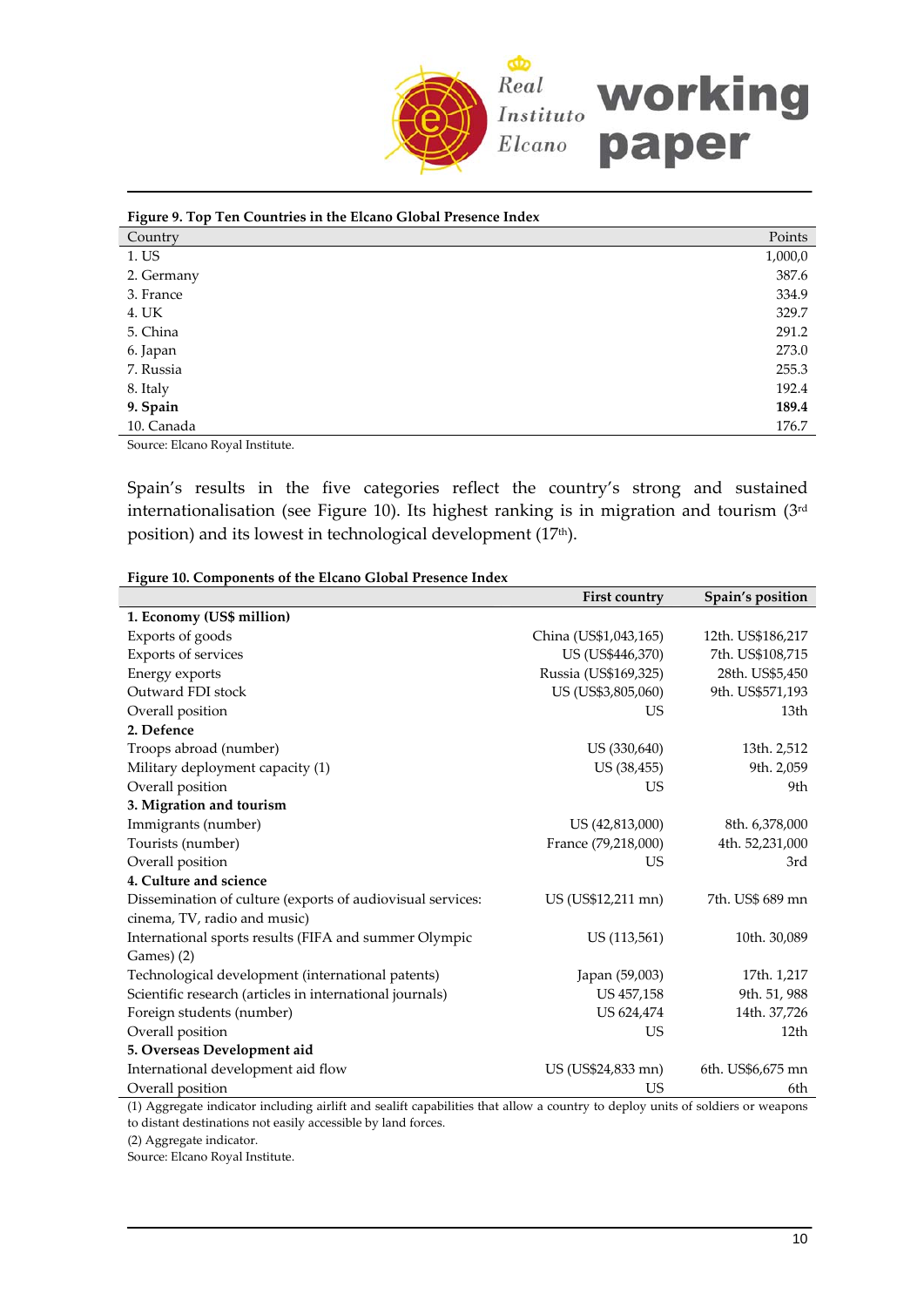

The latter reflects to some extent the generally poor quality of the education system, with some notable exceptions, particularly business schools, three of which (Iese, Esade and IE) are regularly ranked among the best in the world, and the relatively low level of investment in R&D (see Figure 11).

**Figure 11. Spending on R&D+I (% of GDP), 2009**

| Country       | $%$ of GDP |
|---------------|------------|
| Finland       | 3.96       |
| Germany       | 2.82       |
| <b>EU-27</b>  | 2.01       |
| UK            | 1.87       |
| ${\bf Spain}$ | 1.38       |
| Portugal      | 1.66       |
| Italy         | 1.27       |
|               |            |

Source: Eurostat.

Spain is  $107<sup>th</sup>$  out of 139 countries in the 2010-11 ranking of education quality by the World Economic Forum where quality is defined as the capacity of an education system to adapt to the needs of a competitive economy. The country's results in the Programme for International Student Assessment (PISA) an internationally standardised assessment of literacy in reading, maths and science skills of 15‐year‐olds in schools conducted every three years by the OECD, are mediocre. The latest results cover 2009. Spain remained below the OECD average in all three categories (see Figure 12).

|  |  |  |  | Figure 12. PISA Report Assessing Competencies in Reading, Maths and Science, Selected Countries (1) |  |
|--|--|--|--|-----------------------------------------------------------------------------------------------------|--|
|--|--|--|--|-----------------------------------------------------------------------------------------------------|--|

| Reading                 | <b>Maths</b>            | <b>Science</b>           |
|-------------------------|-------------------------|--------------------------|
| 1.Shanghai, China (556) | 1. Shanghai, China 600) | 1. Shanghai, China (575) |
| 2. S. Korea (539)       | 2. Singapore $(562)$    | 2. Finland (554)         |
| 3. Finland (536)        | 4. S. Korea (546)       | 6. S. Korea (538)        |
| 15. Poland (500)        | 6. Finland (541)        | 13. Germany (520)        |
| 17. US (500)            | 16. Germany (513)       | 16. UK (514)             |
| 20. Germany (497)       | 22. France (497)        | 19. Poland (508)         |
| 22. France (496)        | OECD average (496)      | 23. US (502)             |
| 25. UK (494)            | 25. Poland (495)        | OECD average (501)       |
| OECD average (493)      | 28. UK (492)            | 27. France (498)         |
| 27. Portugal (489)      | 31. US (487)            | 32. Portugal (493)       |
| 29. Italy (486)         | 33. Portugal (487)      | 35. Italy (489)          |
| 33. Spain (481)         | 34. Spain (483)         | 36. Spain (488)          |

(1) Ranking of countries. Scores in brackets.

Source: OECD.

ſ

Spain has a serious problem of early school leavers (see Figure 13). In 2010, 28% of those between the age of 18 and 24, double the EU‐27 average, had only completed their compulsory education (ESO, which ends at 16) and were not in further studies or vocational training. This figure, however, was down from 31% in 2009. During Spain's more than a decade long economic boom, which ended in 2007, many students left school early as it was easy to find a rudimentary job, particularly in the construction and tourism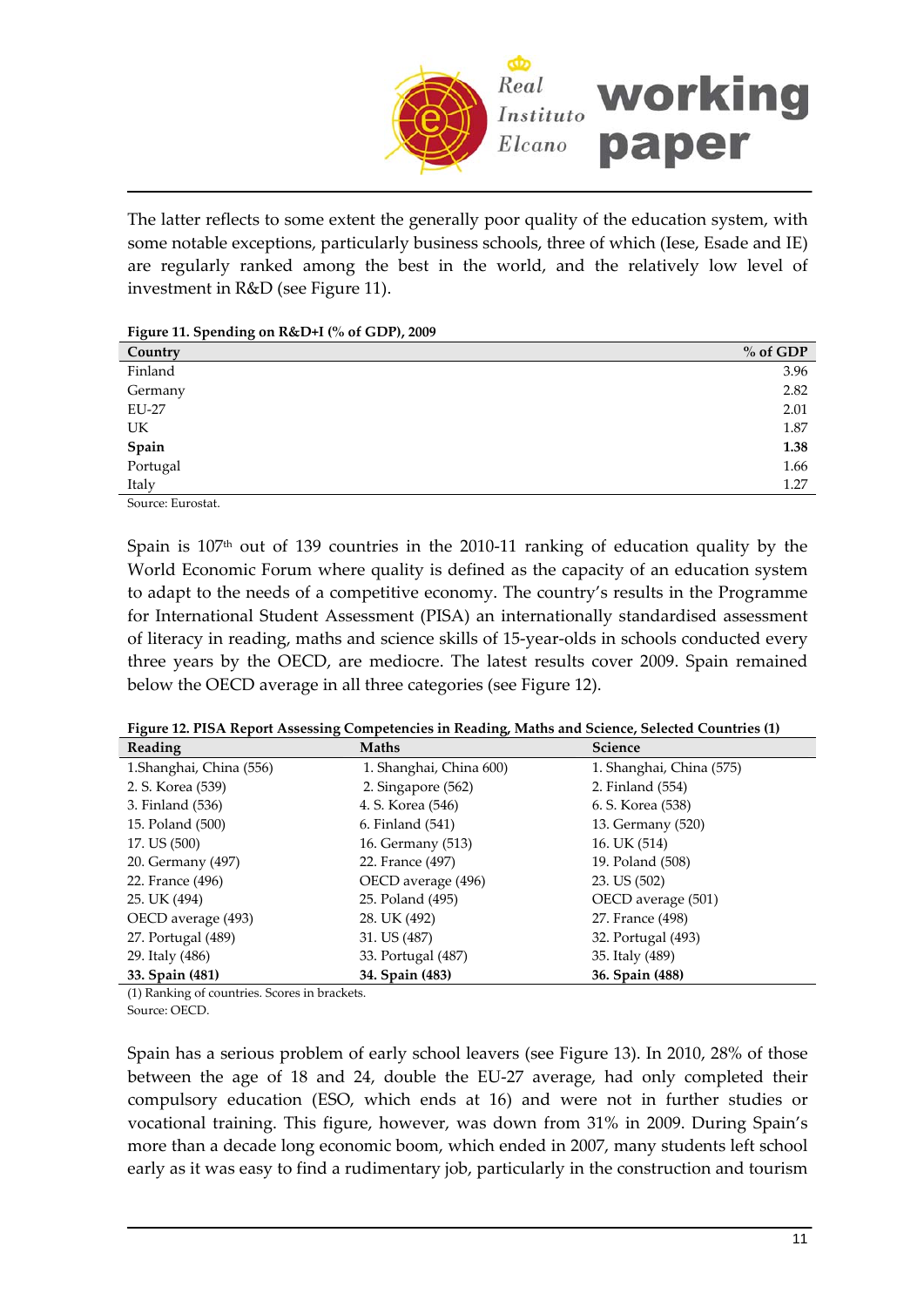

sectors. This is no longer the case and so students have no option but to continue their education.

Figure 13. Early School Leavers (% of this aged between 18 and 24 who left school after their compulsory **education)**

| 2001                        | 2002 | 2003 | 2004 | 2005 | 2006 | 2007         | 2008 | 2009          | 2010 |
|-----------------------------|------|------|------|------|------|--------------|------|---------------|------|
| 29.2                        | 29 g | ົາ 1 | ററ റ | 30.8 | 29.9 | 21 O<br>J1.U | 31.9 | າາ າ<br>ے ۔ ب | 28.  |
| Source: Education Ministry. |      |      |      |      |      |              |      |               |      |

The crisis in education is a key issue which needs to be resolved for a successful transition to an economic model based more on knowledge.

#### **(4) Telecommunications**

#### *Telefónica*

Telefónica, the world's third largest telecom operator by total clients (more than 295 million, 47 million of them in Spain) and Europe's largest considering both fixed and mobile telephony, is present in more than 20 countries (see Figure 14).

| Figure 14. Telefónica's Total Customers by Country (million) (1) |  |  |  |
|------------------------------------------------------------------|--|--|--|
|                                                                  |  |  |  |

| Country              |       |
|----------------------|-------|
| Argentina            | 22.5  |
| <b>Brazil</b>        | 79.8  |
| Central America (2)  | 7.3   |
| Chile                | 12.4  |
| Colombia             | 12.3  |
| Czech Republic (3)   | 8.7   |
| Ecuador              | 4.5   |
| Germany              | 24.0  |
| Ireland              | 1.7   |
| Mexico               | 21.2  |
| Peru                 | 17.5  |
| Spain                | 47.4  |
| UK                   | 22.9  |
| Uruguay              | 1.7   |
| Venezuela            | 10.4  |
| Total                | 294.3 |
| $(1)$ At 30/VI/2011. |       |

(2) El Salvador, Guatemala, Nicaragua and Panama.

(3) Including Slovakia.

Source: Telefónica.

Telefónica began to move into Latin America in the 1990s, acquiring interests in Chile, Argentina, Peru and Brazil. By 2002, it had more fixed lines in the region than in Spain. Its US\$9.7 billion acquisition in 2010 of the 50% of Brasilcel that it did not control was one of the largest deals of the year and concluded an acrimonious dispute with its partner Portugal Telecom (PT) with whom it had formed a joint venture in 2003, which combined their mobile telephony assets in Brazil (under the name Vivo). The Portuguese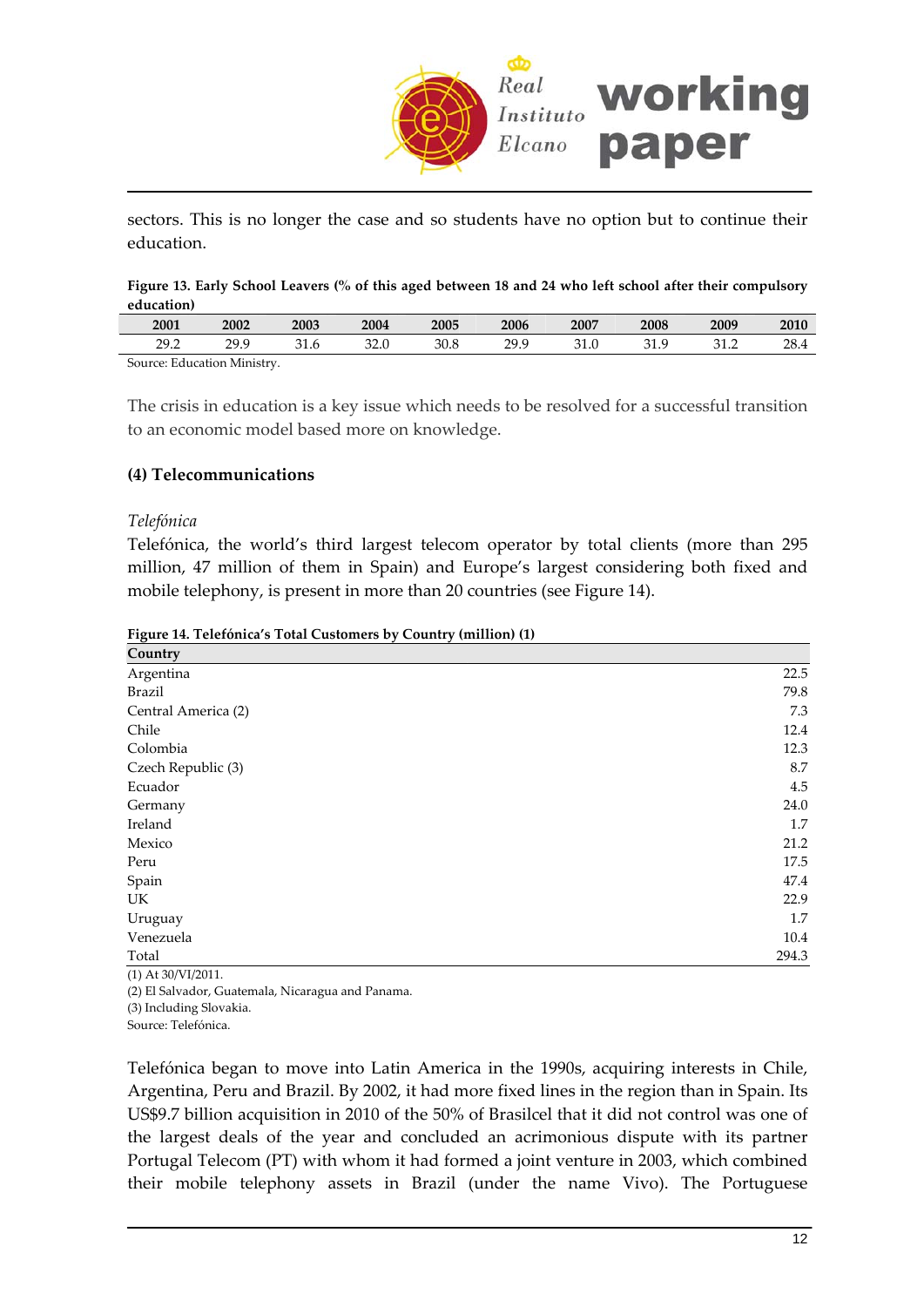

government tried to veto the deal by using its 'golden share' in PT. The acquisition enabled Telefónica to merge Vivo with Telesp, it fixed-line operator, and become the market leader in Brazil.

In 2005, Telefónica entered China's state‐run telecommunications sector with the purchase of 5% of China Netcom, the country's second‐largest telecoms operator (since raised to close to 10%). China Netcom has 1.37% of Telefónica.

This purchase was followed in 2006 by the acquisition of the assets of the  $O<sub>2</sub>$  mobile telephony operator in the UK, Germany and Ireland for  $E26$  billion, the biggest-ever Spanish acquisition of a foreign company.

Latin American and European businesses accounted for 71% of consolidated revenue and 64% of operating income before depreciation and amortisation (OIBDA) in the first half of 2011 (see Figure 15). Revenues grew 5.6% in Latin America, as opposed to Spain where they shrank 6.1%. The company is to slash up to a fifth of its workforce in Spain this year.

#### **Figure 15. OIBDA by Geographical Area (% of total)**

| ັ<br>. .                         |      |      |      |      |        |        |         |
|----------------------------------|------|------|------|------|--------|--------|---------|
|                                  | 2005 | 2006 | 2007 | 2008 | 2009   | 2010   | 2011(1) |
| Spain                            | 57   | 43   | 41.4 | 44.8 | 43.2   | 33.0   | 34.5    |
| Latin America                    | 36   | 36   | 31.2 | 36.8 | 40.4   | 53.4   | 45.9    |
| Europe                           |      | 20   | 21.8 | 18.2 | 17.3   | 15.6   | 18.5    |
| Other companies and eliminations |      |      | 5.6  | 0.2  | $-0.9$ | $-2.0$ |         |
|                                  |      |      |      |      |        |        |         |

(1) First half.

Source: Telefónica.

#### **(5) Energy**

#### *Repsol YPF*

Repsol, established in 1986 as part of a complete restructuring of oil and gas businesses owned by the state and fully privatised by 1997, took its leap abroad in 1999 when it added YPF to its name after acquiring the Argentine oil and gas giant for just under US\$15 billion. It is an integrated company engaged in all aspects of the energy business, including exploration, development and production of oil and natural gas, transport of petroleum products and liquefied petroleum gas, oil refining, production of petrochemicals and product marketing. In 2010 Repsol was 40th in Platts Top 250 global energy company ranking.

Until Telefónica's purchase of the UK mobile telephony operator  $O<sub>2</sub>$  in 2006, this was the largest single investment by a Spanish company. Overnight, Repsol was turned into an integrated and fully‐diversified energy group and the largest private energy company in Latin America in terms of assets. It has also expanded its exploration and production activities into the Middle East and Africa and has a significant stake in one of the world's largest liquefied natural gas (LNG) plants in Trinidad and Tobago (see Figure 16). The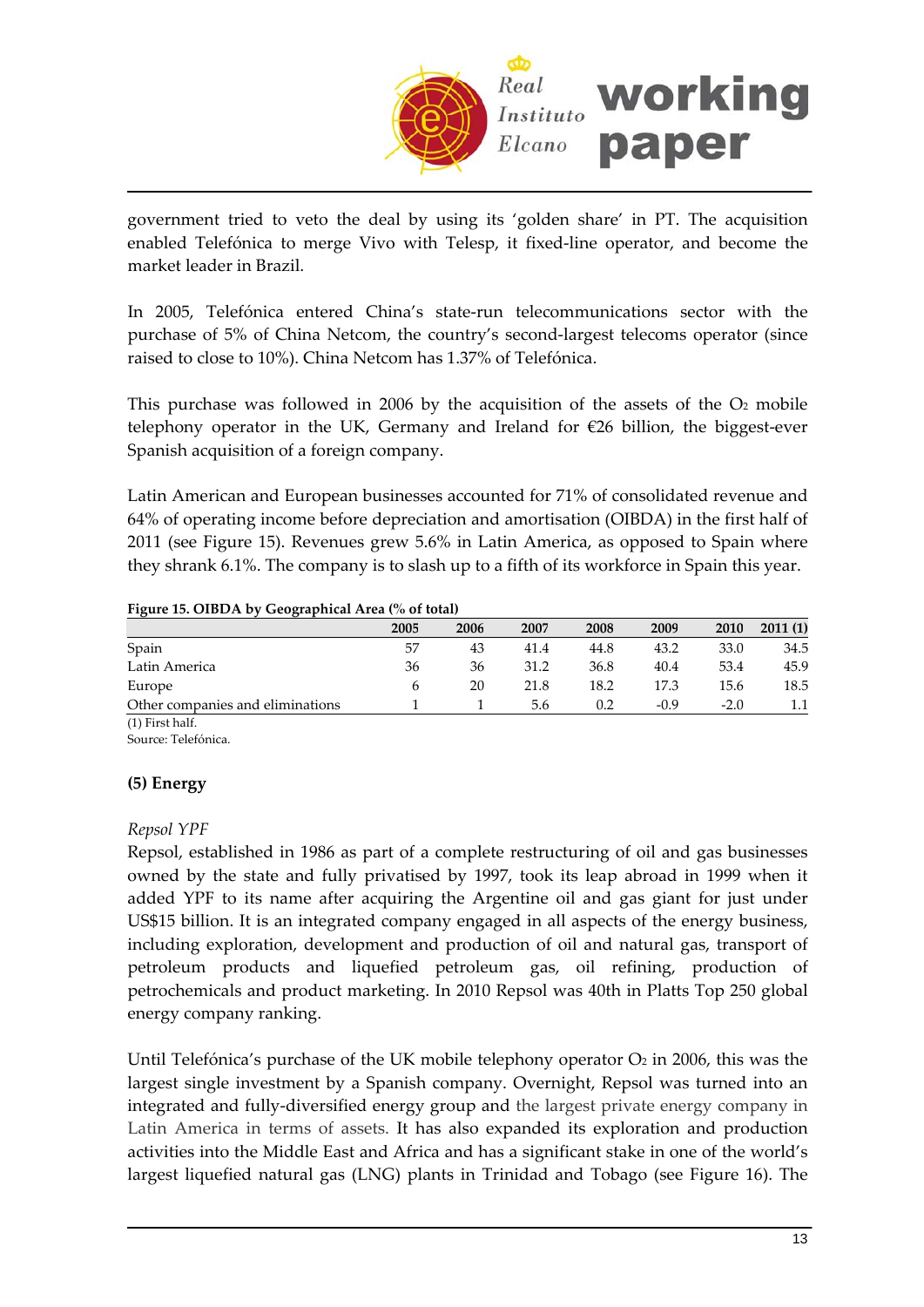

popular uprising against Libyan leader Moammar Gaddafi forced Repsol to suspend production in that country for several months.

| Gas<br>Fenosa (2)<br>√<br>√<br>Argentina<br>√<br>√<br>Bolivia<br>√<br>√<br><b>Brazil</b><br>V<br>Canada<br>Chile<br>√<br>√<br>√<br>√<br>Colombia<br>√<br>Costa Rica<br>√<br>Cuba<br>√<br>Dominican Rep.<br>$\sqrt{ }$<br>Ecuador<br>√<br>Guyana<br>٦I<br>Mexico<br>ึง<br>√<br>√<br>Peru<br>√<br>Puerto Rico<br>Suriname<br>٦I<br>Trinidad & Tob.<br>٦I<br>√<br>$_{\rm US}$<br>V<br>Uruguay<br>√<br>Venezuela<br>√<br>France<br>√<br>Italy<br>√<br>Kazakhstan<br>√<br>Portugal<br>Moldova<br>Norway<br>Russia<br>√<br>Oman<br>Saudi Arabia<br>Africa<br>Algeria<br>√<br>Angola<br>Egypt<br>Eq. Guinea |                    | Upstream | <b>Liquefied Natural</b> | Downstream | <b>YPF</b> | <b>Gas Natural</b> |
|------------------------------------------------------------------------------------------------------------------------------------------------------------------------------------------------------------------------------------------------------------------------------------------------------------------------------------------------------------------------------------------------------------------------------------------------------------------------------------------------------------------------------------------------------------------------------------------------------|--------------------|----------|--------------------------|------------|------------|--------------------|
|                                                                                                                                                                                                                                                                                                                                                                                                                                                                                                                                                                                                      |                    |          |                          |            |            |                    |
|                                                                                                                                                                                                                                                                                                                                                                                                                                                                                                                                                                                                      | Americas           |          |                          |            |            |                    |
|                                                                                                                                                                                                                                                                                                                                                                                                                                                                                                                                                                                                      |                    |          |                          |            |            |                    |
|                                                                                                                                                                                                                                                                                                                                                                                                                                                                                                                                                                                                      |                    |          |                          |            |            |                    |
|                                                                                                                                                                                                                                                                                                                                                                                                                                                                                                                                                                                                      |                    |          |                          |            |            |                    |
|                                                                                                                                                                                                                                                                                                                                                                                                                                                                                                                                                                                                      |                    |          |                          |            |            |                    |
|                                                                                                                                                                                                                                                                                                                                                                                                                                                                                                                                                                                                      |                    |          |                          |            |            |                    |
|                                                                                                                                                                                                                                                                                                                                                                                                                                                                                                                                                                                                      |                    |          |                          |            |            |                    |
|                                                                                                                                                                                                                                                                                                                                                                                                                                                                                                                                                                                                      |                    |          |                          |            |            |                    |
|                                                                                                                                                                                                                                                                                                                                                                                                                                                                                                                                                                                                      |                    |          |                          |            |            |                    |
|                                                                                                                                                                                                                                                                                                                                                                                                                                                                                                                                                                                                      |                    |          |                          |            |            |                    |
|                                                                                                                                                                                                                                                                                                                                                                                                                                                                                                                                                                                                      |                    |          |                          |            |            |                    |
|                                                                                                                                                                                                                                                                                                                                                                                                                                                                                                                                                                                                      |                    |          |                          |            |            |                    |
|                                                                                                                                                                                                                                                                                                                                                                                                                                                                                                                                                                                                      |                    |          |                          |            |            |                    |
|                                                                                                                                                                                                                                                                                                                                                                                                                                                                                                                                                                                                      |                    |          |                          |            |            |                    |
|                                                                                                                                                                                                                                                                                                                                                                                                                                                                                                                                                                                                      |                    |          |                          |            |            |                    |
|                                                                                                                                                                                                                                                                                                                                                                                                                                                                                                                                                                                                      |                    |          |                          |            |            |                    |
|                                                                                                                                                                                                                                                                                                                                                                                                                                                                                                                                                                                                      |                    |          |                          |            |            |                    |
|                                                                                                                                                                                                                                                                                                                                                                                                                                                                                                                                                                                                      |                    |          |                          |            |            |                    |
|                                                                                                                                                                                                                                                                                                                                                                                                                                                                                                                                                                                                      |                    |          |                          |            |            |                    |
|                                                                                                                                                                                                                                                                                                                                                                                                                                                                                                                                                                                                      |                    |          |                          |            |            |                    |
|                                                                                                                                                                                                                                                                                                                                                                                                                                                                                                                                                                                                      | <b>Europe</b>      |          |                          |            |            |                    |
|                                                                                                                                                                                                                                                                                                                                                                                                                                                                                                                                                                                                      |                    |          |                          |            |            |                    |
|                                                                                                                                                                                                                                                                                                                                                                                                                                                                                                                                                                                                      |                    |          |                          |            |            |                    |
|                                                                                                                                                                                                                                                                                                                                                                                                                                                                                                                                                                                                      |                    |          |                          |            |            |                    |
|                                                                                                                                                                                                                                                                                                                                                                                                                                                                                                                                                                                                      |                    |          |                          |            |            |                    |
|                                                                                                                                                                                                                                                                                                                                                                                                                                                                                                                                                                                                      |                    |          |                          |            |            |                    |
|                                                                                                                                                                                                                                                                                                                                                                                                                                                                                                                                                                                                      |                    |          |                          |            |            |                    |
|                                                                                                                                                                                                                                                                                                                                                                                                                                                                                                                                                                                                      |                    |          |                          |            |            |                    |
|                                                                                                                                                                                                                                                                                                                                                                                                                                                                                                                                                                                                      | <b>Middle East</b> |          |                          |            |            |                    |
|                                                                                                                                                                                                                                                                                                                                                                                                                                                                                                                                                                                                      |                    |          |                          |            |            |                    |
|                                                                                                                                                                                                                                                                                                                                                                                                                                                                                                                                                                                                      |                    |          |                          |            |            |                    |
|                                                                                                                                                                                                                                                                                                                                                                                                                                                                                                                                                                                                      |                    |          |                          |            |            |                    |
|                                                                                                                                                                                                                                                                                                                                                                                                                                                                                                                                                                                                      |                    |          |                          |            |            |                    |
|                                                                                                                                                                                                                                                                                                                                                                                                                                                                                                                                                                                                      |                    |          |                          |            |            |                    |
|                                                                                                                                                                                                                                                                                                                                                                                                                                                                                                                                                                                                      |                    |          |                          |            |            |                    |
|                                                                                                                                                                                                                                                                                                                                                                                                                                                                                                                                                                                                      |                    |          |                          |            |            |                    |
|                                                                                                                                                                                                                                                                                                                                                                                                                                                                                                                                                                                                      | Kenya              |          |                          |            |            |                    |
| Liberia                                                                                                                                                                                                                                                                                                                                                                                                                                                                                                                                                                                              |                    |          |                          |            |            |                    |
| Libya                                                                                                                                                                                                                                                                                                                                                                                                                                                                                                                                                                                                |                    |          |                          |            |            |                    |
| Mauritania                                                                                                                                                                                                                                                                                                                                                                                                                                                                                                                                                                                           |                    |          |                          |            |            |                    |
| √<br>Morocco                                                                                                                                                                                                                                                                                                                                                                                                                                                                                                                                                                                         |                    |          |                          |            |            |                    |

**Figure 16. Repsol YPF in the World (1)**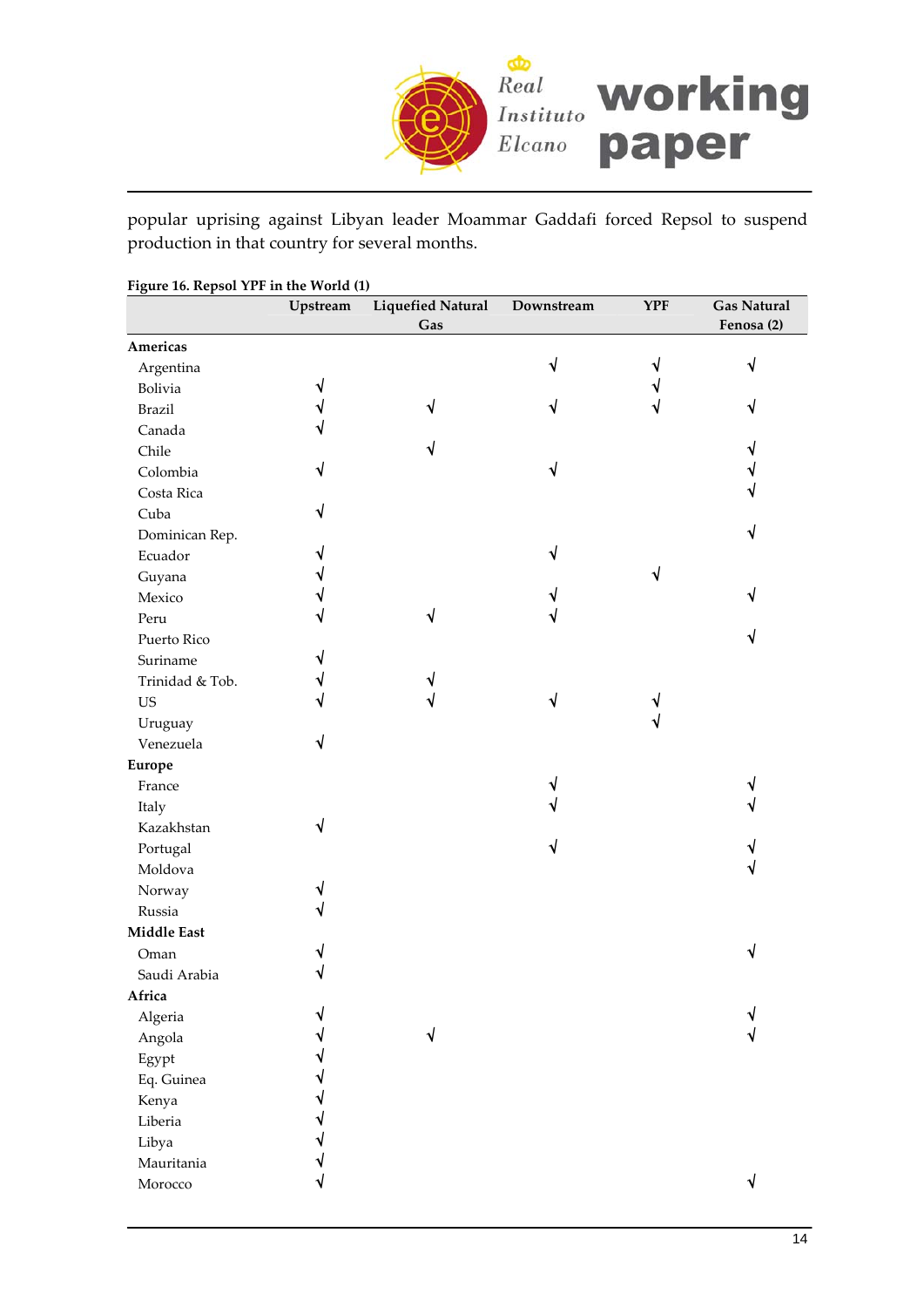

(1) At the end of 2010. (2) A strategic ally of Repsol. Source: Repsol.

Investment abroad since the mega purchase of YPF has been more modest but still significant. Repsol had become heavily exposed to Latin America, particularly in Argentina and Bolivia. It sold a 25.5% stake in YPF to Grupo Petersen of Argentina and 40% of Repsol Brasil to Sinopec, in one of the largest investments by the Chinese company in South America. Meanwhile, the bringing on stream in June 2010 of the first gas liquefaction plant in South America at Pampa Melchorita, Peru, is boosting the profits of Repsol's LNG arm.

The company is carrying out an intense offshore drilling campaign in Brazil, the results of which have so far uncovered more than seven discoveries in the 21 blocks where the company is involved. If expectations are confirmed, Brazil and Repsol will have one of the 10 largest proved hydrocarbon reserves in the world. Two of its discoveries in 2009 – in the Santos basin, Brazil, and the Gulf of Mexico in the US– were among the five largest in the world. Since 2008, Repsol has made more than 34 discoveries.

Repsol generates around half of its revenues abroad (see Figure 17).

|                             | 2005 | 2006 | 2007 | 2008                     | 2009 | 2010 |
|-----------------------------|------|------|------|--------------------------|------|------|
| Spain                       | 44.3 | 49.3 | 48.9 | 47.9                     | 51.2 | 46.8 |
| Rest of the world           | 39.9 | 36.4 | 32.1 | 34.0                     | 34.6 | 37.5 |
| EU                          |      |      |      | 10.3                     | 9.4  | 10.3 |
| <b>OECD</b> countries       |      |      |      | 7.8                      | 4.8  | 5.4  |
| Argentina, Brazil & Bolivia | 15.8 | 14.3 | 19.0 | $\overline{\phantom{a}}$ | -    |      |
| $\mathbf{r}$<br>$\sim$      |      |      |      |                          |      |      |

**Figure 17. Geographic Distribution of Repsol YPF's Revenues (% of total)**

Source: Bloomberg.

#### *Cepsa*

Petresa, a subsidiary of Cepsa (48.8% owned by the French oil company Total) with plants in Canada, Brazil and Spain, is the world leader in the production of linear alkylbenzene (LAB), a raw material for detergents. Interquisa, another subsidiary in Canada, produces raw materials for the polyester industry. Cepsa also has oil exploration and production activities in Algeria and Colombia and oil product marketing companies in various countries. It entered Asia in 2007 by investing in building an aromatics plant in South Korea and acquired another already existing plant with Hyundai Oilbank. Production will be earmarked for China.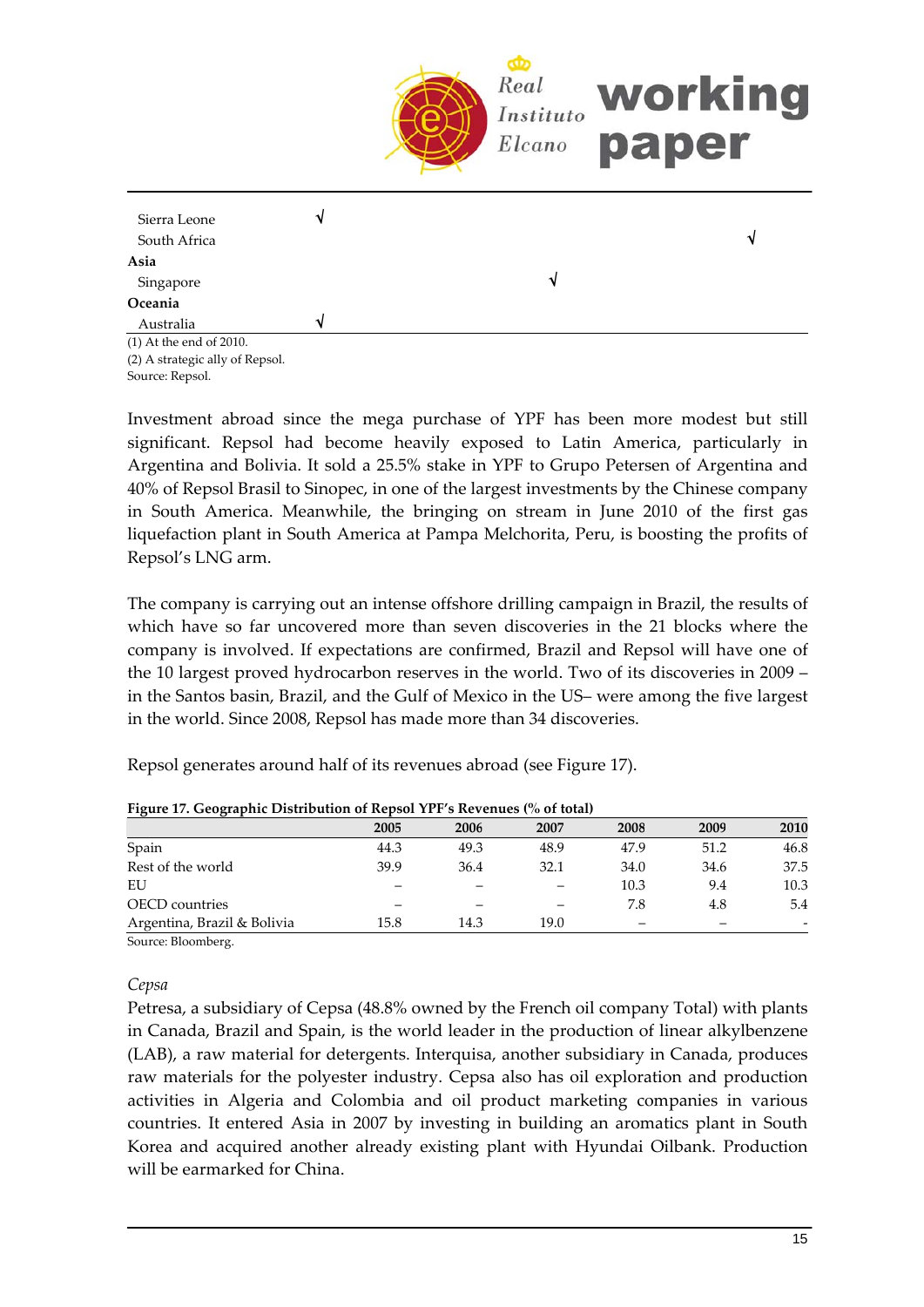

### *Gas Natural Fenosa*

Gas Natural Fenosa was created in 2009 after Gas Natural, Spain's former gas monopoly, acquired Unión Fenosa, Spain's third‐biggest power company, and integrated their gas and electricity businesses into a single company. It operates in 23 countries and has more than 20 million customers around the world. In Spain and Latin America it is the largest such company. It also has interests in Puerto Rico, Italy, Algeria, Morocco, Angola and Moldavia, while its fleet of 10 methane carriers makes it one of the main players in the LNG market.

#### **(6) Banks**

Spain's two largest banks, Santander and BBVA, were among the best performers in the stress tests administered by the European Banking Authority (EBA) in July 2011. Their geographic diversification and longstanding prudent risk management have paid dividends as both banks have escaped relatively unscathed from the banking crisis.

The pass mark was a core Tier 1 capital ratio of 5%. BBVA came in with 9.2% and Santander with 8.4% (see Figure 18). In both the base line test and the adverse scenario, Santander emerged as the bank generating the largest profits in Europe, while BBVA had the fourth and second biggest profits in the two categories respectively.

| <b>Bank</b>     | Country     | <b>Stressed core Tier 1 ratio</b> |
|-----------------|-------------|-----------------------------------|
| <b>SEB</b>      | Sweden      | 10.5                              |
| Nordea          | Sweden      | 9.5                               |
| <b>BBVA</b>     | Spain       | 9.2                               |
| Intesa Sanpaolo | Italy       | 8.9                               |
| <b>ING</b>      | Netherlands | 8.7                               |
| <b>HSBC</b>     | UK          | 8.5                               |
| Crédit Agricole | France      | 8.5                               |
| Santander       | Spain       | 8.4                               |

**Figure 18. Strongest Blue Chip European Banks Based on Stressed Core Tier 1 Ratio**

Source: EBA.

#### *Santander*

The product of the merger of three banks (Santander, Central and Hispano Americano) between 1991 and 1999, Santander, the euro zone's biggest bank by market capitalisation, is present in various European countries, particularly the UK, where it owns three banks (Abbey, Bradford & Bingley and Alliance & Leicester) and Germany, Brazil, Mexico and the US (see Figure 19).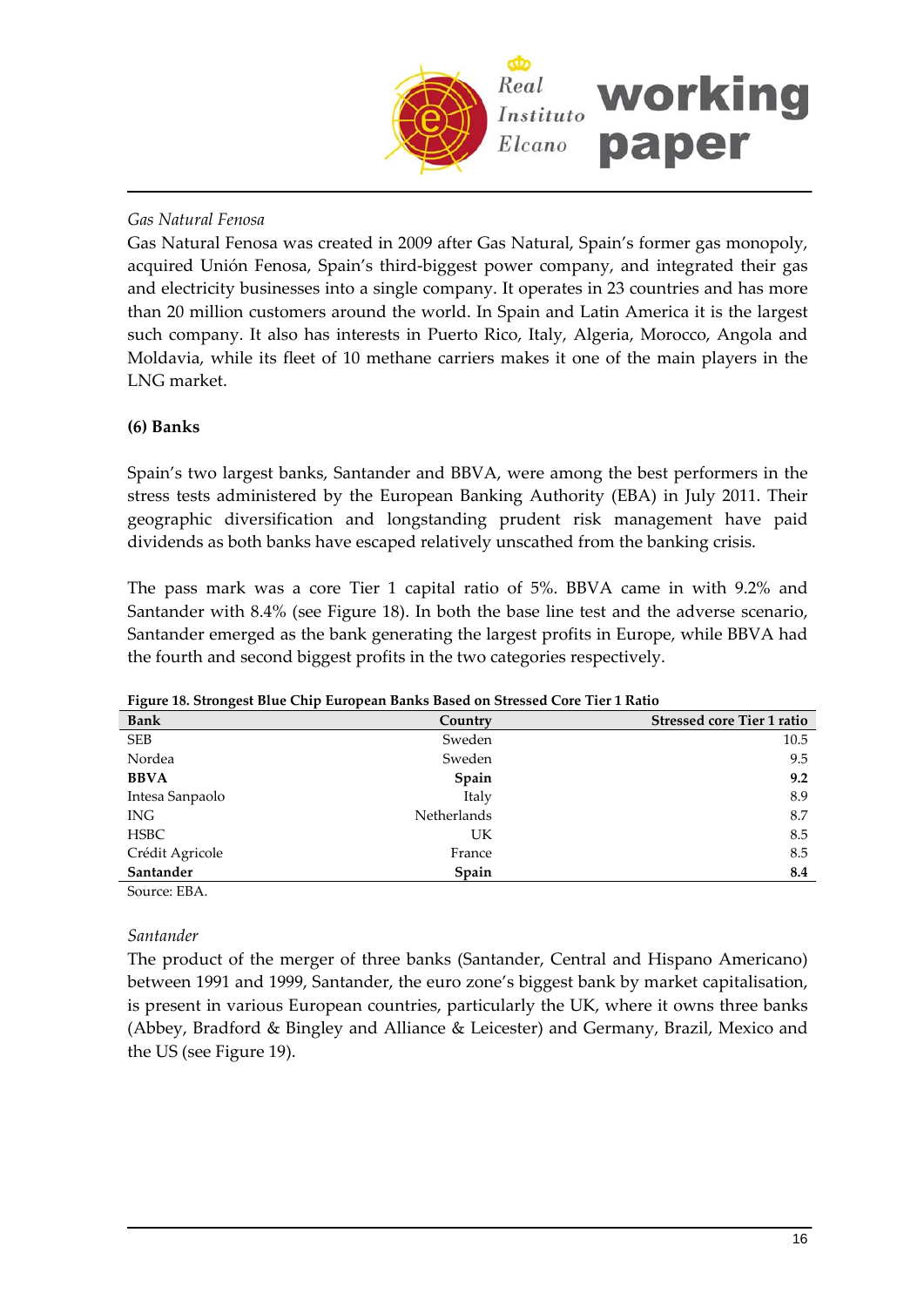

| Figure 19. Santander's Main Banking Presence in the World (1) |                            |                 |                            |         |  |  |  |  |
|---------------------------------------------------------------|----------------------------|-----------------|----------------------------|---------|--|--|--|--|
|                                                               | <b>Customers</b> (million) | <b>Branches</b> | Market share $\frac{6}{6}$ | Ranking |  |  |  |  |
| Americas                                                      |                            |                 |                            |         |  |  |  |  |
| Argentina                                                     | 2.3                        | 343             | 10                         | 1(6)    |  |  |  |  |
| <b>Brazil</b>                                                 | 24.1                       | 3,728           | 8                          | 3(6)    |  |  |  |  |
| Chile                                                         | 3.4                        | 487             | 20                         | 2(3)    |  |  |  |  |
| Mexico                                                        | 9.1                        | 1,098           | 16                         | 3(3)    |  |  |  |  |
| US (Sovereign)                                                | 1.7                        | 723             | 3(4)                       |         |  |  |  |  |
| Europe                                                        |                            |                 |                            |         |  |  |  |  |
| Germany                                                       | 7.1                        | 314             | 13(5)                      | 1(7)    |  |  |  |  |
| Poland (BZ WBK)                                               | 2.6                        | 530             | 6                          |         |  |  |  |  |
| Portugal (2)                                                  | 1.9                        | 731             | 10                         | 3(6)    |  |  |  |  |
| UK(2)                                                         | 25.8                       | 1,405           | 11                         | 2(8)    |  |  |  |  |

(1) June 2011 (or latest available).

(2) Not including customers from Santander Consumer units.

(3) By loans, deposits and mutual funds.

(4) In its area of influence.

(5) In consumer instalment loans.

(6) Excluding state banks.

(7) Among independent finance companies.

(8) By retail loans and retail deposits.

Source: Santander.

In the first half of 2011, Latin America accounted for 44% of attributable profit (see Figure 20) and the UK 17% (more than the Santander branch network and Banesto, its subsidiary, in the depressed home market).

|  |  | Figure 20. Geographic Distribution of Santander's Attributable Profit (% of total operating areas) |  |  |
|--|--|----------------------------------------------------------------------------------------------------|--|--|
|  |  |                                                                                                    |  |  |

| ັ<br>ັ<br>. .              |      | ັ       |
|----------------------------|------|---------|
|                            | 2004 | 2011(1) |
| <b>Continental Europe</b>  | 59   | 34      |
| Santander branch network   | 25   | 9       |
| Banesto                    | 11   | 3       |
| Santander Consumer Finance | 9    | 12      |
| Of which: Germany          | 5    | 4       |
| Portugal                   | 7    | 2       |
| Poland (BZ WBK)            |      | 2       |
| <b>Latin America</b>       | 41   | 44      |
| <b>Brazil</b>              | 16   | 25      |
| Mexico                     | 9    | 9       |
| Chile                      | 6    | 6       |
| Argentina                  | 0    | າ       |
| <b>UK</b>                  |      | 17      |
| US (Sovereign)             |      | 5       |

(1) First six months. Recurring attributable profit.

Source: Santander.

The big push into Latin America, a zone with a low level of 'bankarisation' and thus plenty of scope to develop business, took place between 1999 and 2001 when Mexico's Serfin and Brazil's Banespa were bought. With a credit/GDP ratio of 29% in 2010 in the seven core countries, the region as a whole is 30 percentage points below the rate that would correspond to it at its level of per capita income**.**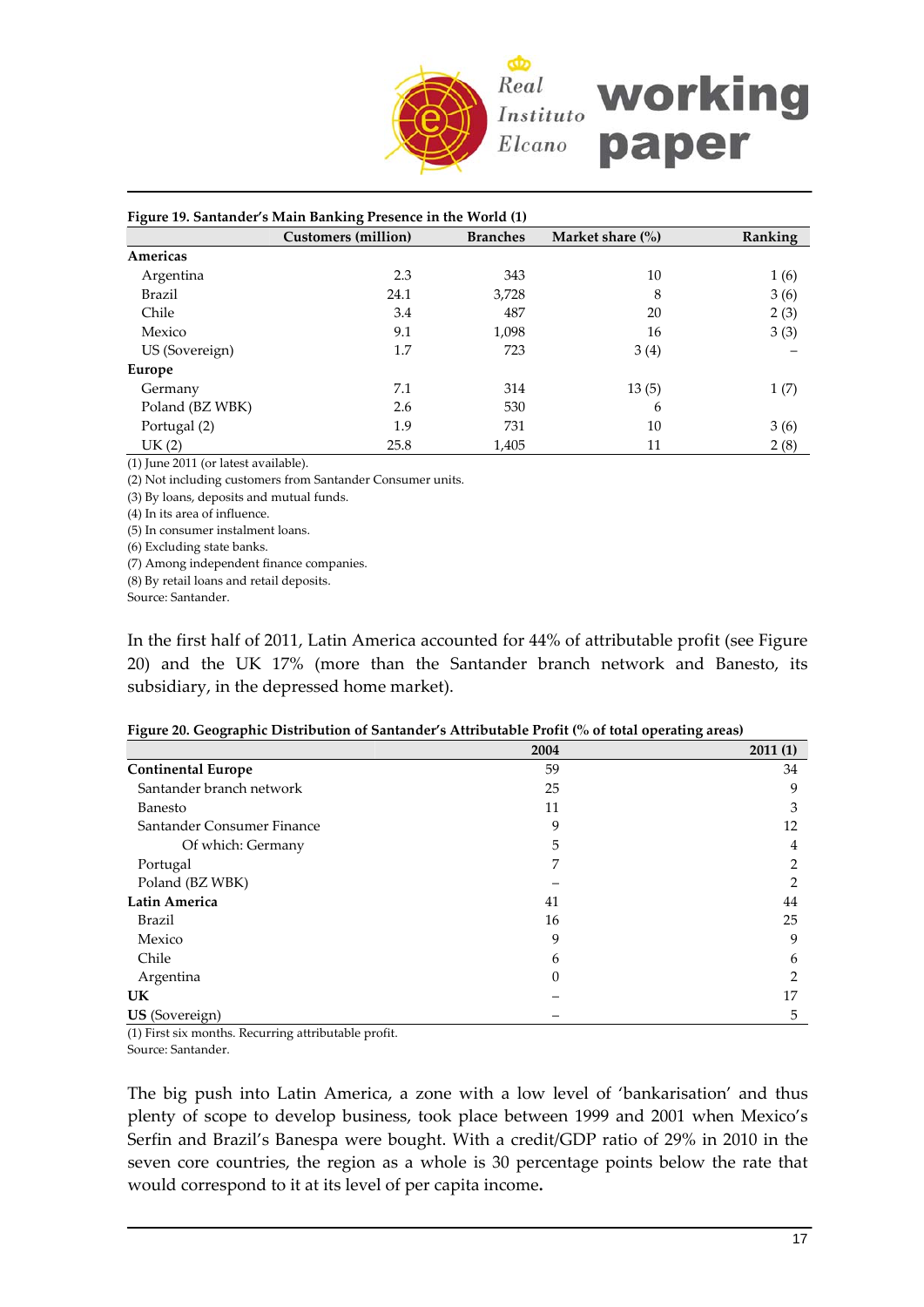

Today, Grupo Santander Brazil is the country's third-largest private sector bank, following the acquisition in 2008 of Banco Real from ABN Amro, while Serfin, which Santander regained full control of in 2010 after buying back from Bank of America the 25% stake sold to it in 2003, is Mexico's third‐biggest bank. Santander raised €7 billion in 2009 with the stock market flotation of its Brazilian business, making it the world's largest initial public offering. Santander had 5,908 branches in Latin America (4,785 in Spain) at the end of June 2011, up from just one in 1947 (Cuba). 'Latin America made us grow', said Francisco Luzón, the Chief Executive for Latin America. 'It made us mature. It took away the label of local banks and gave us our stripes as multi‐local or global, international banks'.

Santander greatly enhanced its UK presence in August 2010 when it agreed to acquire 318 branches from the majority state‐controlled Royal Bank of Scotland (RBS). This will give it a total of 1,641 branches in the UK, the fourth‐largest network after Lloyds, RBS and Barclays. The deal also gives Santander an additional 244,000 small and medium‐sized business customers, or a 5% market share, to supplement its existing 3%, as well as 1.8 million retail customers.

Far from retrenching as a result of the global financial crisis, Santander has taken advantage of opportunities to enter new markets and strengthen positions and not just in Latin America. In July 2010 Santander agreed to buy the German retail bank business of Sweden's Skandinaviska Enskilda Banken (SEB), enhancing its position in a market where it is already a leading provider of car finance and consumer loans via Santander Consumer Finance. The purchase of SEB's 173 branches almost doubled the size of Santander's German branch network. In March 2011 it completed the purchase of Bank Zachodni, Poland's third‐largest bank, acquired from the troubled Allied Irish Banks. The Polish market is roughly the same size as Spain's and its economy, unlike Spain's, has not fallen into recession. Bancassurance in Latin America has been strengthened by the agreement with the insurer Zurich which combines Santander's distribution capacity and Zurich's leadership in products.

#### *Banco Bilbao Vizcaya Argentaria (BBVA)*

Like Santander, BBVA, established in 1999 and the most solvent large bank in Europe, is the result of the merger of three banks (Bilbao, Vizcaya and Argentaria). It owns Bancomer, Mexico's leading banking group, has the largest presence in the US among Spanish banks and was the first Spanish bank to break into China's fast-growing financial sector (see Figure 21). It owns 15% of China Citic Bank, the country's seventh-largest bank by assets.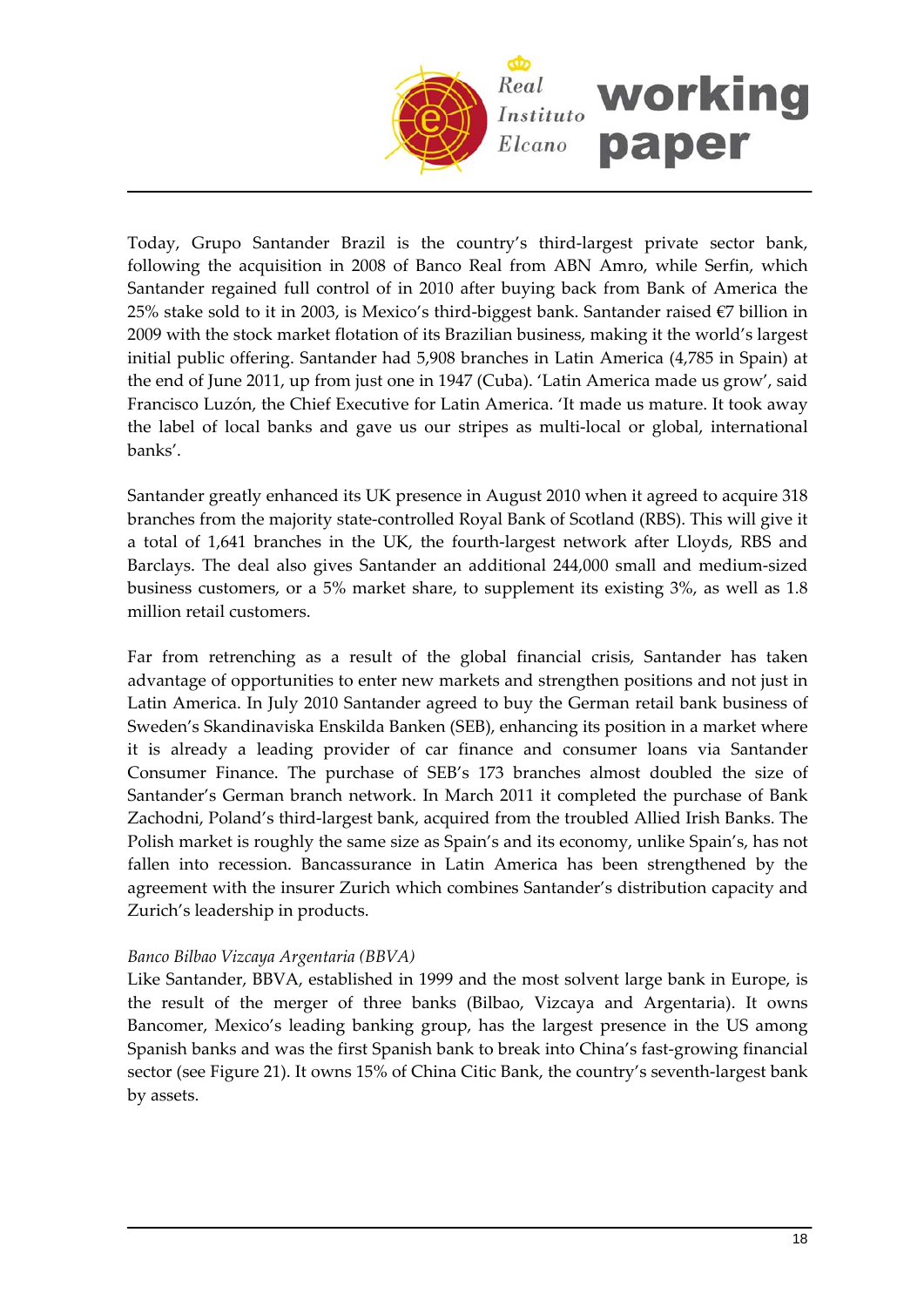

|                      | <b>Branches</b> | Loans ranking  | Deposits ranking | Pensions ranking |
|----------------------|-----------------|----------------|------------------|------------------|
| Americas             |                 |                |                  |                  |
| Argentina            | 240             | 3              | 3                |                  |
| Bolivia              | 9               |                |                  |                  |
| Chile                | 180             | 4              | 4                |                  |
| Colombia             | 409             | 4              | 4                | 3                |
| Ecuador              | 13              |                |                  |                  |
| Mexico               | 2,000           |                |                  | 2                |
| Panama               | 19              | 4              | 4                |                  |
| Paraguay             | 24              | 2              |                  |                  |
| Peru                 | 279             | $\overline{2}$ | 2                | 3                |
| Puerto Rico          | 36              |                |                  |                  |
| Uruguay              | 45              | $\mathcal{P}$  | 2                |                  |
| <b>United States</b> | 748             |                |                  |                  |
| Venezuela            | 315             | 3              | 3                |                  |
| Europe               |                 |                |                  |                  |
| Portugal             | 94              |                |                  |                  |

(1) June 2011 or latest available.

Source: BBVA.

BBVA acquired Bancomer in 2000 and partly as a result of this bank's presence in the US and its successful money transfer service, linking Mexican immigrants with Bancomer in Mexico, decided to directly enter the American market in 2004 with the purchase of Valley Bank of California. This was followed in 2005 by the acquisition of Laredo National Bancshares, in 2006 by the acquisition of Texas Regional Bancshares and in 2007 by Compass Bancshares, a franchise covering six states. By tapping the worker remittances market with Mexico, home of its large Bancomer bank franchise, BBVA can offer immigrant workers a range of other banking services. The purchase of Texas Regional Bancshares and State National Bancshares made BBVA the largest regional bank based in Texas and the acquisition of Compass gave it a position of leadership in the so‐ called Sun Belt in the Southern strip and put BBVA among the 20 leading banks in the US. In August 2009 BBVA acquired the distressed Texan bank, Guaranty Financial, auctioned by the Federal Deposit Insurance Corporation. This acquisition made BBVA Compass the 15th‐largest commercial bank in the US.

The boldest move came in November 2010 when BBVA agreed to acquire 24.9% of Garanti, Turkey's largest bank by market value regarded as one of the best banks in the EU candidate country whose economy has been growing at the fastest pace along with China's among the G‐20 countries. Garanti has close to 10 million customers, 863 branches and total assets of more than  $€60$  billion. It leads the retail banking market in Turkey, ranking first in credit cards and mortgage loans.

Rising profits in Mexico and Turkey helped BBVA to offset a slump in earnings in its home market in the first half of 2011 (see Figure 22).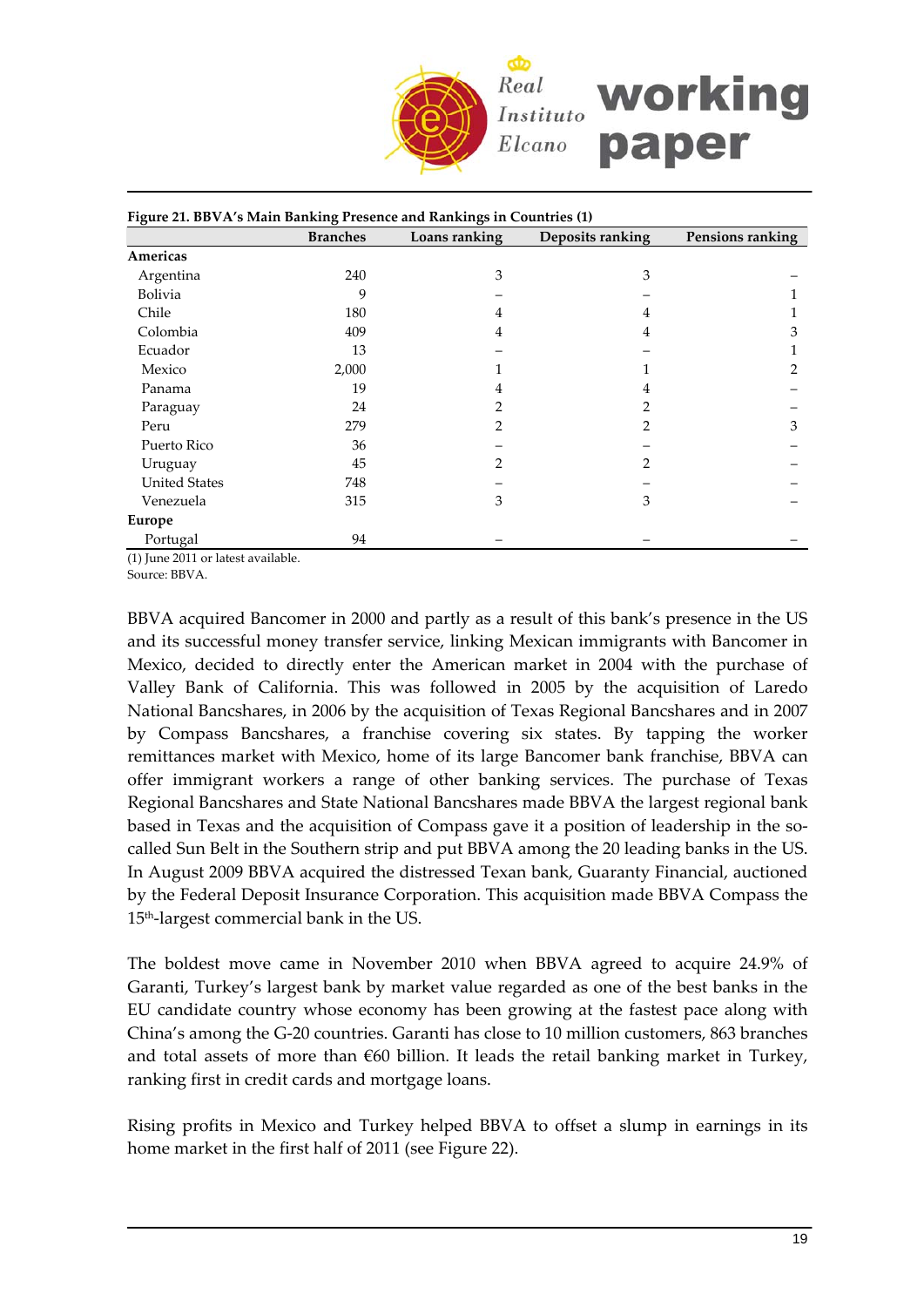

#### **Figure 22. Net Attributable Profit by Business Areas (% of total) (1)**

|                   | 2004 | 2010(2) |
|-------------------|------|---------|
| Spain & Portugal  | 50.3 | 30.9    |
| Global businesses | 12.0 | 15.4    |
| Mexico and US     | 30.0 | 35.5    |
| South America     | 7.7  | 18.2    |
| .                 |      |         |

(1) Figures rounded up and the calculations made without including the losses in corporate activities. (2) First six months.

Source: BBVA.

#### **(7) Electricity**

#### *Iberdrola*

Iberdrola is the world leader in wind power with over 13,000 MW of installed capacity in 23 countries (see Figure 23).

| Figure 23. Iberdrola's Main Activities in the World (1) |  |  |
|---------------------------------------------------------|--|--|
|                                                         |  |  |

|               | Deregulated | Electricity  | Gas     |   | Renewables Engineering |
|---------------|-------------|--------------|---------|---|------------------------|
|               | business    | distribution | storage |   |                        |
| Americas      |             |              |         |   |                        |
| Bolivia       |             | V            |         |   |                        |
| <b>Brazil</b> |             | V            |         | V |                        |
| Honduras      |             |              |         |   |                        |
| Mexico        |             |              |         |   |                        |
| <b>US</b>     |             | V            |         |   |                        |
| Venezuela     |             |              |         |   | V                      |
| <b>Europe</b> |             |              |         |   |                        |
| Albania       |             |              |         |   | √                      |
| Austria       | $\sqrt{}$   |              |         |   |                        |
| Bulgaria      |             |              |         |   | V                      |
| Cyprus        |             |              |         |   |                        |
| France        |             |              |         |   | V                      |
| Germany       |             |              |         |   |                        |
| Greece        |             |              |         |   |                        |
| Hungary       |             |              |         |   |                        |
| Italy         |             |              |         |   |                        |
| Lithuania     |             |              |         |   |                        |
| Poland        |             |              |         |   |                        |
| Portugal      |             |              |         |   |                        |
| Romania       |             |              |         |   |                        |
| Russia        |             |              |         |   |                        |
| Slovakia      |             |              |         |   |                        |
| Sweden        |             |              |         |   |                        |
| Turkey        |             |              |         |   |                        |
| Ukraine       |             |              |         |   |                        |
| UK            | V           | V            |         | V | V                      |
| Africa        |             |              |         |   |                        |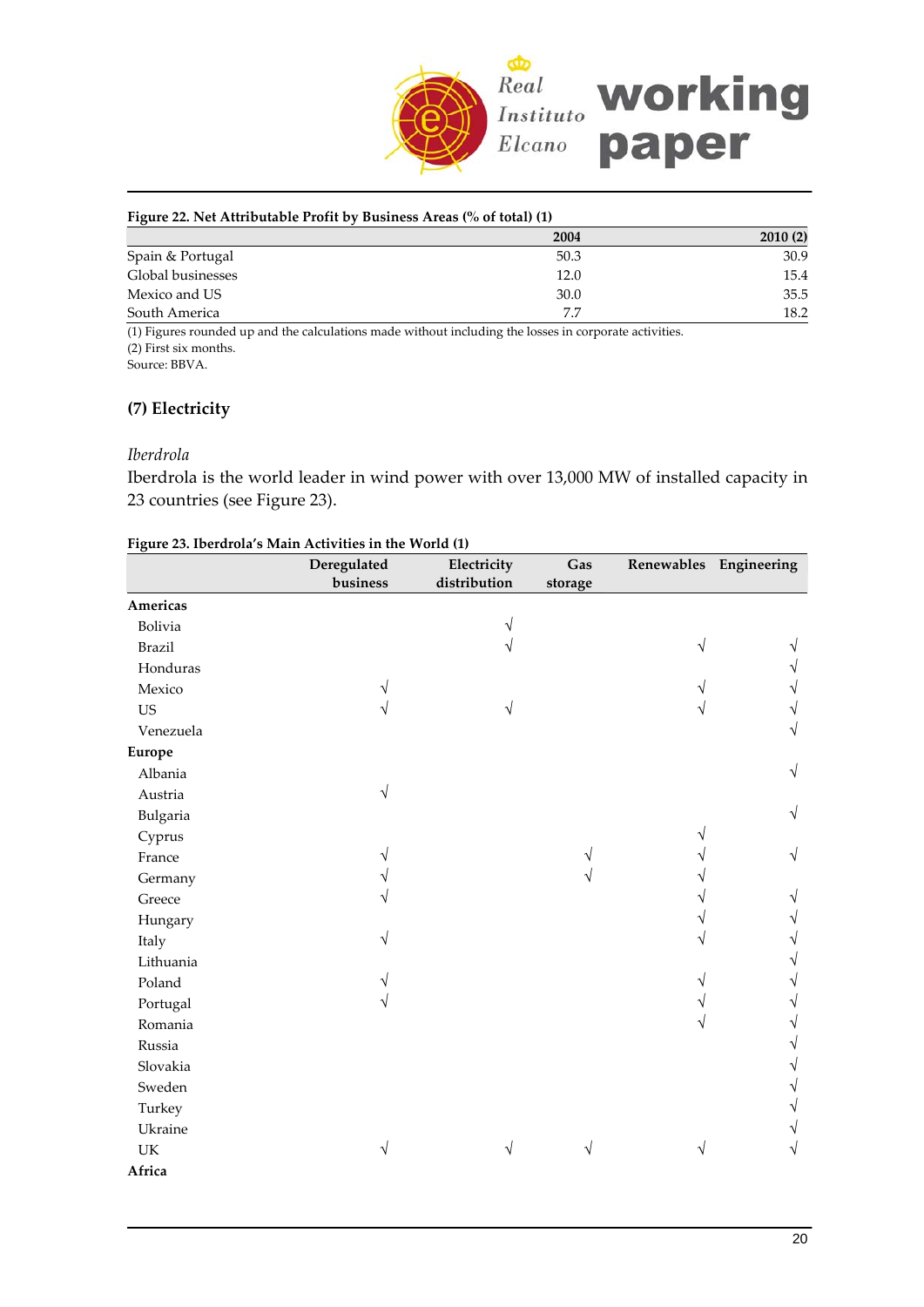

| Algeria<br>Egypt<br>Kenya<br>Tunisia |   | N<br>$\sqrt{ }$<br>$\sqrt{ }$<br>$\sqrt{ }$ |
|--------------------------------------|---|---------------------------------------------|
| Asia<br>China                        | V |                                             |
| <b>Middle East</b>                   |   |                                             |
| Qatar                                |   | $\mathcal{N}$                               |
| UAE                                  |   | $\sqrt{ }$                                  |

(1) Figures at the end of 2010. Source: Iberdrola.

Iberdrola has been operating in Latin America for more than 10 years. In Mexico, it is the largest private‐sector producer and the second‐largest generator. In Brazil, Iberdrola acquisition of Elektro in January 2011 makes it one of the leading operators in the electricity sector, where it already owns 39% of the distribution and generation company Neoenergia. Elektro serves 2.2 million clients in São Paulo state.

In the UK, it owns ScottishPower and in the US its subsidiary distributes electricity and gas in the states of Maine and New York. The acquisition of ScottishPower and of Energy East in the US gave Iberdrola a broader geographic scope and a strong platform for future growth. It teamed up with Sweden's Vattenfall in 2010 to build one of the world's biggest wind farms in the UK. In August 2011, Iberdola began the process to install its first offshore wind farm in Germany.

By 2012, Iberdrola expects traditional energy business in Spain to provide 35% of operating earnings, the UK 20%, Latin America 14%, the US 9% and renewables 22%.

### *Gamesa*

Gamesa is one of the top five global manufacturers of wind turbines and a leading promoter of wind farms. It has installed more than 23,000 MW of its main product lines in 20 countries. In 2006, it launched its first production plant in China and it has plants in many other countries including the US, Brazil and India. More than 90% of its sales are currently outside of Spain.

# **(8) Construction and Infrastructure**

Seven of the world's top 10 transportation developers are Spanish, according to the latest ranking by Public Works Financing (see Figure 24), while six Spanish companies were among the 20 largest by sales in 2010 in Europe, the largest presence, according to a study by Deloitte (see Figure 25). These companies have catapulted themselves onto the international market, offsetting a domestic market that became too small for them and which since 2008 has been severely depressed by the bursting of the property bubble and large cuts in government spending on public works.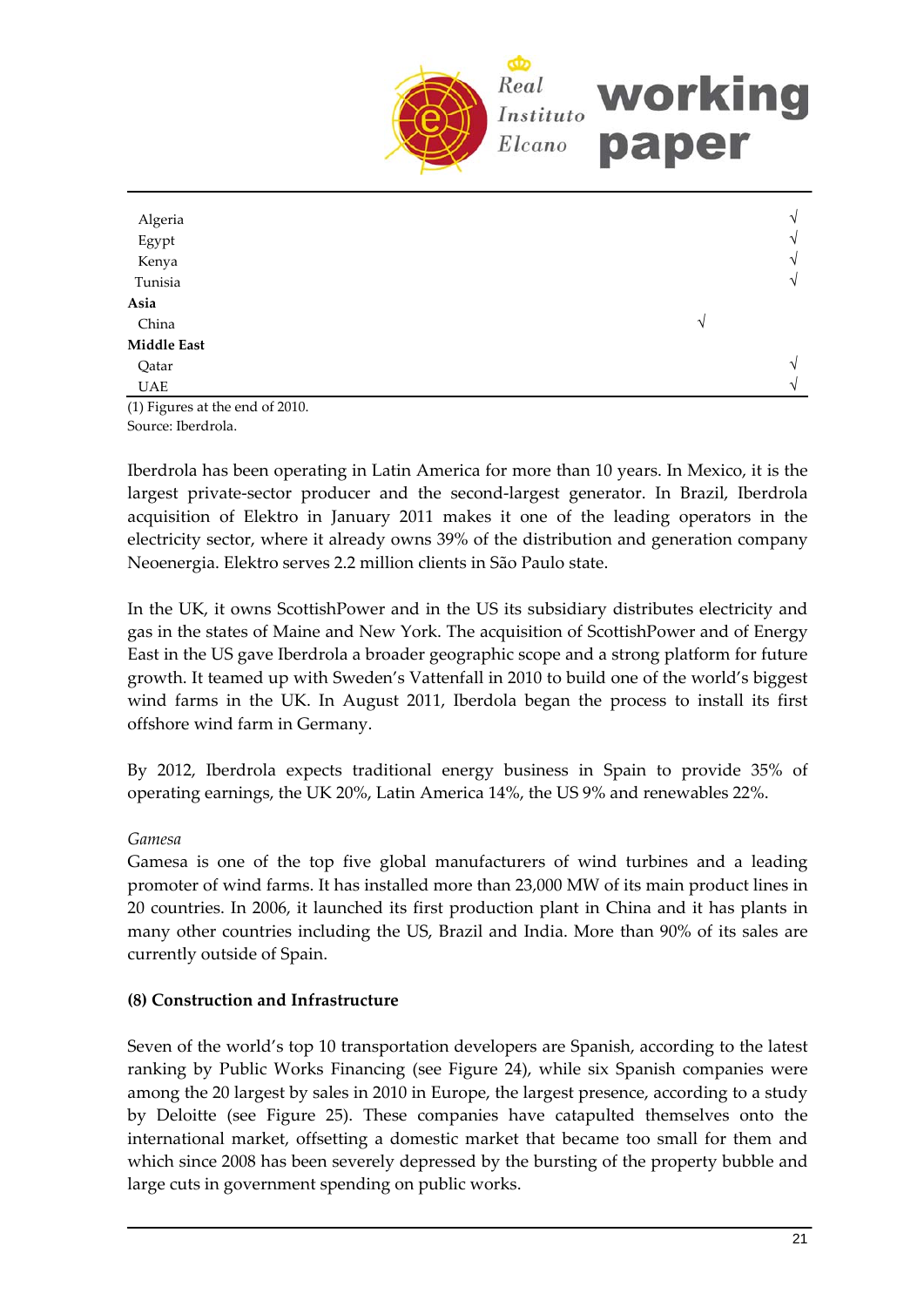

| Figure 24. Top Transportation Developers by Number of Concessions |                      |                         |  |  |  |  |
|-------------------------------------------------------------------|----------------------|-------------------------|--|--|--|--|
|                                                                   | Const./Operating (1) | <b>Active Proposals</b> |  |  |  |  |
| 1. ACS/Iridium (Spain)                                            | 60                   | 52                      |  |  |  |  |
| 2. Global Via (FCC-Caja Madrid) (Spain)                           | 45                   | 37                      |  |  |  |  |
| 3. Abertis (Spain)                                                | 40                   |                         |  |  |  |  |
| 4. Ferrovial/Cintra (Spain)                                       | 38                   | 12                      |  |  |  |  |
| 5. Macquarie group (Australia)                                    | 36                   | 9                       |  |  |  |  |
| 6. Vinci/Cofiroute (France)                                       | 35                   | 14                      |  |  |  |  |
| 7. OHL (Spain)                                                    | 29                   | 2                       |  |  |  |  |
| 8. NWS Holdings (China)                                           | 28                   | 2                       |  |  |  |  |
| 9. Acciona/Nesco (Spain)                                          | 23                   | 13                      |  |  |  |  |
| 10. Sacyr (Spain)                                                 | 22                   | 12                      |  |  |  |  |
| 11. Hochtief (Germany) (2)                                        | 22                   | 7                       |  |  |  |  |

(1) Road, bridge, tunnel, rail and airport concessions and over US\$50 million in capital put under construction/operation from 1 January 1985 to 1 October 2010.

(2) Consolidated into Spain's ACS as of June 2011.

|  |  | Figure 25. Ranking of Listed European Construction Companies by Total Sales (Emillion) |
|--|--|----------------------------------------------------------------------------------------|
|  |  |                                                                                        |

| Country            | <b>Total Sales</b> | <b>Number of Companies</b> | <b>Average Sales</b> |
|--------------------|--------------------|----------------------------|----------------------|
| France             | 78,154             | 3                          | 26,051               |
| <b>Spain</b>       | 56,508             | 7                          | 8,073                |
| UK                 | 38,284             | 13                         | 2,945                |
| Germany            | 29,298             | 3                          | 9,766                |
| Sweden             | 22,959             | 4                          | 5,740                |
| Austria            | 15,503             | 2                          | 7,802                |
| <b>Netherlands</b> | 11,650             | 3                          | 3,883                |
| Finland            | 5,680              | 2                          | 2,840                |
| Italy              | 5,060              | 3                          | 1,687                |
| Portugal           | 4,279              | 3                          | 1,426                |

Source: Deloitte, European Powers of Construction 2010.

#### *Acciona*

Acciona is a world leader in the development and management of infrastructure, renewable energy, water and services. Less than a decade ago, it was one of the main construction companies in Spain, but by immersing itself in a process of diversification and looking for business opportunities at the international level, it reinvented itself. It is present in 32 countries.

Among its milestones were contracts to build a big solar-electricity plant in Nevada (US), a wind‐power park in Australia, the first wind‐power parks in Slovenia and Greece and the inauguration of the largest aerogenerator plant in China, the first one with Spanish technology. Acciona Energía is the world's largest developer and constructor of wind farms while Acciona Agua is strongly established in various countries. The company's infrastructure division has participated in many emblematic projects such as the Petronas twin towers in Malaysia and the Ting Kau Bridge in Hong Kong.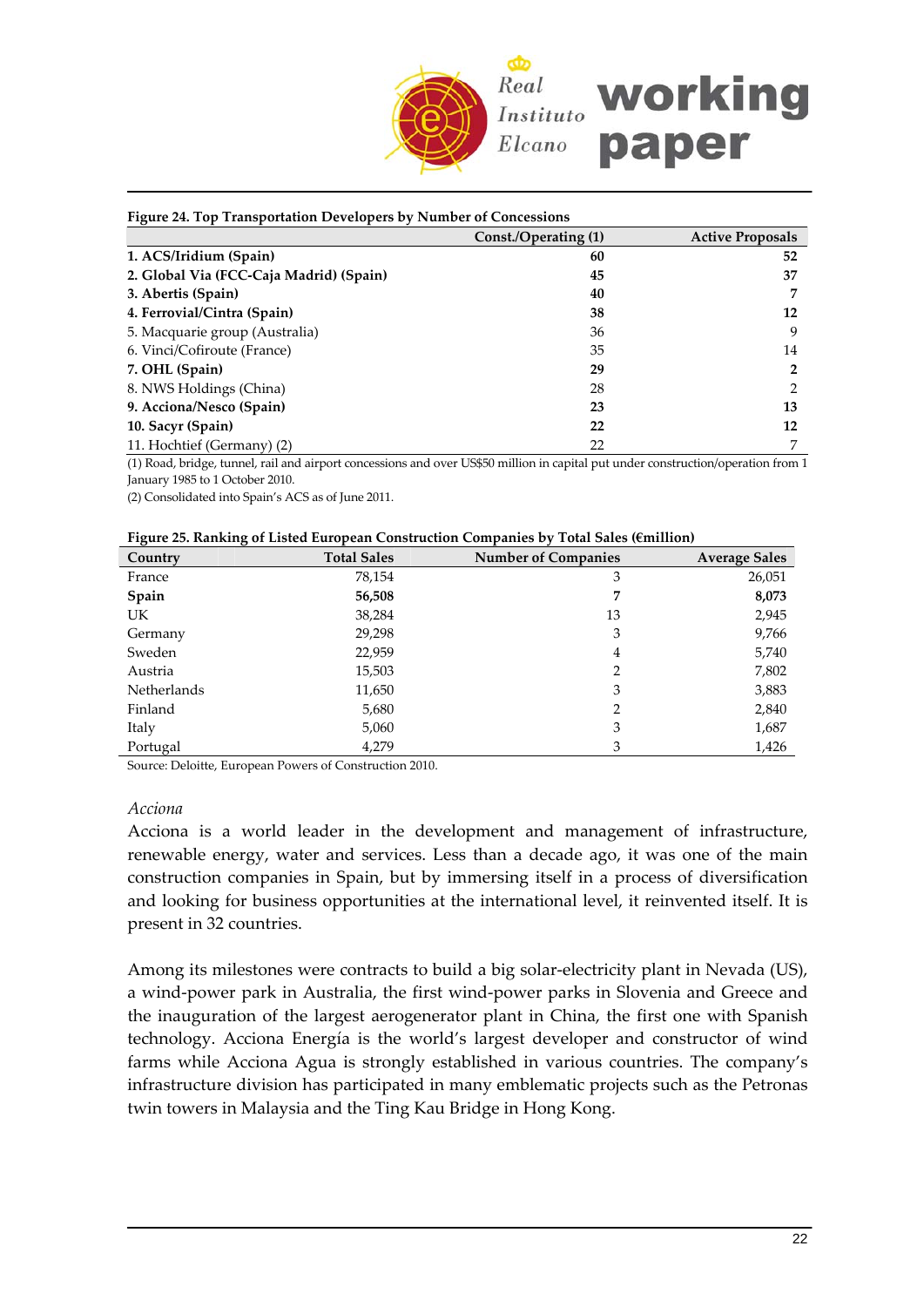

# *ACS*

ACS, the result of several mergers, is Spain's largest construction company. In 2006 it acquired 25% of Hochtief, making it the German company's largest single shareholder and giving it access to hitherto untapped markets in Asia‐Pacific, Canada and Eastern Europe. Hochtief's strong business in the US and Asia makes the company particularly attractive for ACS. Following a bitter take‐over battle, which resulted in the departure of Herbert Lütkestratkötter, Hochtief's CEO in April 2011, ACS lifted its stake to more than 50%.

ACS is present in 75 countries, with activities ranging from the construction of motorways in Ireland and Greece, railway tunnels in New York and wind farms in Portugal to the refurbishing of dams in the state of New York, motorway concessions in Chile, Portugal, the UK and South Africa and transmission line concession projects in Brazil and Peru. Abertis, its subsidiary, operates in 15 countries through three business areas (toll roads, telecoms infrastructure and airports). It owns three British airports, Luton, Belfast and Cardiff.

International activity is generating an increasing share of business. In the first half of 2011, international sales were 117% higher year‐on‐year at almost €5 billion.

### *Ferrovial*

Ferrovial is the world's leading private investor in transportation infrastructure, with operations in more than 15 countries. In 2006 it led a consortium that purchased the UK airports operator BAA, the world's biggest private‐sector airports business that owned the three main airports serving London –Heathrow, Gatwick and Stansted– and six others for  $\epsilon$ 23.6 billion including debt.<sup>[7](#page-22-0)</sup> This made it the number one private operator of airports in the world.

Ferrovial also owns Swissport, the world's largest airport handling company, the US construction group Webber and Amey, the services and project-management group that runs and maintains three of London's underground rail lines. In August 2011, Ferrovial boosted its presence in Poland when it acquired PNI, one of the country's main railway construction companies. International business provided two‐thirds of revenues in the first half of 2011.

### *FCC*

 $\overline{a}$ 

Fomento de Construcciones y Contratas (FCC) was created in 1992 from the merger of two companies. Its core businesses are environmental services and water management, construction of large infrastructure, cement (Portland Valderrivas has plants in the US) and renewable energy production. It has a presence in 54 countries and around 44% of its

<span id="page-22-0"></span><sup>&</sup>lt;sup>7</sup> Ferrovial sold Gatwick in October 2009 after the Competition Commission ruled that it should dispose of Gatwick, Stansted and either Edinburgh or Glasgow.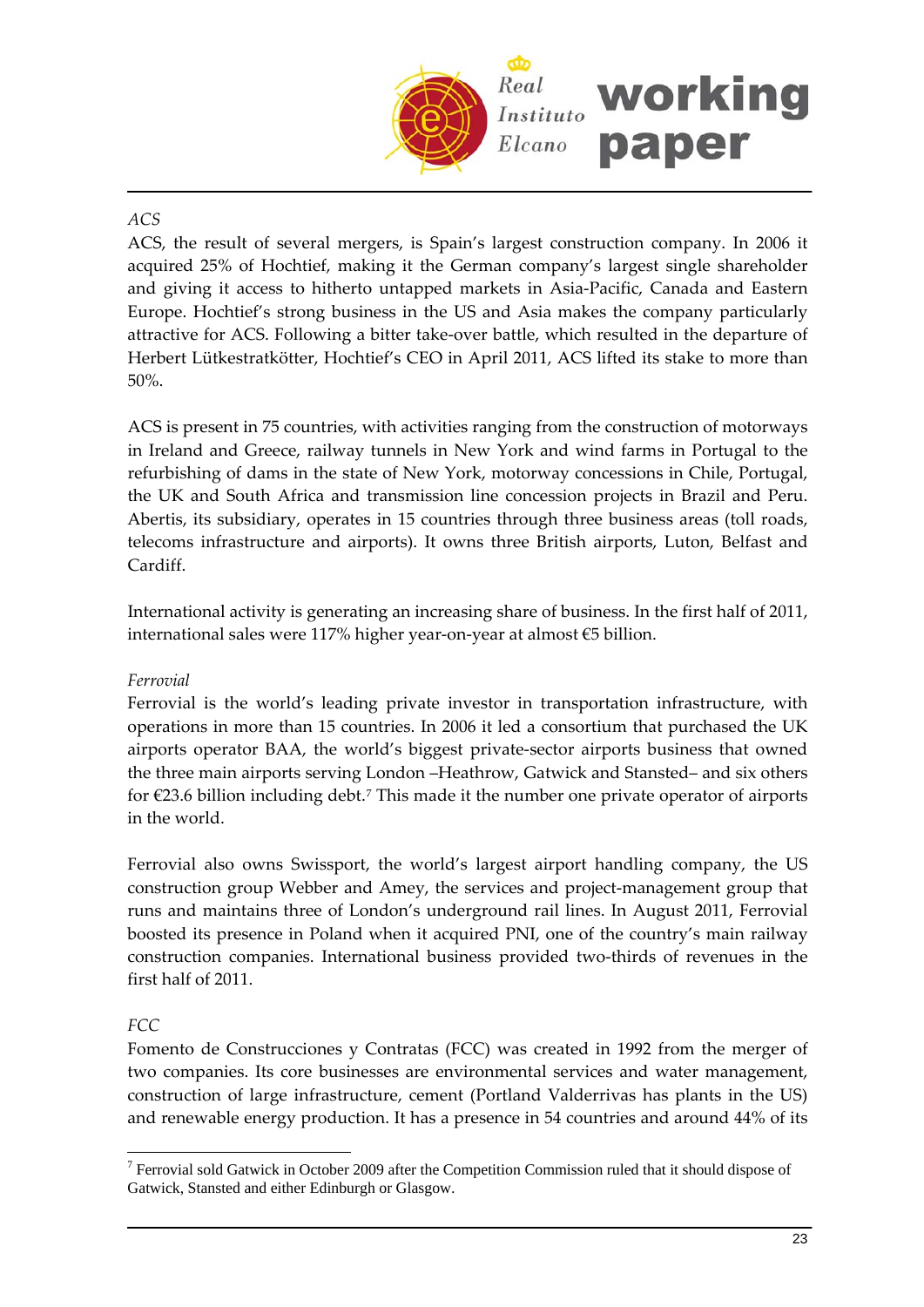

revenues came from outside Spain, mainly from Europe where FCC is a leader in infrastructure and environmental services.

Its international activities have ranged from full‐service water management in Argentina, Italy and Brazil to treatment and elimination of solid urban waste in the UK and Venezuela, waste collection and street cleaning in Egypt and Chile, the building of motorways, dual carriageways and roads in Rumania, Costa Rica and Canada, expanding the underground rail network in New Delhi and building line 1 of the Panama City metro.

### *Sacyr Vallehermoso*

Sacyr Vallehermoso (SyV) is a diversified group in construction, real estate, motorway concessions and services. In 2006, it acquired 50% of Europistas, the Spanish road concession operator, which has concessions in Chile, Portugal, Brazil, Costa Rica and Bulgaria. Europistas was merged with SyV's Itinere. In 2009, SyV was awarded the contract to design and construct the third system of locks as part of the expansion of the Panama Canal, leading an international consortium comprising Impregilo (Italy), Jan de Nul (Belgium) and CUSA (Panama).

The company is heavily weighed down by net debts of some €11 billion, a chunk of relating to its purchase of a fifth of Repsol in 2006. In August 2011, it announced a pact with another Repsol shareholder, the Mexican state‐owned oil company Pemex, to win greater control of Repsol. The two companies have a combined stake of almost 30%.

### *OHL*

OHL, a concession and construction group, entered the US market in 2006 when it acquired Community Asphalt and the Tower Group. It is also one of the five leading construction companies in the Czech Republic.

#### **(9) Other multinationals**

#### *Abengoa*

The diversified group Abengoa, with interests in solar energy, biofuels, environmental services, information technology and industrial engineering and construction, operates in more than 70 countries. It is Europe's largest bioethanol producer and the fifth in the US.

#### *Acerinox*

Acerinox's acquisition in 2002 of 64% of Columbus Stainless in South Africa made the company the world's third‐largest stainless steel producer. Since 2001 it has also been the sole owner of North American Stainless (NAS) in Kentucky and in 2002 Columbus Stainless (South Africa) became part of the Acerinox Group. In Malaysia, Acerinox is building its first plant in Asia with Japan's Nisshin Steel. Acerinox sells to more than 80 countries.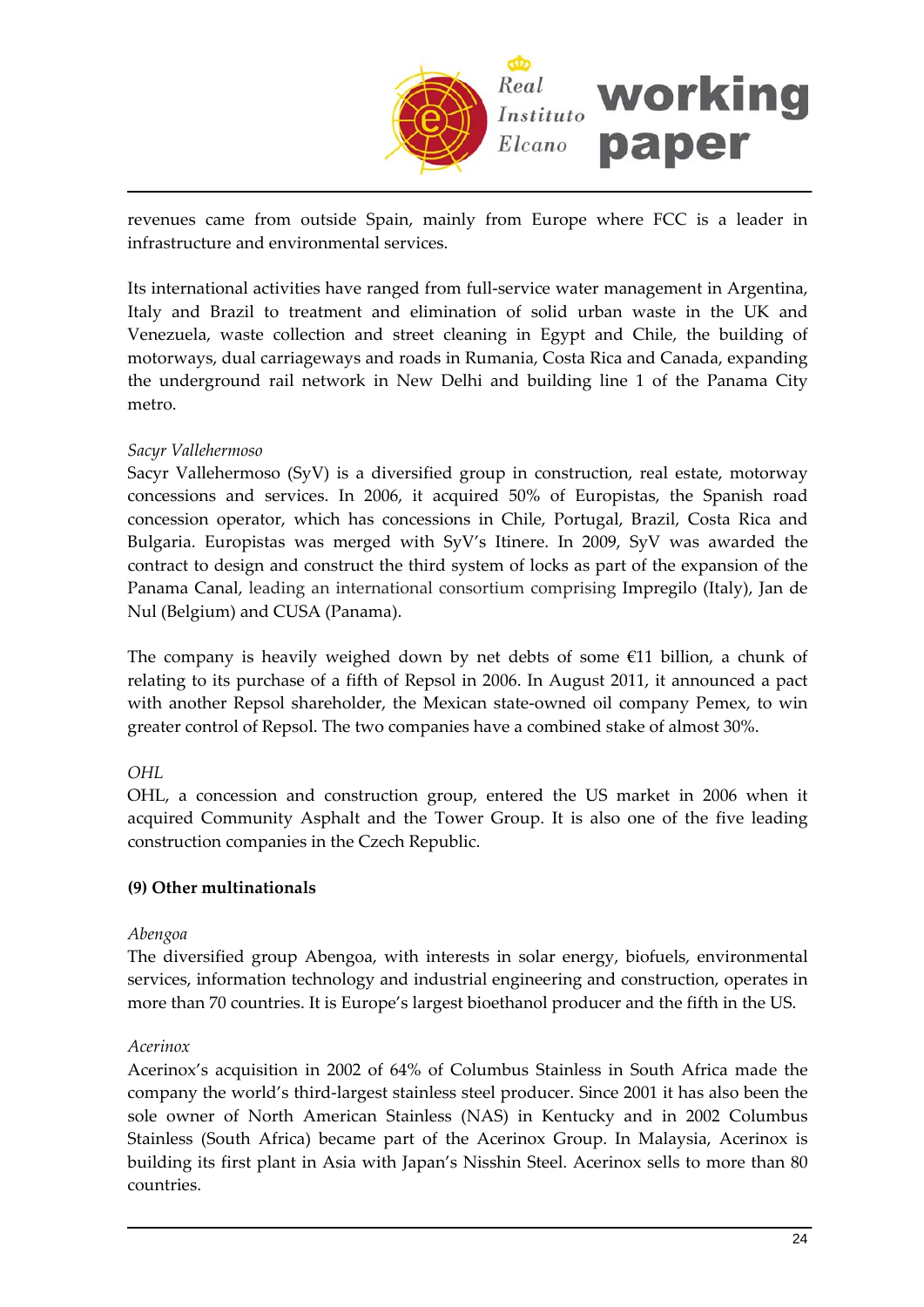

# *CAF*

CAF is one of the international market leaders in the design, manufacture, maintenance and supply of equipment and components for railway systems. It worked on the Heathrow Express in the UK, the Hong Kong airport rail link and in Turkey won contracts for the high speed train link between Istanbul and Ankara and a tram network in Antalya.

# *Ebro Puleva*

Ebro Puleva is the world leader in the rice sector and the second‐largest pasta manufacturer. It acquired Houston's Riviana Foods, the US's largest rice processor, in 2004 and with it Riviana's subsidiaries in Central America, Belgium and the UK. Riviana and Ebro Puleva had been partners for many years. In 2006, it purchased Kraft Foods' Minute Rice brand in the US and Canada, and New World Pasta, the US pasta company.

### *Iberostar*

This tourism group has hotels in 16 countries including Brazil, Bulgaria, Cuba, Jamaica and Turkey.

### *Indra*

Indra is Spain's leading information technologies and defence‐systems company and is the only non‐American company selected as a prime contractor for the US Navy. In Latin America it is one of the top‐five IT service suppliers. It operates in more than 100 countries and is the European company that most invests in R&D in its sector. In July 2011, it agreed to buy Politec, one of Brazil's main IT companies. This acquisition will raise the proportion of international revenues in the total from 40% to 47% and make Brazil account for 10% of revenues.

### *La Seda (LSB)*

La Seda is an industrial plastic packaging group operating in 15 facilities in Europe and North Africa. It is the only European producer capable of supplying PET containers in a fully integrated way. It acquired Turkey's textiles group Advansa in 2006 (with plants in the UK and Rumania) and the seven plants of Australia's Amcor, the world's largest maker of plastic soft drink bottles, in 2007.

### *Mapfre*

Mapfre is Spain's largest insurance company and Latin America's leading non-life insurance group in terms of premium income. It also has an extensive presence in Europe. In 2007, Mapfre acquired 80% of Genel Sigorta, Turkey's sixth-largest insurance company. Its joint venture with Banco do Brasil began to operate in May 2011. International activity grew 12.5% in the first half of 2011 to  $\epsilon$ 6 billion and provided 58% of total premium income.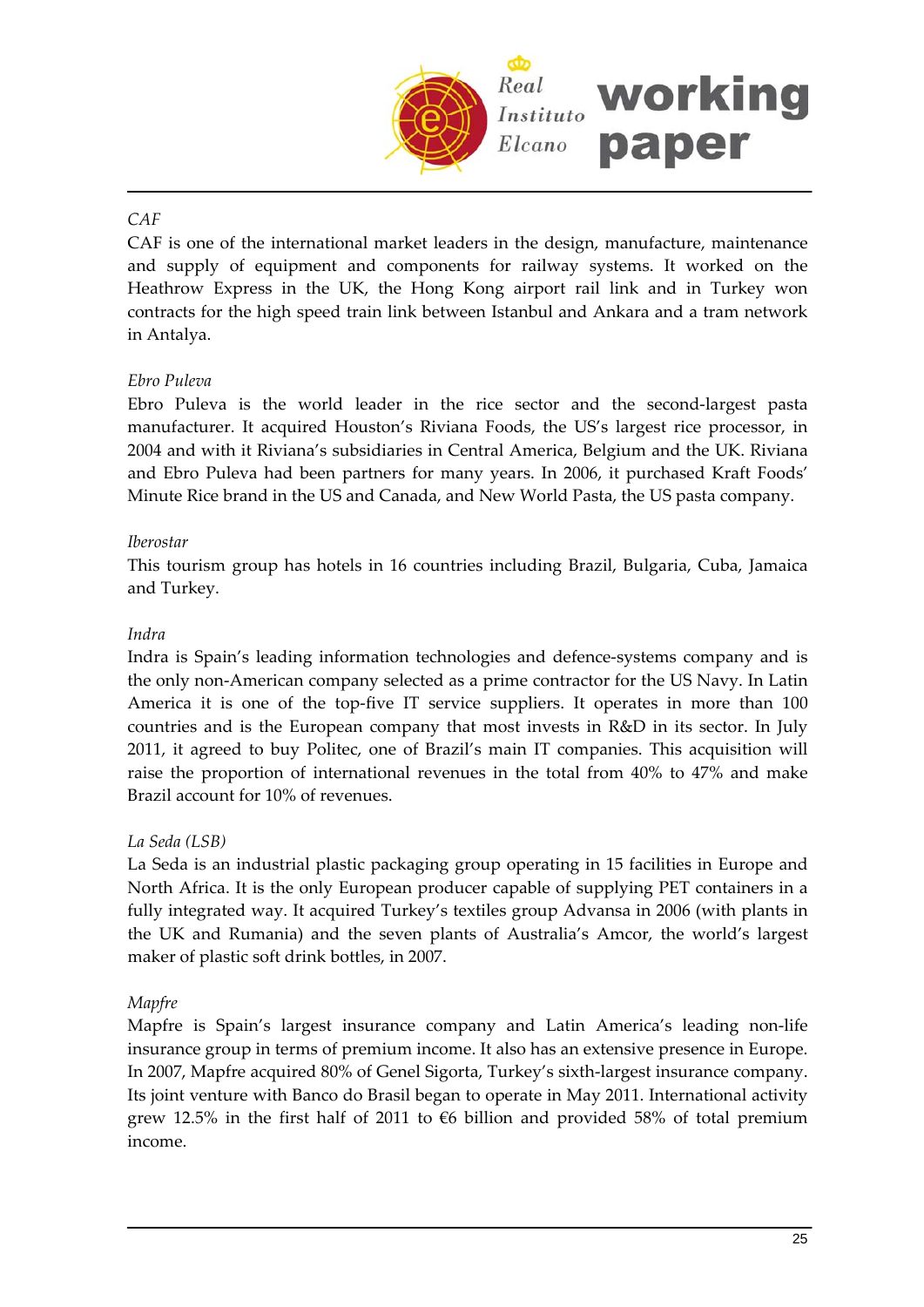

#### *Mondragón Cooperative Corporation (MCC)*

MCC is the largest cooperative group in the world and one of the 10 largest companies in Spain. Founded in 1956 in the Basque Country by the priest José María Arizmendiarrieta, MCC has more than 60 production subsidiaries in 18 countries which manufacture everything from automotion components to timber machinery (see Figure 26).

|                | Activity                                                                                          |
|----------------|---------------------------------------------------------------------------------------------------|
| Americas       |                                                                                                   |
| Brazil         | Taps and safety systems, casting of automotion components, coaches, dies for<br>automotion sector |
| Mexico         | Valves, components for electric cooking, catering equipment                                       |
| <b>US</b>      | Camping and fitness equipment, bicycles                                                           |
| <b>Europe</b>  |                                                                                                   |
| Czech Republic | Rubber parts, taps and safety systems, electric hotplates, casting, automotive<br>components      |
| France         | Domestic appliances, industrial ironing, automatic assembly systems, robotics                     |
| Germany        | Grinding machines, automatic assembly systems, robotics, milling machines                         |
| Italy          | Gas rails and pipes,                                                                              |
| Poland         | Seal manufacture, electrical resistances, domestic appliances, transformation of<br>plastics      |
| Portugal       | <b>Bicycles</b>                                                                                   |
| Rumania        | Ancillary industry for machine tools, timber machinery                                            |
| Slovakia       | Rubber components, aluminium injection and machining                                              |
| Turkey         | Gas taps, commercial equipment                                                                    |
| UK             | Grinding machines, vertical transport systems, plastic injection moulding and<br>finishing        |
| Africa         |                                                                                                   |
| Morocco        | Domestic appliances, coach manufacture                                                            |
| Asia           |                                                                                                   |
| India          | Cold rooms, catering equipment                                                                    |
| China          | Components, automation and control, mini domestic appliances, bicycles                            |
| Thailand       | Surface and axial mounting of discrete semiconductors                                             |
| Source: MCC.   |                                                                                                   |

|  |  | Figure 26. MCC's Main Production Activities in the World |  |  |  |
|--|--|----------------------------------------------------------|--|--|--|
|  |  |                                                          |  |  |  |

#### *NH Hoteles*

NH Hoteles has more than 400 hotels in 25 countries including Spain. Around 70% of revenue comes from abroad.

*Prisa*

Prisa, is the world's leading Spanish and Portuguese‐language business group in the fields of education, information and entertainment. It is present in 22 countries and reaches more than 50 million users through *El País*, Spain's leading daily, 40 Principales (network of radio stations), Santillana and Alfaguara (publishing houses). Its presence in Brazil and Portugal and among the growing Hispanic community in the US has given the group an Ibero‐American dimension and has opened up a potential global market of 700 million people. Latin America generated 23% of total revenues in the first half of 2011.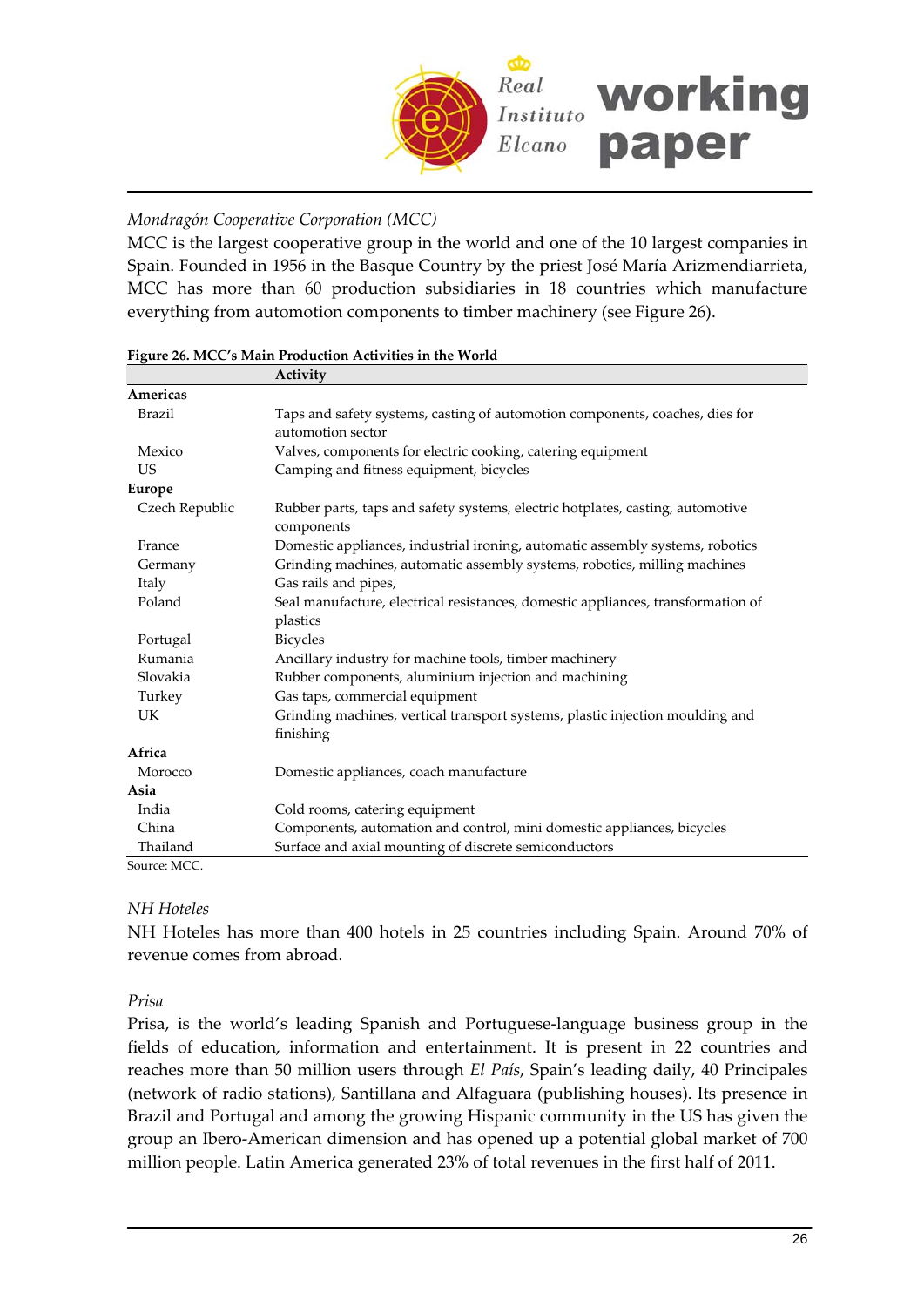

### *Prosegur*

Prosegur is a leader in private security in all the countries where it operates: Argentina, Brazil, Chile, Colombia, France, Italy, Mexico, Paraguay, Peru, Portugal, Rumania, Spain and Uruguay.

### *Sol Meliá*

Sol Meliá has more than 350 hotels in 35 countries including Spain. In Latin America and the Caribbean it is the leader. This empire began in 1956 when the 21‐year‐old Gabriel Escarrer Juliá began to operate his first hotel on the island of Majorca. International expansion began in 1987 with the building of a hotel in the then relatively unknown, but now very fashionable, destination of Bali.

### **(10) Family‐owned Multinationals**

#### *Antolín‐Irausa*

Antolín is the world's largest manufacturer of interior liners for cars and a leading producer of seats, door locks and electrical devices for windows. Founded in 1959, up to 70% of its revenue comes from abroad. Its first plants were set up near to Renault's assembly lines during the 1960s and in the 1970s near to Ford's plant in Valencia. In the 1990s it entered Germany, the UK, France, Portugal, the US, Mexico, Turkey, the Czech Republic, Slovakia, Brazil, Argentina, South Africa, India, Thailand, Japan, South Korea and China.

#### *Inditex*

The most spectacularly successful family firm is Inditex, the world's largest fashion retailer by sales, with 3,225 stores outside of Spain in 78 countries at the end of April 2011 (5,154 including Spain) in eight store formats (see Figure 27). In 2010, 72% of sales of €12.5 billion were generated abroad (see Figure 28).

| <u>_</u>           | Outside Spain | In Spain |
|--------------------|---------------|----------|
| Zara               | 1,206         | 334      |
| Zara kids          | 44            | 161      |
| Pull and Bear      | 409           | 284      |
| Massimo Dutti      | 296           | 246      |
| Bershka            | 471           | 263      |
| Stradivarius       | 338           | 281      |
| Oysho              | 256           | 187      |
| Zara Home          | 159           | 132      |
| Uterqüe            | 46            | 41       |
| Total              | 3,225         | 1,929    |
| (1) At 30/IV/2011. |               |          |

#### **Figure 27. Inditex's Stores (1)**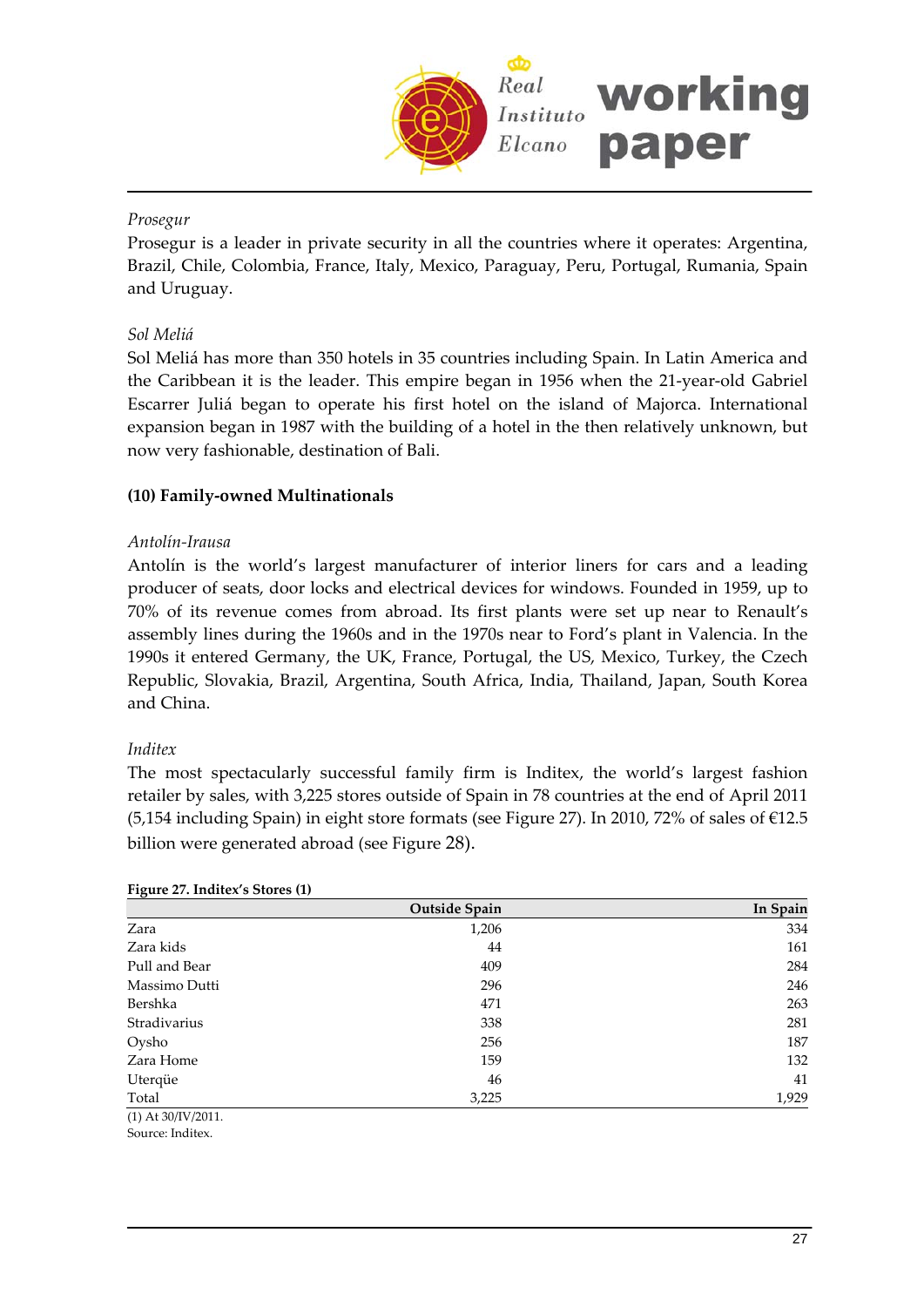

| Figure 28. Inditex's International Sales (% of the total) |      |      |             |      |      |      |      |             |
|-----------------------------------------------------------|------|------|-------------|------|------|------|------|-------------|
| 1994                                                      | 1996 | 1998 | <b>2000</b> | 2002 | 2004 | 2006 | 2008 | <b>2010</b> |
|                                                           | 36   | 46   |             | 54   | 54.5 | 60.4 | 66   | 77          |
|                                                           |      |      |             |      |      |      |      |             |

Source: Inditex.

Inditex's IPO in May 2001 turned Amancio Ortega, the founder and majority owner, into one of the world's wealthiest persons in the *Forbes* magazine's ranking (7<sup>th</sup> in 2011 with US\$31 billion).

The company's expansion continues at a breakneck pace. It opened an average of 12 new stores a week in the first quarter of 2011 including the first two in Australia, part of an expansion into the southern hemisphere that makes it the first global retailer to sell clothes specially tailored to the region's seasons.

Its market capitalisation has been treading on the heels of Sweden's Hennes & Mauritz (H&M) to become the world's most valuable listed fashion retailer. On 19 September Inditex will join the Euro Stoxx 50 stock market index, the reference for the euro zone, where BBVA, Santander, Iberdrola, Repsol and Telefónica are already present.

#### *Pronovias*

Pronovias is the world's largest maker and seller of bridal wear, with a global market share of 5%. It started in 1922 and distributes through a network of more than 2,500 points‐of‐sale.

### *Roca*

This company is the world leader in the bathroom business, operating in over 135 markets. In 2006 it acquired Switzerland's JohnsonSuisse, a company with plants in Malaysia, the Croatian and Rumanian subsidiaries of Austrian group Lasselsberger and a 50% stake in the Indian firm Parryware. In 2007 it bought Russia's Keramkia, making it the country's largest producer of ceramic bathroom equipment.

#### *Talgo*

The innovative Talgo began in the 1920s when a Basque railway engineer, Alejandro Goicoechea, pioneered a new method for building railway cars. Instead of making railway cars heavy enough to allow them to make turns at relatively high speeds, Goicoechea sought to minimise the equipment's weight by using lighter materials and reducing the cars' height. In addition, the wheels are mounted in pairs but not joined by an axle and are between rather than underneath the individual coaches The first prototype was launched in 1943 at a time when Spain was internationally isolated and its people starving after the civil war. In 1974 the Talgo became the first high‐speed sleeper train in the world (covering the Barcelona‐Paris route).

Talgo sold coaches to Germany in 1993 and in 1994 became the first European train with a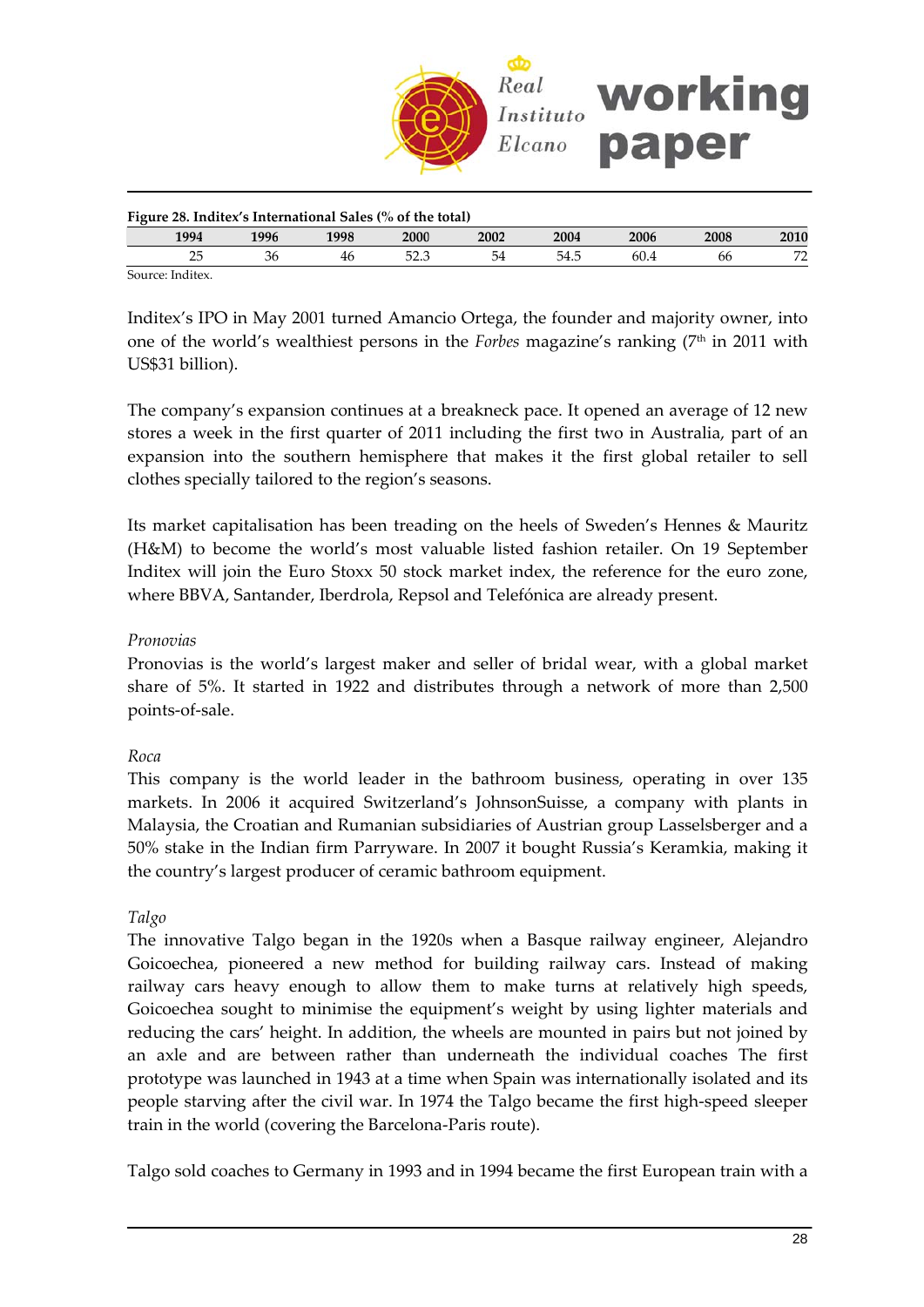

regular commercial service in the US (between Seattle and Portland). This was followed in 1995 by Seattle‐Vancouver. It entered Finland via an acquisition in 1999, where it designs, builds and maintains various types of trains and in 2003 began a service on the line between Almaty and Astana, the old and new Kazakh capitals. It also operates lines in Argentina. In June 2011, Talgo signed a contract with Russia's RZD to supply three trains for the Moscow‐Berlin route.

# **(11) Brands**

In the increasingly globalised world, in which price is not always the overriding factor, a brand, an intangible asset, is increasingly the way companies and countries compete. The better known a country's brand, the easier it is for a country and its products and services of its companies and banks to enjoy success, particularly among first-time buyers, as this hinges, to a varying degree, on the prior image consumers have of the nation that produces them.

The fashion retailer Zara, the flagship of Inditex, is no longer the only Spanish brand in Interbrand's top 100 brands. Santander entered the 2010 ranking at number 68 (see Figure 29).

**Figure 29. Top 100 Most Valuable Brands, Selected Brands**

| <b>Brand</b>  | US\$ million |
|---------------|--------------|
| 1. Coca Cola  | 70,452       |
| $2.$ IBM      | 64,727       |
| 3. Microsoft  | 60,895       |
| 4. Google     | 42,557       |
| 48. Zara      | 7,468        |
| 68. Santander | 4,846        |
| 100. Burberry | 3,110        |

Source: Interbrand.

In order to qualify for this ranking, a company has to generate at least 30% of its revenue from outside its home country and no more than 50% from any one continent. Santander's further acquisitions including Alliance & Leicester in the UK, Sovereign in the US and SEB in Germany put it in the ranking. It also has the largest financial franchise in Latin America.

Movistar, Telefónica's brand for all landline and mobile products and services in Spain and Latin America, was ranked  $21<sup>st</sup>$  in the latest BrandZ Top 100, up from 60<sup>th</sup> position in 2010. It is the second-largest brand value in Continental Europe (see Figure 30).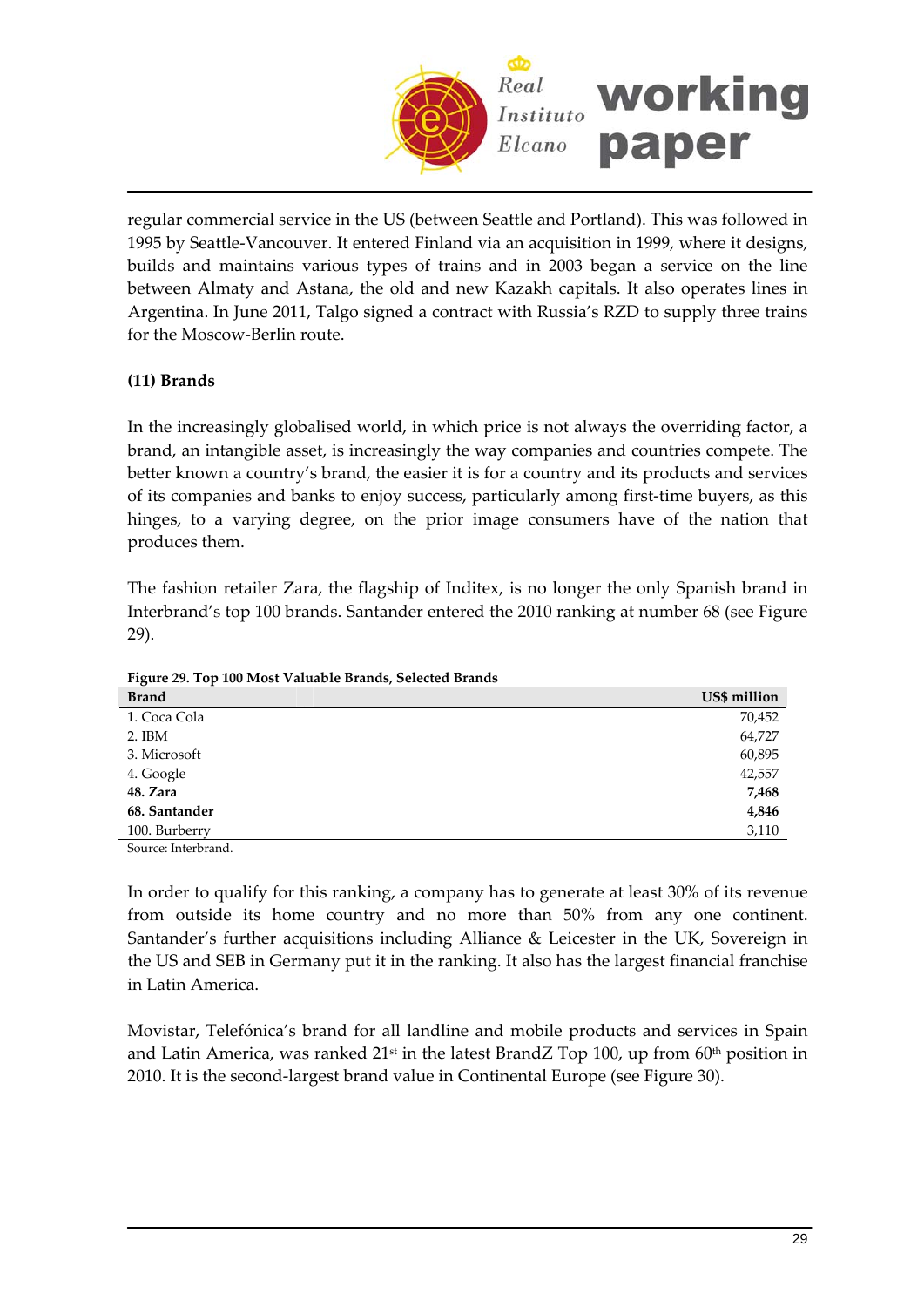

| Figure 30. BrandZ Top 100 Most Valuable Global Brands, Selected Companies (US\$ million) |                         |                    |   |                               |  |  |  |
|------------------------------------------------------------------------------------------|-------------------------|--------------------|---|-------------------------------|--|--|--|
| <b>Brand and ranking</b>                                                                 | <b>Brand value 2011</b> | % change 2011/2010 |   | Brand contrib. Brand momentum |  |  |  |
| 1. Apple                                                                                 | 153,285                 | 84                 | 4 | 9                             |  |  |  |
| 2. Google                                                                                | 111,498                 | $-2$               | 4 | $\overline{4}$                |  |  |  |
| 5. Microsoft                                                                             | 78,243                  |                    | 4 | 7                             |  |  |  |
| 12. Vodafone                                                                             | 43,647                  | $-2$               |   | 4                             |  |  |  |
| 21. Movistar                                                                             | 27,249                  | n/a                |   | 6                             |  |  |  |
| 35. Facebook                                                                             | 19,102                  | 246                | З | 5.                            |  |  |  |
| 77. Santander                                                                            | 11,363                  | -37                |   | 5.                            |  |  |  |
| 86. Zara                                                                                 | 10,335                  | 15                 |   | 6                             |  |  |  |

Source: Millward Brown Optimor (including data from BrandZ, Kantar Worldpanel and Bloomberg).

The ranking is the only one based on a brand valuation methodology that is grounded in quantitative customer research and in‐depth financial analysis.

The brand value is calculated in three steps. First, the proportion of a company's earnings generated 'under the banner of a brand' is determined. Secondly, only a portion of these earnings can be considered as being driven by brand equity. This is the 'brand contribution' (displayed as an index from 1‐5, with 5 the highest). It is the degree to which the brand plays a role in generating earnings. In the final step, the growth potential of these branded earnings is taken into account. The brand momentum is displayed as an index from 1‐10 (10 is the highest score).

Santander was ranked 16<sup>th</sup> among the Top 20 financial institutions by brand value, down from  $7<sup>th</sup>$  in 2010 (see Figure 31).

| <b>Brand and Rank</b> | Brand value 2011 | $\%$ change 2011/2010 | Brand contrib. | <b>Brand momentum</b> |
|-----------------------|------------------|-----------------------|----------------|-----------------------|
| 1. ICBC               | 44,440           |                       |                | 5                     |
| 2. Wells Fargo        | 36,876           | 97                    |                | 2                     |
| 4. China Construction | 25,524           | 22                    |                | Δ                     |
| 11. Citi              | 15,674           |                       |                |                       |
| 16. Santander         | 11,363           |                       |                | Q                     |
| 20. Bank of America   | 9.358            | -43                   |                | 3                     |

**Figure 31. Financial Institutions, Top 20 by Brand Value, Selected Banks (US\$ million)**

Source: Millward Brown Optimor (including data from BrandZ, Datamonitor and Bloomberg).

The Association of Well Known Spanish Brands (AMRE) has close to 100 members.

#### **(12) The Paradox of Exports**

The Spanish economy has been losing competitiveness over the last few years, in terms of costs, prices and productivity, and yet the performance of exports has been surprisingly positive and they have become the engine of economic growth. While the US, the UK, Germany, France and Italy have lost global market share to varying degrees over the last decade, mainly to China and other emerging countries, Spain's share of world merchandise exports has remained virtually unchanged at around 1.7% (see Figure 32),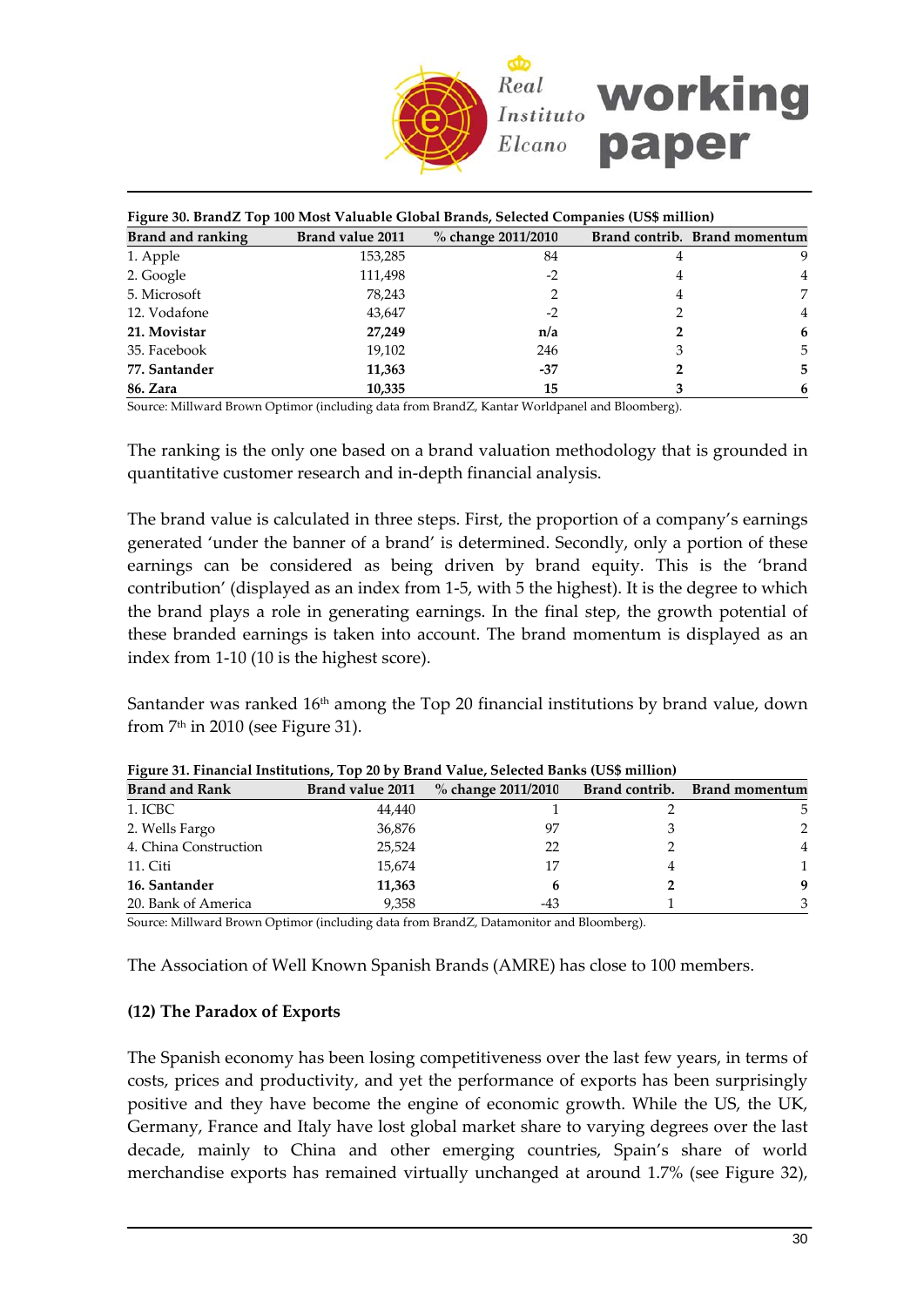

#### according to the World Trade Organisation (WTO).

| Figure 32. Global Market Share of Merchandise Exports (%) |       |       |       |  |  |  |  |
|-----------------------------------------------------------|-------|-------|-------|--|--|--|--|
| Country                                                   | 2000  | 2009  | 2010  |  |  |  |  |
| China                                                     | 3.91  | 10.17 | 10.40 |  |  |  |  |
| France                                                    | 5.07  | 3.92  | 3.40  |  |  |  |  |
| Germany                                                   | 8.60  | 9.07  | 8.30  |  |  |  |  |
| Italy                                                     | 3.71  | 3.27  | 2.90  |  |  |  |  |
| Spain                                                     | 1.70  | 1.76  | 1.60  |  |  |  |  |
| UK                                                        | 4.34  | 2.85  | 2.70  |  |  |  |  |
| US                                                        | 12.10 | 8.55  | 8.40  |  |  |  |  |

Source: World Trade Organisation.

 $\overline{a}$ 

The WTO figures for 2000-2010 show that Spain has been relatively more competitive in the global market than other developed countries. Spain only lost 0.4 p.p. of its global share since its peak of 2.0% in 2004 compared to Germany's 0.7 p.p. since 2004, the US's 3.9 p.p. since 2000, France's 1.6 p.p. since 2004 and Italy's 1.1 p.p. In some areas, such as clothing, the rise in Spain's global market share has been impressive (see Figure 33).

| Figure 33. Spain's Market Share of Global Merchandise Exports (% of the total) |  |  |
|--------------------------------------------------------------------------------|--|--|
|                                                                                |  |  |

| ັ<br>Product              | 1990 | 1995 | 2000 | 2005 | 2009 |
|---------------------------|------|------|------|------|------|
| Agricultural products     | 2.26 | 2.83 | 3.17 | 3.49 | 3.17 |
| Food                      | 2.6  | 3.29 | 3.67 | 4.01 | 3.51 |
| Fuels and mining products | 0.88 | 0.46 | 0.85 | 0.77 | 0.81 |
| <b>Manufactures</b>       | 1.74 | 2.05 | 1.90 | 2.01 | 1.92 |
| Metal                     | 2.59 | 2.52 | 2.54 | 2.22 | 2.36 |
| Chemicals                 | 1.57 | 1.85 | 1.87 | 2.10 | 2.08 |
| Machinery & transp.       | 1.78 | 2.07 | 1.84 | 2.02 | 1.85 |
| equip.                    |      |      |      |      |      |
| <b>Textiles</b>           | 1.43 | 1.81 | 1.93 | 1.84 | 1.68 |
| Clothing                  | 0.55 | 0.92 | 1.06 | 1.49 | 2.22 |

Source: World Trade Organisation and Spain's Ministry of Trade and Tourism.

Spain's exports of goods grew 18.5% in the first half of 2011 to €106.36 billion and it achieved a rare surplus with the EU (which takes 66.5% of exports) of  $E1.58$  billion compared to a deficit of  $\epsilon$ 3.51 billion in the same period of 2010. However, the country still recorded an overall trade deficit of €24.06 billion (8.3% less year-on-year) because of imports of €130.43 billion (+12.4%) as a result of an energy bill that was 20.5% higher.

The significant growth in exports, albeit it from a relatively low base, is one of the few positive pieces of macroeconomic news. One factor behind this apparently mysterious performance is that the cumulative loss of competitiveness has affected the export sector less as it has to be more efficient than the purely domestic sector in order to compete.<sup>[8](#page-30-0)</sup> Exporters have also reduced their profit margins in order to compete more strongly and

<span id="page-30-0"></span><sup>8</sup> See the report *El misterio de las exportaciones españolas* by Solchaga Recio & Asociados (June 2011) for a more detailed explanation of this phenomenon.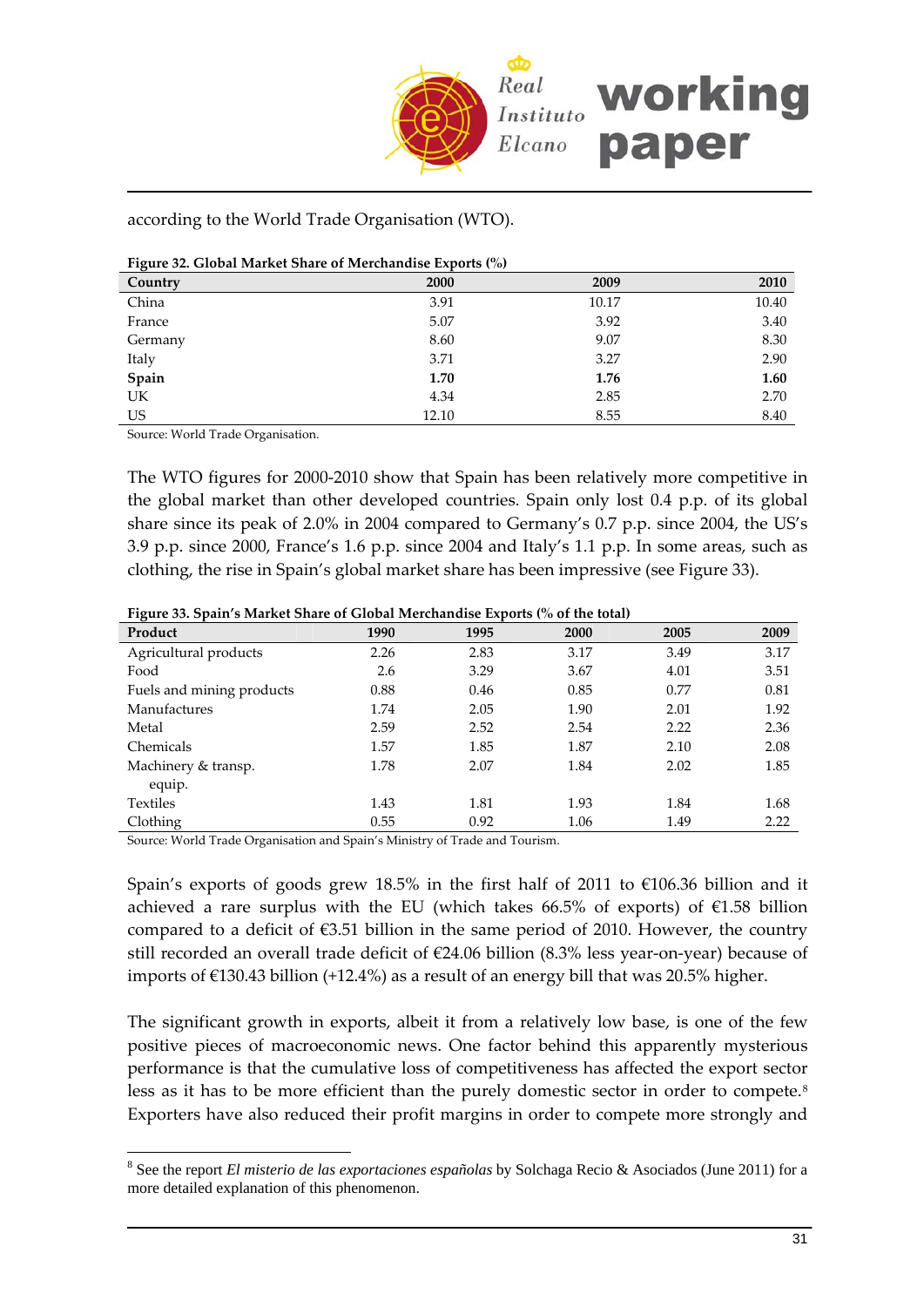

enhanced the quality of their products. Exports to non‐EU European countries, Latin America and North America rose 33.9%, 26.9% and 21.6%, respectively in the first six months of 2011.

As a result of the lower total trade deficit and a good year for tourism, Spain's current account deficit will be around 4% of GDP this year, down from a massive 10.1% in 2007 and 9.6% in 2008.

The problem for Spain, however, is that once the economy starts to expand again the country will suck in imports at a much faster pace and exports will wane. Figure 34 shows that Spain is not yet an exporting nation.

**Figure 34. Goods Exports per Head (US\$)**

| Country              | <b>Exports</b> | Country        | <b>Exports</b> |
|----------------------|----------------|----------------|----------------|
| Hong Kong, China (1) | 56,060         | Rep. Korea     | 7,464          |
| Singapore            | 53,966         | Australia      | 7,042          |
| Netherlands          | 30,201         | Italy          | 6,740          |
| Switzerland          | 22,448         | Malaysia       | 5,724          |
| Sweden               | 14,112         | United Kingdom | 5,703          |
| Germany              | 13,753         | Spain          | 4,750          |
| France               | 7,743          | Japan          | 4,551          |

(1) Includes re‐exports.

Source: based on World Bank figures of exports and population for 2009.

#### **(12) Conclusion**

Parts of corporate Spain have become in a much shorter period than other developed countries significant players on the global stage, enabling them to weather with relative success the downturn in their home market. The challenge for these companies is to keep up this momentum.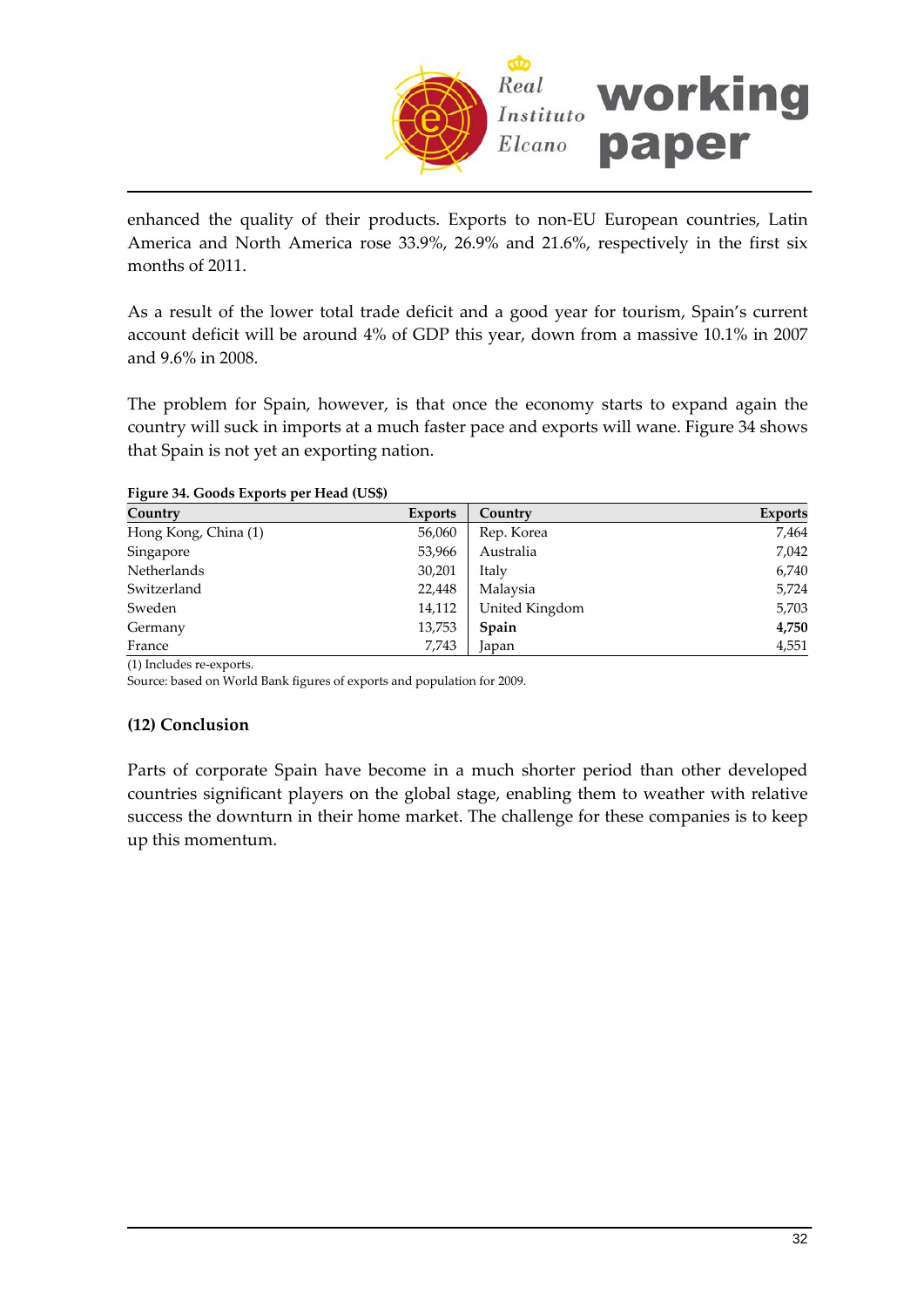

# **Appendix (a)**

| Figure 35. Outward Stock of Direct Investment as a % of GDP by Selected Country, 1990-2009 |  |  |  |  |
|--------------------------------------------------------------------------------------------|--|--|--|--|
|                                                                                            |  |  |  |  |
|                                                                                            |  |  |  |  |
|                                                                                            |  |  |  |  |

|      | France | Germany | Italy | UK   | Spain |
|------|--------|---------|-------|------|-------|
| 1990 | 9.0    | 8.8     | 5.3   | 23.1 | 3.0   |
| 1991 | 10.6   | 9.6     | 5.9   | 22.4 | 3.7   |
| 1992 | 11.4   | 8.6     | 5.6   | 20.6 | 4.5   |
| 1993 | 12.3   | 9.3     | 7.9   | 25.5 | 5.9   |
| 1994 | 13.4   | 10.5    | 8.5   | 26.6 | 5.6   |
| 1995 | 13.0   | 10.6    | 9.4   | 26.8 | 5.8   |
| 1996 | 14.7   | 11.9    | 9.3   | 27.7 | 7.2   |
| 1997 | 16.7   | 14.3    | 11.7  | 27.2 | 9.3   |
| 1998 | 19.6   | 17.1    | 14.5  | 34.3 | 12.3  |
| 1999 | 22.9   | 19.3    | 15.1  | 46.8 | 19.1  |
| 2000 | 69.7   | 28.5    | 16.4  | 62.3 | 22.2  |
| 2001 | 59.6   | 32.7    | 16.3  | 60.6 | 23.6  |
| 2002 | 43.8   | 34.5    | 16.0  | 63.2 | 23.8  |
| 2003 | 52.6   | 34.0    | 15.9  | 63.8 | 25.0  |
| 2004 | 56.1   | 33.7    | 16.2  | 56.6 | 27.0  |
| 2005 | 57.5   | 33.2    | 16.5  | 52.6 | 27.0  |
| 2006 | 71.0   | 37.1    | 20.3  | 59.6 | 35.3  |
| 2007 | 69.6   | 40.1    | 24.6  | 65.6 | 40.8  |
| 2008 | 45.9   | 36.0    | 22.3  | 57.5 | 37.4  |
| 2009 | 64.9   | 41.2    | 27.4  | 76.0 | 44.2  |
| 2010 | 59.1   | 43.0    | 23.2  | 75,3 | 46.9  |

Source: World Investment Report 2011, UNCTAD.

# **Appendix (b)**

| Figure 36. Foreign Direct Investment Outflows by Selected Country, 1990-2010 (US\$ billion) (1) |  |
|-------------------------------------------------------------------------------------------------|--|
|                                                                                                 |  |
|                                                                                                 |  |

|       |        |         |       |           | Spain           |
|-------|--------|---------|-------|-----------|-----------------|
|       |        |         |       |           | (% of EU total) |
| 36.2  | 24.2   | 7.6     | 17.9  | 3.3       | 2.5             |
| 25.1  | 22.9   | 7.3     | 16.4  | 4.1       | 3.8             |
| 30.4  | 18.6   | 5.9     | 17.7  | 2.4       | 2.3             |
| 19.5  | 17.1   | 7.2     | 26.0  | 3.1       | 3.3             |
| 24.3  | 18.8   | 5.1     | 32.2  | 4.1       | 6.7             |
| 15.7  | 39.0   | 5.7     | 43.6  | 4.6       | 2.9             |
| 30.4  | 50.8   | 6.5     | 34.0  | 7.0       | 3.8             |
| 35.5  | 41.8   | 12.2    | 61.6  | 14.4      | 6.4             |
| 48.6  | 88.8   | 16.0    | 122.8 | 20.2      | 4.9             |
| 126.8 | 108.7  | 6.7     | 201.4 | 44.4      | 6.2             |
| 177.4 | 56.5   | 12.3    | 233.4 | 58.2      | 7.1             |
| 86.7  | 39.7   | 21.4    | 58.8  | 33.1      | 7.6             |
| 50.4  | 18.9   | 17.1    | 50.3  | 32.7      | 12.3            |
| 53.1  | 5.8    | 9.0     | 62.2  | 28.7      | 10.0            |
| 56.7  | 20.5   | 19.2    | 91.0  | 60.5      | 16.4            |
| 114.9 | 75.9   | 14.3    | 80.8  | 41.8      | 6.9             |
| 110.6 | 118.7  | 15.3    | 86.3  | 104.2     | 15.1            |
| 164.3 | 170.6  | 21.1    | 272.3 | 137.0     | 11.4            |
| 155.0 | 77.1   | 18.9    | 161.0 | 74.7      | 8.2             |
|       | France | Germany | Italy | <b>UK</b> | Spain           |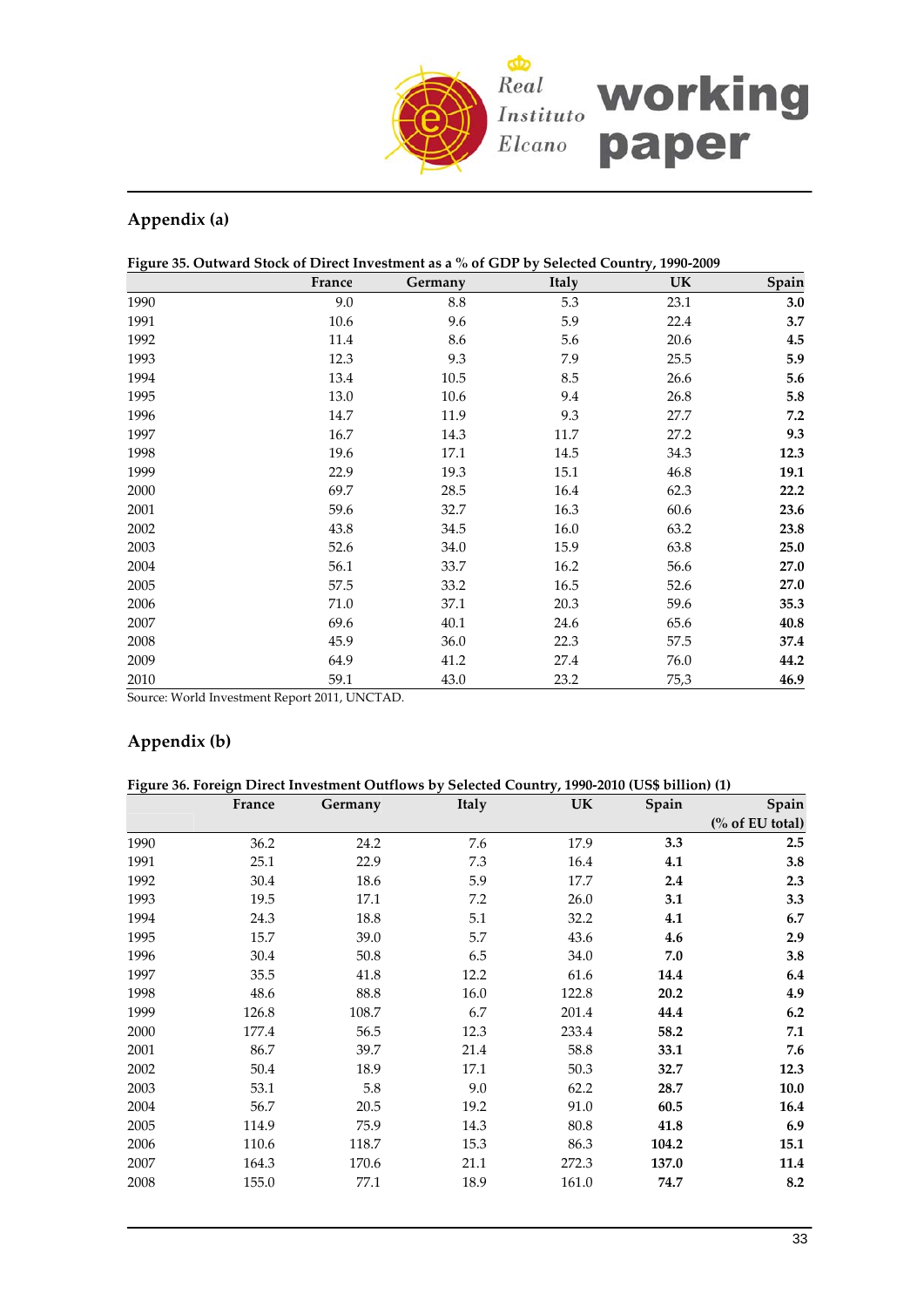

| 2009 | 104.Z | 78.<br>0.4 | 26.6 | 44.4 | ,,,  | - -<br>2.5     |
|------|-------|------------|------|------|------|----------------|
| 2010 | 84.1  | 104.8      | 17.0 | 11.U | 41.0 | $ \sim$<br>ს.ა |

(1) Figures rounded up to nearest decimal.

Source: World Investment Report 2011, UNCTAD.

#### **Appendix (c)**

Figure 37. Net Foreign Direct Investment Inflows of Spain and the US in Latin America and the Caribbean, **2005‐10 (US\$ million**

| Country            | 2005                     | 2006           | 2007   | 2008   | 2009  | 2010  |
|--------------------|--------------------------|----------------|--------|--------|-------|-------|
| Argentina          |                          |                |        |        |       |       |
| Spain              | 1,339                    | 2,374          | 1,774  | 691    | 1,037 |       |
| <b>US</b>          | 1,263                    | 816            | 711    | 2,010  | 249   |       |
| Chile              |                          |                |        |        |       |       |
| Spain              |                          | 822            | 1,088  | 2,210  | 1,756 | 1,243 |
| <b>US</b>          |                          | 111            | 3,726  | 2,272  | 2,278 | 2,802 |
| Dominican Republic |                          |                |        |        |       |       |
| Spain              | 215                      | 308            | 604    | 181    | 154   | 299   |
| US                 | 457                      | 662            | 536    | 360    | 460   | 307   |
| Ecuador            |                          |                |        |        |       |       |
| Spain              | 3                        | 7              | 85     | 128    | 73    | 16    |
| El Salvador        |                          |                |        |        |       |       |
| Spain              |                          |                |        |        |       | $-43$ |
| <b>US</b>          | 332                      | 13             | 499    | 129    | 74    | 112   |
| Guatemala          |                          |                |        |        |       |       |
| Spain              | 56                       | 56             | 42     | 66     | 64    |       |
| <b>US</b>          | 192                      | 198            | 326    | 229    | 151   |       |
| Mexico             |                          |                |        |        |       |       |
| Spain              | 1,289                    | 1,779          | 5,380  | 4,880  | 2,639 | 1,305 |
| <b>US</b>          | 11,886                   | 12,929         | 12,372 | 10,593 | 6,750 | 4,892 |
| Nicaragua          |                          |                |        |        |       |       |
| Spain              | 17                       | 10             | 45     | 59     | 26    | 33    |
| <b>US</b>          | 51                       | 53             | 84     | 52     | 60    | 98    |
| Panama             |                          |                |        |        |       |       |
| Spain              | $\overline{\phantom{0}}$ | 172            | 271    | 188    | 371   |       |
| <b>US</b>          |                          | 121            | 230    | 492    | 343   |       |
| Paraguay           |                          |                |        |        |       |       |
| Spain              | 9                        | $\overline{7}$ | 19     | $11\,$ | 16    | 23    |
| <b>US</b>          | $20\,$                   | 84             | 107    | 190    | 111   | 193   |
| Venezuela          |                          |                |        |        |       |       |
| Spain              | 40                       | 274            | 295    | 237    |       |       |
| <b>US</b>          |                          |                |        |        |       |       |

Source: Economic Commission for Latin America (ECLA).